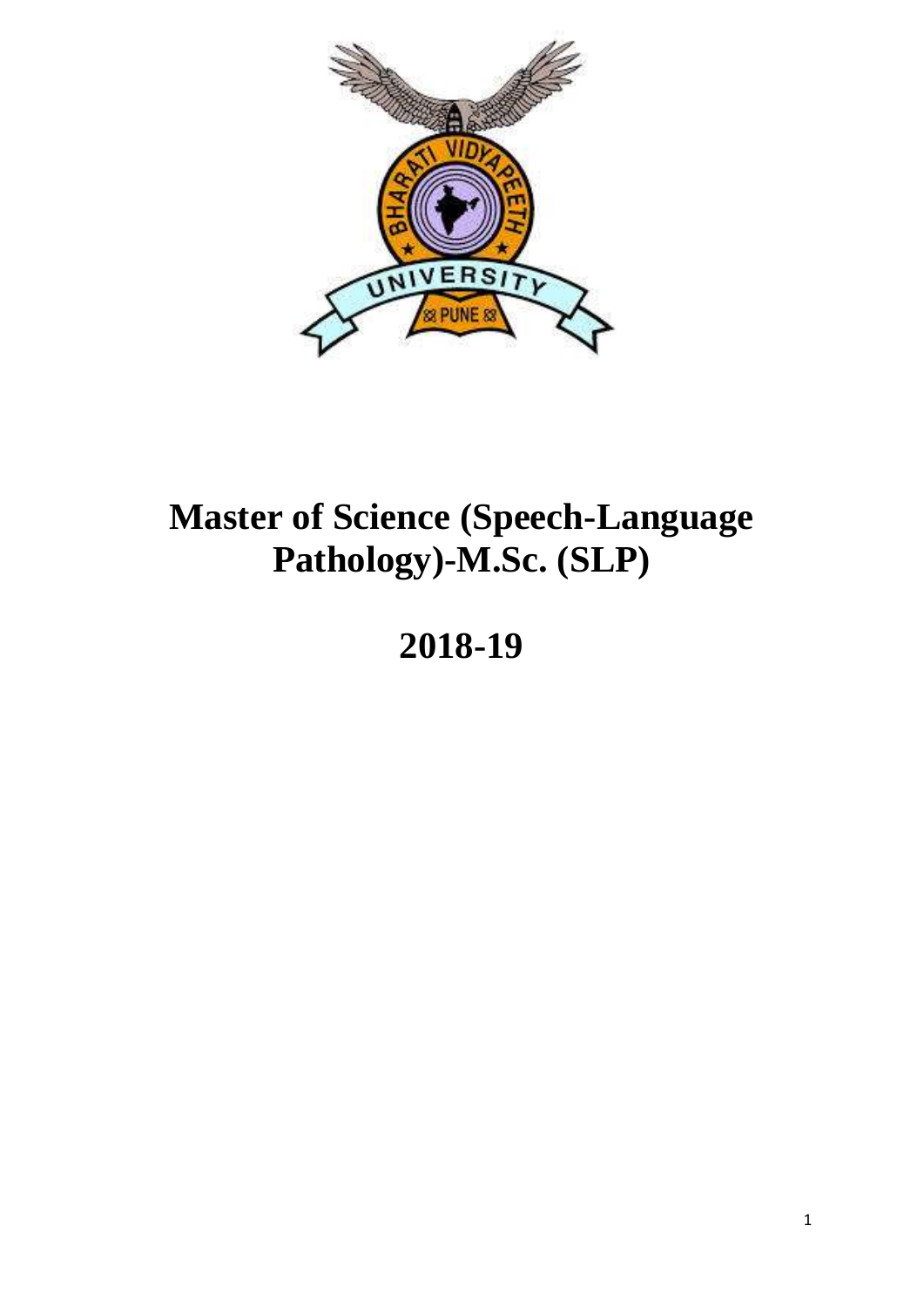## **Master of Science (Speech-Language Pathology)**

#### **Regulations, norms, scheme of examination and curriculum**

#### **(Semester scheme)**

#### **Name of the course offered**

The nomenclature of the program shall be Master of Science (Speech-Language Pathology). M.Sc. (SLP) shall be the short form.

## **Objectives of the M.Sc. (SLP) program:**

The general objective of the MSc (SLP) program is to impart in depth knowledge regarding assessment and management of speech, language and swallowing disorders.

#### **Specific objectives of the M.Sc. (SLP) program:**

The objectives of the M.Sc. (SLP) program are to equip the students with knowledge and skills to

- function as teachers and researchers in institutions of higher learning,
- diagnose and manage disorders of speech, language, and swallowing across life span,
- counsel and guide persons with disorders of speech, language and swallowing as well as their family members,
- implement rehabilitation programs for persons with speech, language and swallowing disorders,
- to function as the disability certification authority in the field,
- liaise with professionals in allied fields and other stake holders,
- implement prevention and public education programs,
- undertake advocacy measures on behalf of and for persons with speech, language and swallowing disorders,
- advise government and other institutions on legal and policy issues related to persons with communication disorders, and
- to establish and administer institutions of higher learning.

## **Program structure:**

## **Duration of the program**

- a) The program shall be of 4 semesters (2 academic years) and should be completed within 4 years from the date of admission.
- b) An academic year consists of two semesters, and each semester shall extend over a minimum period of sixteen weeks excluding examination days. The semesters shall be spread out as follows:

| Odd semesters $-1 & 3$ | $July - November$ |
|------------------------|-------------------|
| Even semesters $-2&4$  | January – May     |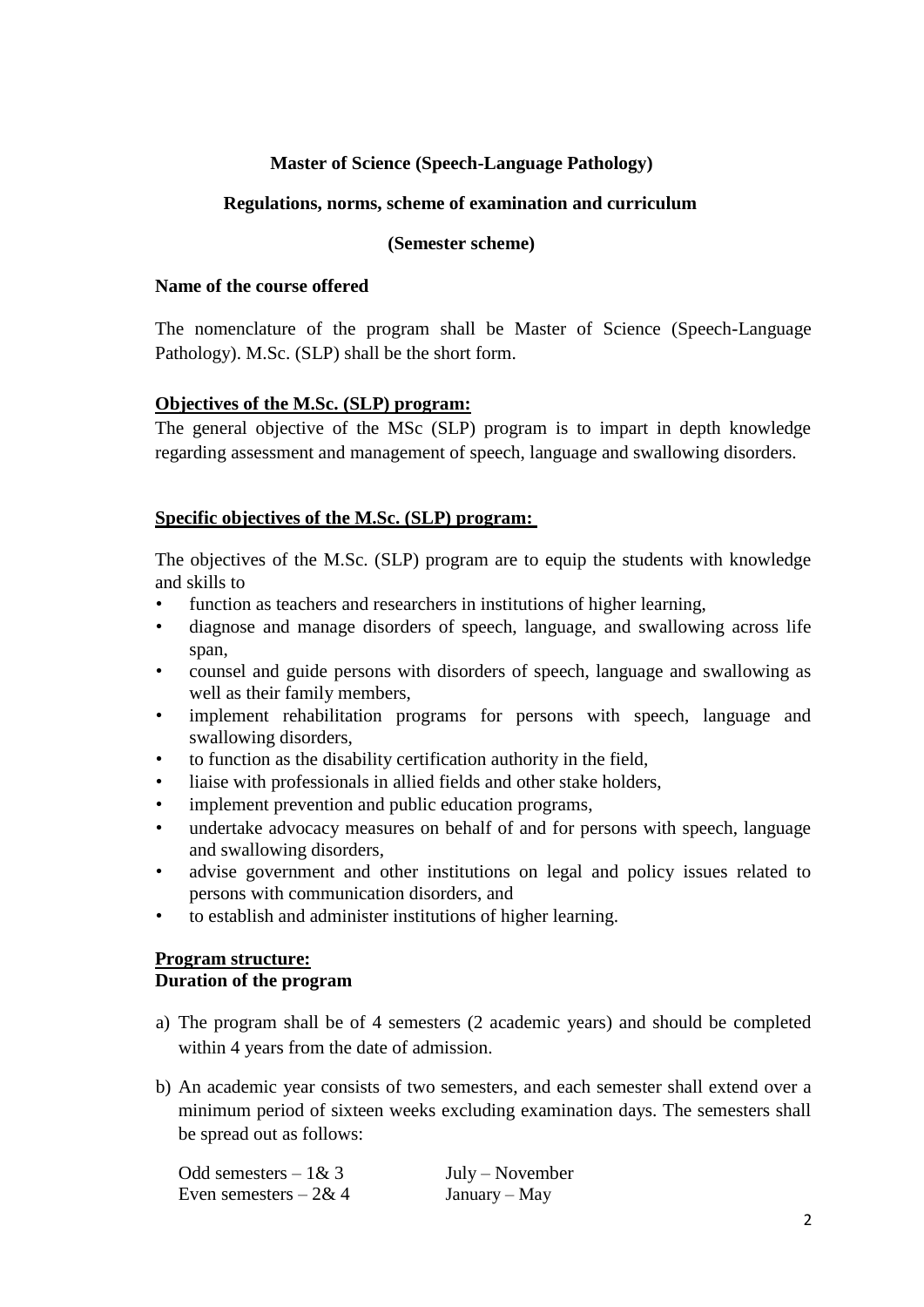c) There shall be examination at the end of each semester. There shall be a vacation of minimum 2 weeks after the examinations at the end of odd semesters and 4 weeks after the examinations at the end of even semesters.

#### **Medium of instruction**

Medium of instruction shall be English

## **Eligibility for admission**

- a. Candidates with a B.ASLP or B.Sc (Speech & Hearing) degree of any University recognized by the Rehabilitation Council of India or any other degree considered as equivalent thereto and having an average of not less than 55% of marks are eligible for admission to M.Sc (SLP). "Average" refers to average of the aggregate marks obtained in all the years/semesters of the qualifying examination.
- b. Relaxation in the qualifying marks for designated categories of students shall be as per rules and regulations of respective University / State / Union Territories or the Central Government.
- c. Applicants shall not be older than 30 years on the  $1<sup>st</sup>$  July of the year of admission.

### **Program Structure**

Time structure of the program shall be as follows:

| Semesters          |                        | 4  |                      |           |
|--------------------|------------------------|----|----------------------|-----------|
| Weeks per Semester |                        | 16 |                      |           |
| Days per week      |                        | 5  | 80 days per semester |           |
| Hours per day      |                        | 7  | 560 hrs per semester |           |
| Semester 1         | Theory                 |    | 5 papers x 60 hours  | 300 hours |
|                    | Clinical               |    |                      | 240 hours |
|                    | Others                 |    |                      | 20 hours  |
| Semester 2         | Theory                 |    | 4 papers x 60 hours  | 240 hours |
|                    | Clinicals              |    |                      | 240 hours |
|                    | Others                 |    |                      | 80 hours  |
| Semester 3         | Theory                 |    | 5 papers x 60 hours  | 300 hours |
|                    | Clinicals              |    |                      | 160 hours |
|                    | Dissertation           |    |                      | 80 hours  |
|                    | Others                 |    |                      | 20 hours  |
| Semester 4         | Theory                 |    | 1 paper x 60 hours   | 60 hours  |
|                    | Clinicals              |    |                      | 160 hours |
|                    | Dissertation           |    |                      | 320 hours |
|                    | Others                 |    |                      | 20 hours  |
| Theory             | $300 + 240 + 300 + 60$ |    |                      | 900 hours |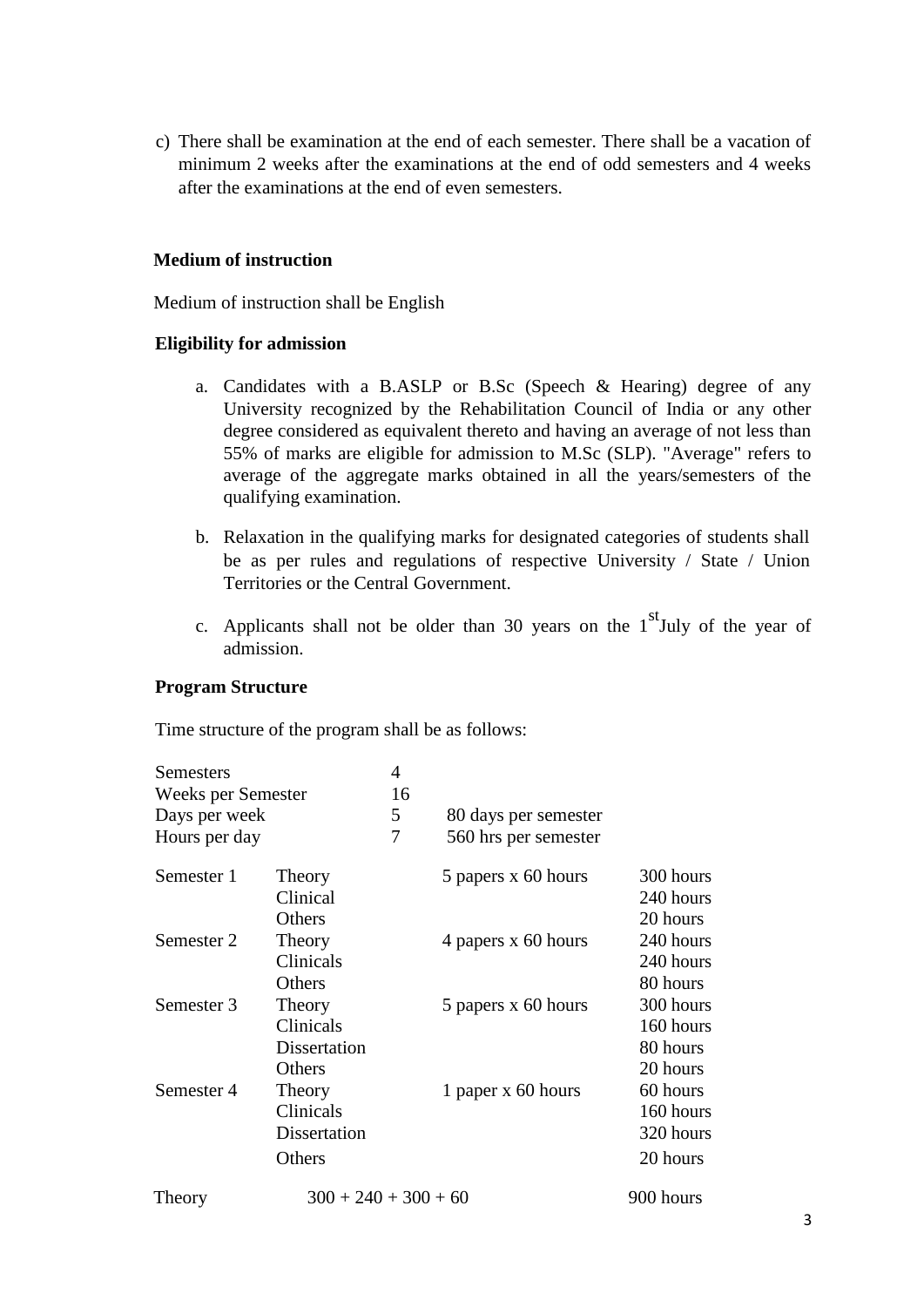| <b>Clinicals</b> | $240 + 240 + 160 + 160$ | 800 hours  |
|------------------|-------------------------|------------|
| Dissertation     | $0 + 0 + 80 + 320$      | 400 hours  |
| <b>Others</b>    | $20+80+20+20$           | 140 hours  |
| Total            |                         | 2240 hours |

#### **Attendance**

- a. Minimum attendance shall be as stipulated by the respective University of the students. However, attendance shall not be less than 80% in theory and 90% in Clinicals in each semester for students to be eligible to appear for examination at the end of each semester.
- b. Candidates who cannot appear for examination for want of attendance will be declared failed and will have to repeat the particular semester to be eligible to appear for exams subsequently.
- c. Condonation of shortage of attendance in genuine cases to a maximum of 5% shall be from the Vice-Chancellor.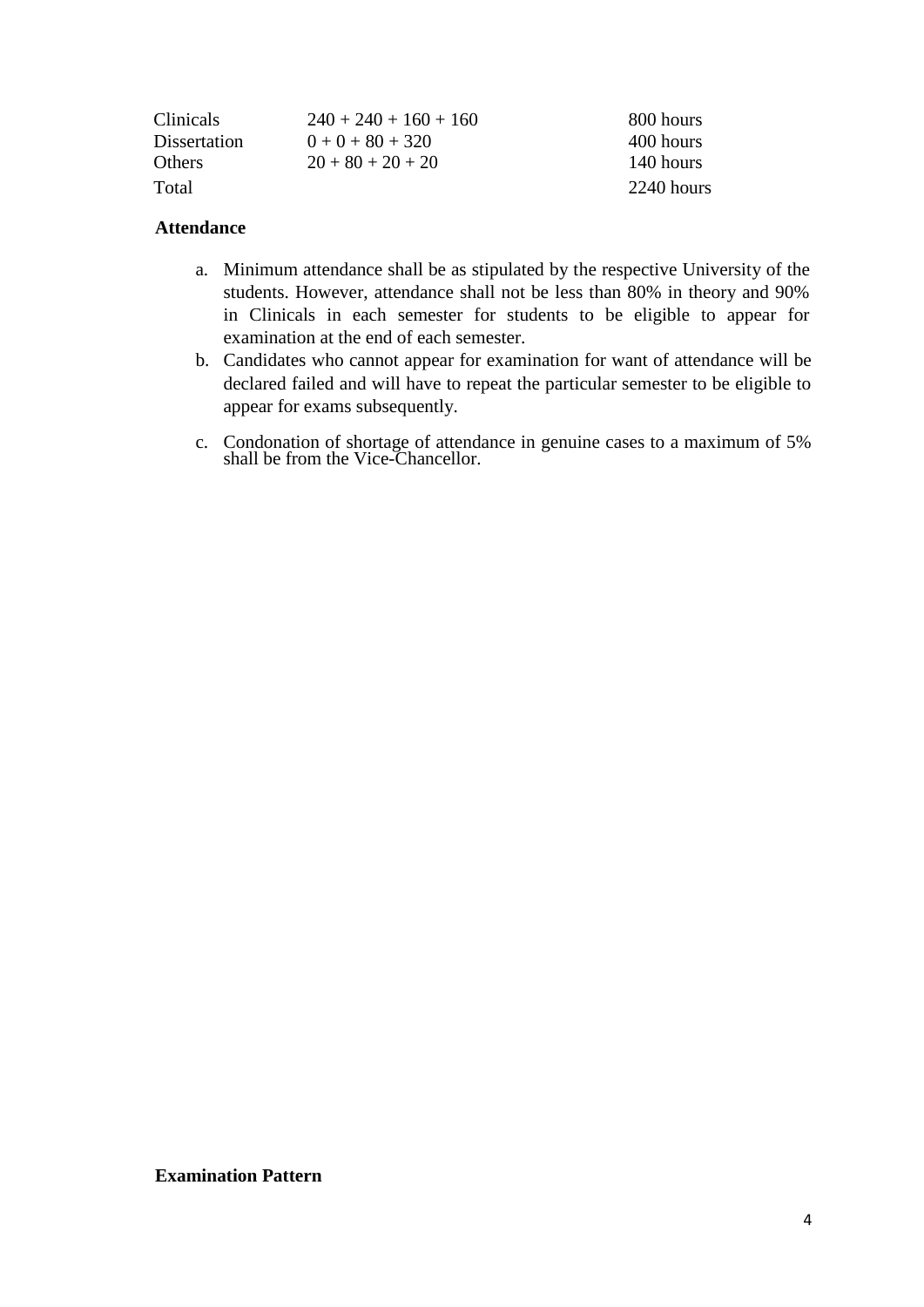| Subject       |                                            | <b>Marks</b>    |                 |       |
|---------------|--------------------------------------------|-----------------|-----------------|-------|
|               |                                            | Exam            | IA              | Total |
| <b>SLP101</b> | Research Methods, Epidemiology and         | $\overline{80}$ | 20              | 100   |
|               | <b>Statistics</b>                          |                 |                 |       |
| <b>SLP102</b> | Speech Science and Speech Production       | 80              | 20              | 100   |
| <b>SLP103</b> | <b>Augmentative and Alternative</b>        | $\overline{80}$ | $\overline{20}$ | 100   |
|               | Communication                              |                 |                 |       |
| <b>SLP104</b> | Neurobiology of Speech-language and        | $\overline{80}$ | 20              | 100   |
|               | Cognition                                  |                 |                 |       |
| <b>SLP105</b> | Clinical Linguistics & Multilingual Issues | 80              | 20              | 100   |
| <b>SLP106</b> | Clinicals (Internal)                       | 80              | 20              | 100   |
| <b>SLP201</b> | Advances in Speech Sound Disorders         | 80              | 20              | 100   |
| <b>SLP202</b> | Voice: Science and Disorders               | 80              | 20              | 100   |
| <b>SLP203</b> | Disorders of Fluency                       | 80              | 20              | 100   |
| <b>SLP204</b> | anguage Disorders in Children              | 80              | 20              | 100   |
| <b>SLP205</b> | Clinicals (External)                       | 100             | 00              | 100   |
| <b>SLP301</b> | Neurogenic Speech Disorders                | 80              | 20              | 100   |
| <b>SLP302</b> | Dysphagia                                  | 80              | 20              | 100   |
| <b>SLP303</b> | Aphasia                                    | 80              | 20              | 100   |
| <b>SLP304</b> | Language and Literacy Disorders            | 80              | 20              | 100   |
| <b>SLP305</b> | <b>Cognitive Communication Disorders</b>   | 80              | 20              | 100   |
| <b>SLP306</b> | Clinicals (Internal)                       | 80              | 20              | 100   |
| <b>SLP401</b> | Practices in Speech-language Pathology     | 80              | 20              | 100   |
| <b>SLP402</b> | <b>Dissertation</b>                        | 80              | 20              | 100   |
| <b>SLP403</b> | Clinicals (External)                       | 100             | 00              | 100   |
|               |                                            | 1640            | 360             | 2000  |
|               |                                            |                 |                 |       |
|               |                                            |                 |                 |       |
|               |                                            |                 |                 |       |

The examination pattern and papers shall be as shown in the table below:

- a) Course content shall be as in **Annexure** 2
- b) Clinical examinations (for SLP106 and SLP306) shall be conducted by the designated internal faculty of the department at the end of  $1^{\text{st}}$  and  $3^{\text{rd}}$  semester. IA marks shall be awarded by all the faculty of the department on the basis of the assessment of the candidates' work throughout the particular semester.
- c) Clinical examinations for SLP 205 and SLP 403 will be conducted by external examiner(s) at the end of the  $2^{nd}$  and  $4^{th}$  semester, respectively. Clinical examination shall be with clinical population like in medical profession. The
	- a. examiners shall also evaluate records of clinical and practical work of the students.
	- b. An internal faculty member can assist the external examiner(s) in SLP 205 and SLP 403 Clinicals (External), but shall not award marks.
	- c. Question paper pattern for theory examination shall be as given in Annexure I.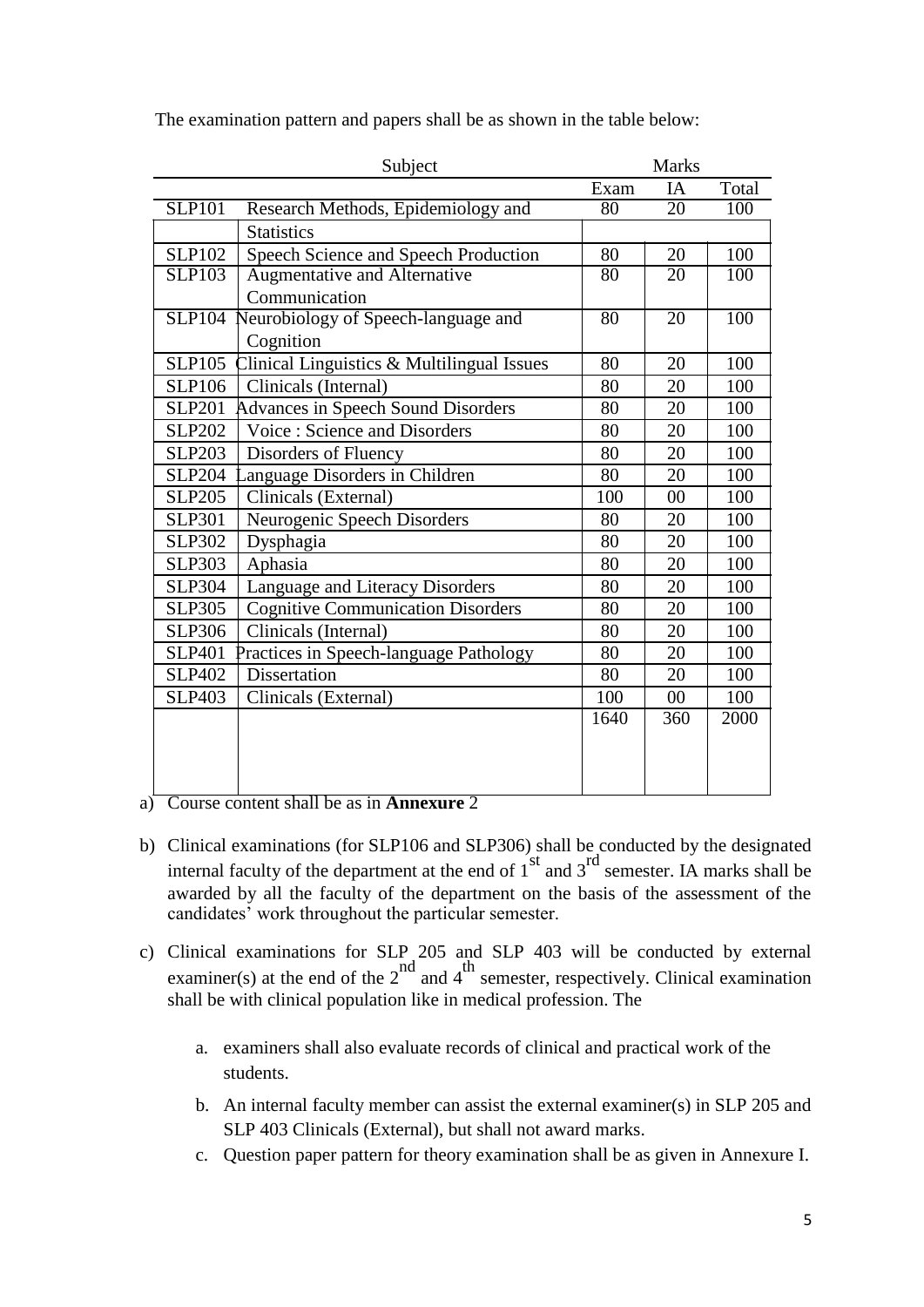#### **Dissertation**

Students shall complete a dissertation in the  $3<sup>rd</sup>$  and  $4<sup>th</sup>$  semester of the course and shall submit the same at the end of  $4<sup>th</sup>$  semester before final examination. An external examiner shall assess the dissertation for 80 marks while the guide shall assess the performance of the candidate for 20 marks (internal assessment). The dissertation will be rated for a total of 100 marks  $(80 + 20)$ . Candidates who fail to submit their dissertation on or before the stipulated date shall not be permitted to appear for the final semester examination.

#### **Criteria for passing**

- a. The student is required to obtain a minimum of 50% in each of the theory papers, internal assessment, and clinical exams, and dissertation for a pass.
- b. Students will have to pass the clinical examination of the given semester to proceed to the next semester.
- c. Carry-over of papers: There is no limit to the number of theory papers that can be carried over to the next semester. Maximum number of attempts for any paper / clinical practicum / dissertation shall be three inclusive of first attempt.
- d. The award of class will be based on aggregate marks obtained by a student in every year (First, second, third and fourth semester).

| <b>First Class with Distinction</b> | 75 % and above                    |
|-------------------------------------|-----------------------------------|
| <b>First Class</b>                  | 60% and above but less than 75%   |
| Second Class                        | 50 % and above but less than 60 % |
| Fail                                | Less than 50 $\%$                 |

#### **Board of Examiners**

- a. There shall be a Board of Examiners for scrutinizing and approving the question papers as well as scheme of valuation
- b. Fifty percent of the members in the Board of Examiners shall be from outside the institution.

#### **Award of Degree**

The University shall award the degree and issue certificate only after the candidates successfully complete all the examinations stipulated.

#### **Others**

On all other issues not mentioned in these rules and regulations like the pattern of question paper, grading, award of grace marks, and declaration of rank, among others, the rules and regulations of Bharati Vidyapeeth Deemed University shall prevail.

### **Audio-visual Instruments, Furniture in class rooms, clinical areas, labs and**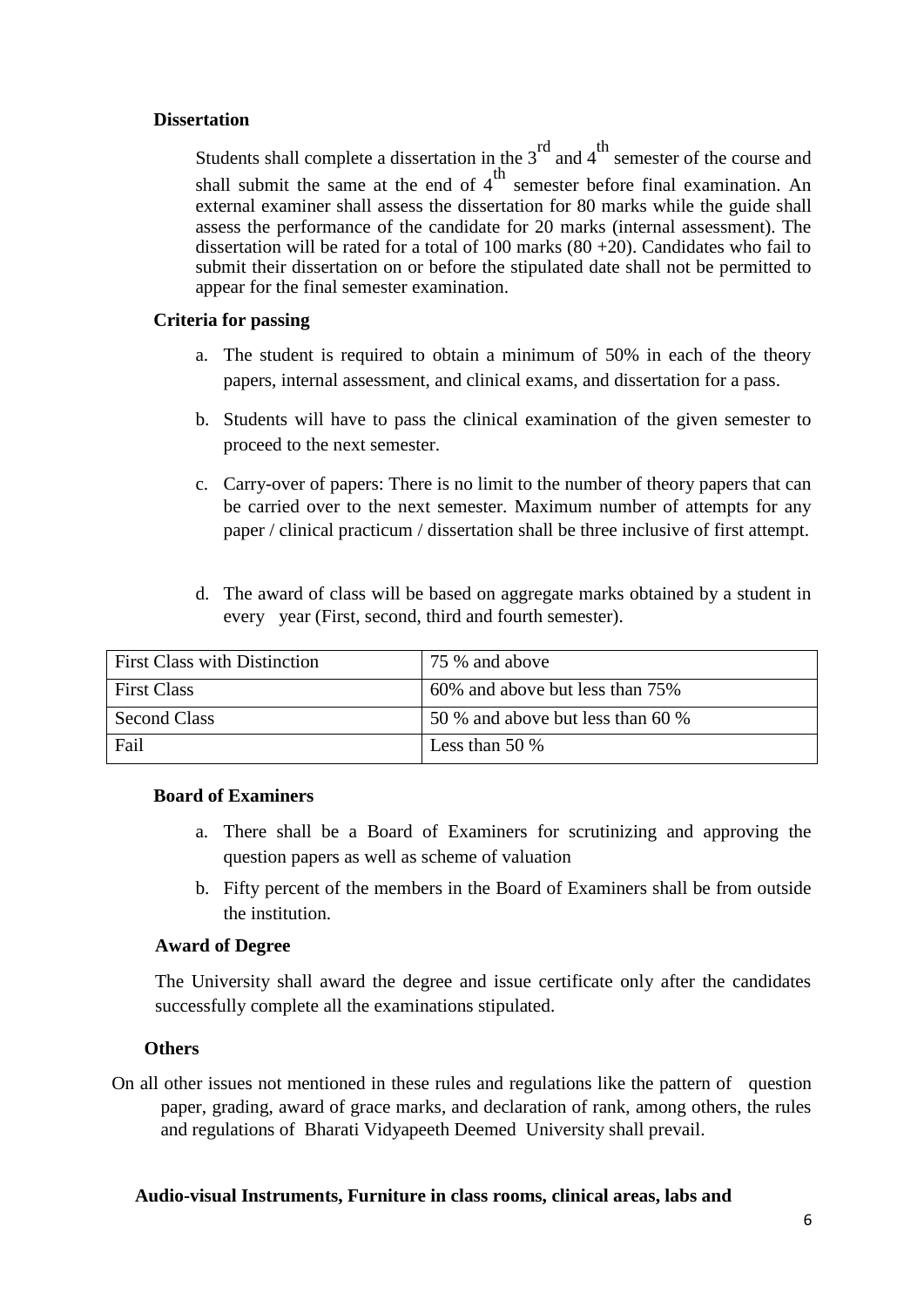## **other administrative areas and internet access: Appropriately**

## **Table 1 : List of original tests**

- 1) WAB Western Aphasia battery ( English and Regional language/s)
- 2) BDAE-Boston diagnostic Aphasia Examination ( English and Indian language )
- 3) LPT-Linguistic profile Test- ( English and Regional language/s)
- 4) RTT-Revised Token Test ( English and Regional language/s)
- 5) MIRBI-Mini- Mini Inventory of Right Brain injured ( English version)
- 6) PICA- Porch Index of communicative ability- ( English and Regional language/s)
- 7) ABCD- Arizona Battery for communication disorders of dementia ( English)
- 8) CLAP- Cognitive linguistic assessment protocol ( English and Indian languages)
- 9) CLIP- Cognitive linguistic intervention program ((English )
- 10) CLQT-Cognitive linguistic quick test
- 11) BAT-Bilingual aphasia test- ((English and Regional language/s)
- 12) SSI- Stuttering severity Instrument
- 13) SPI- Stuttering predication instrument for young children
- 14) ABA- Apraxia Battery for Adult
- 15) FDA- Franchy Dysarthria Assessment
- 16) Perceptual Speech intelligibility rating (AYJNIHH, 2003)
- 17) Perceptual rating scale (SRMC, Chennai)
- 18) Consensus Auditory Perceptual Evolution of voice ( CAPE-V)
- 19) Voice –Disorder Outcome Profile (V-DOP) (English, & Hindi) or Voice Handicap Index (Vernacular)
- 20) Indian Scale for Assessment of Autism (ISAA)
- 21) Early Reading Skills (ERS)
- 22) Reading Acquisition Profile in Kannada (RAP-K);
- 23) Early Literacy Screening Tool (ELST)
- 24) Attention Deficit Hyperactivity Disorder checklist
- 25) Autistic Behavior Composite Checklist Profile (ABCCP
- 26) MAAT-6: Manual for Adult Aphasia Therapy
- 27) LEAP-IQ- Language Efficiency and Proficiency Indian Questionnaire
- 28) Treatment Manual in English for treatment of dyslexia
- 29) Dyslexia Assessment Profile for Indian Children (DAPIC)
- 30) Protocol for Appraisal of verbal Praxis in typically developing children
- 31) Comprehensive Language Assessment Tool for children (3-6 Years)
- 32) Articulation Test in regional language/ national language /English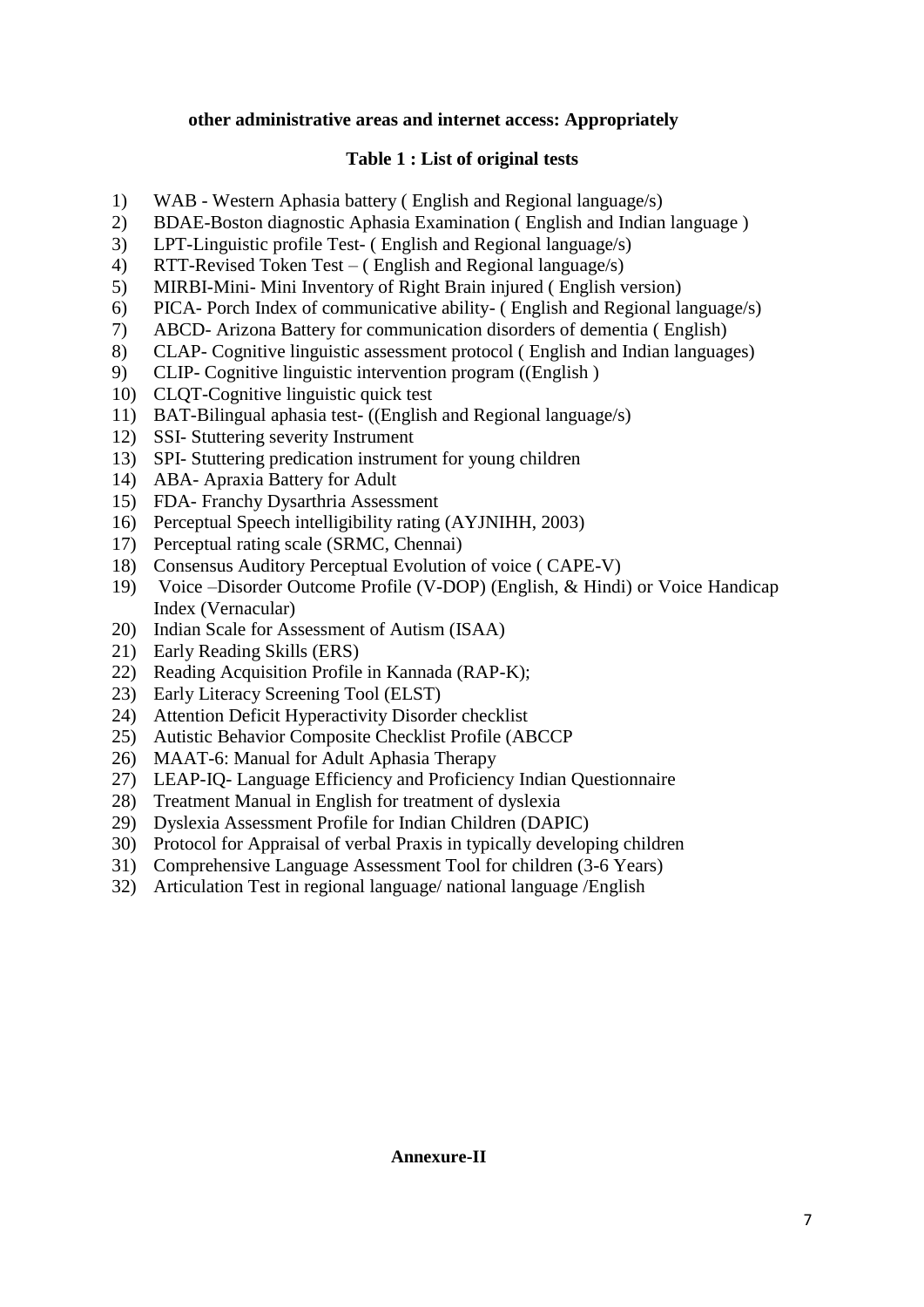## **M.Sc (Speech-Language Pathology)**

### **Course content (Syllabus) Semester I**

#### **SLP 101: Research Methods, Statistics& Epidemiology**

60 hours: 100 marks

**Objectives:** After completing this course, the student will be able to understand

- a) clinical research designs and statistical methods,
- b) epidemiological issues and its relevance in speech-language research,
- c) evidence based practice in speech and language pathology, and
- d) ethical practices in research

#### **Unit 1: Experimental Designs and Their Applicability in Speech-language Research**

- a) Types of research- post facto research, normative research, standard group comparison, experimental research, clinical and applied research, sample surveys, evaluation research
- b) Methods of observation and measurement, strategies and designs in research
- c) Experimental designs, single subject designs and group designs
- d) Critical analysis of the research methods employed in Speech-language Pathology.
- e) Documentation and research writing
- f) Ethical considerations in research National and international guidelines

## **Unit 2: Epidemiology**

- a) Epidemiology: Definition, basic concepts scope and function of epidemiology
- b) Study designs in epidemiology: Cohort studies, case-control studies, cross-sectional studies, clinical trials
- c) Measures in epidemiology Ratios, proportions, rates, relative risk, odds ratio
- c) Identify biases and their consequences in published literature.
- d) Describe criteria for characterizing the causality of associations.
- e) Application of epidemiology in evaluation and screening procedures employed in Speech-language Pathology
- f) Application and impact of epidemiology on national and local policy; influence of epidemiology on ethical and professional issues

#### **Unit 3: Statistical Measures and their Features**

- a) Review of data description and exploratory data analysis (Numerical summaries and graphical summaries)
- b) Probability concepts and models
- c) Statistical Inference Estimation Confidence Intervals
- d) Statistical Inference Basic concepts related to hypothesis testing –null hypothesis, alternative hypothesis, significance level, statistically significant, critical value,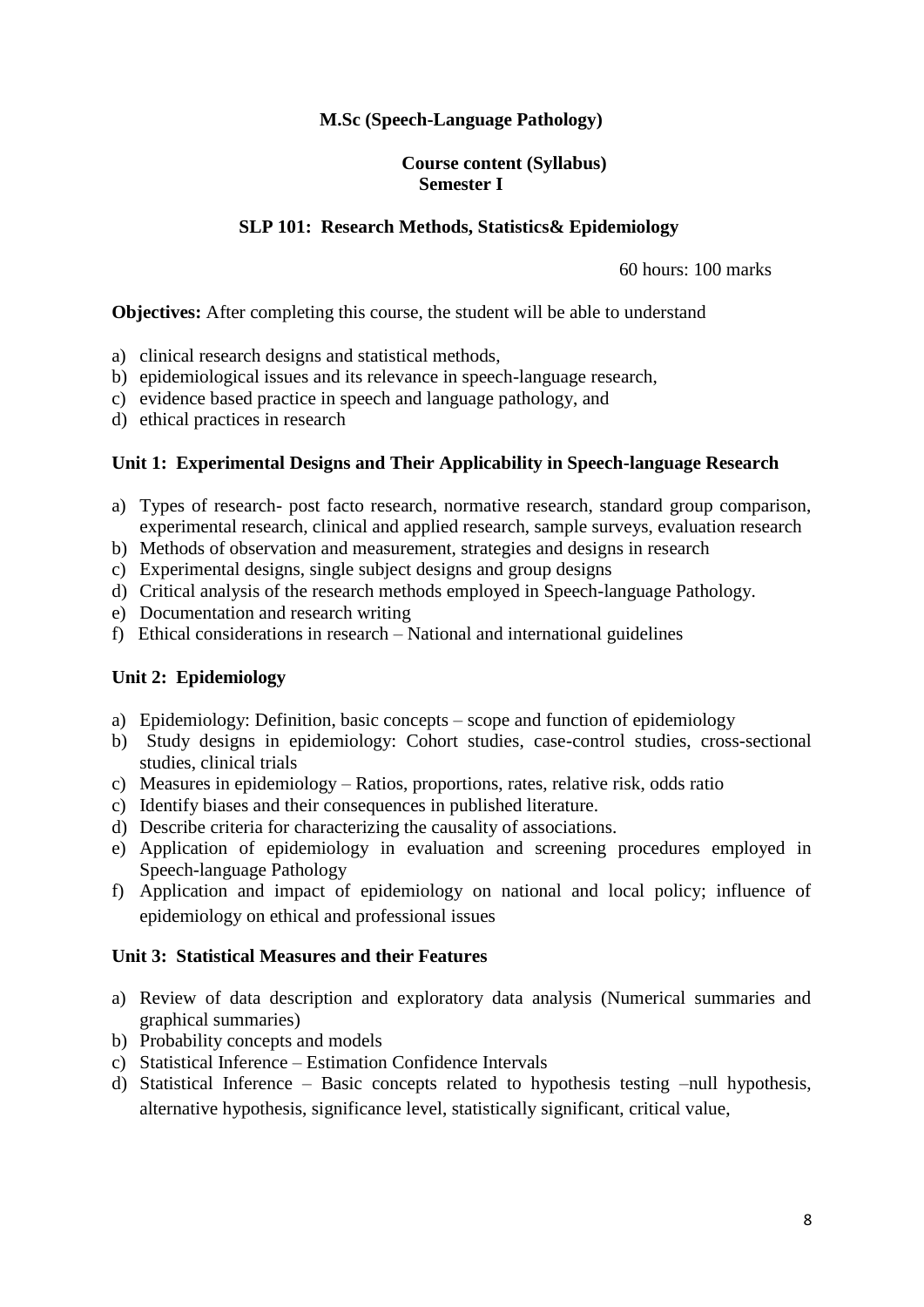acceptance / rejection region, p-value, power, types of errors: Type I  $(\alpha)$ , Type II  $(\beta)$ , one-sided (one-tailed) test, Two-sided (two-tailed) test

- e) Parametric and non-parametric approaches to hypothesis testing
- f) Categorical data analysis contingency tables, Chi-square test for independence of attributes,
- g) Measures of association (Contingency coefficient, Cramer's V), Kappa coefficient

## **Unit 4: Regression, Univariate and Multivariate Analysis**

- a) Correlation, regression analysis and prediction including multiple regression; logistic regression; path analysis
- b) Analysis of Variance (ANOVA)- Basic models, assumptions, one way and two way ANOVA; Consequence of failure of assumptions underlying ANOVA; Tests for additivity, homogeneity, transformation; Post – hoc tests; Analysis of Covariance (ANOCOVA); Repeated measure ANOVA
- c) Multivariate analysis: Need for multivariate analysis, various methods including MANOVA, MANCOVA
- d) Introduction to principal component analysis, factor analysis, discriminant function, multidimensional scaling
- e) Evaluation of application of statistics to different research designs used in different publications
- f) Critical analysis of research articles in the field: Analysis of research designs in different areas of Speech-language Pathology

## **Unit 5: Evidence Based Practice**

- a) Introduction to Evidence Based Practice (EBP) and Steps to EBP from formulating foreground question, finding best current evidence, critical appraisal of best current evidence, summarizing evidence, integrating evidence and tracking progress.
- b) Concepts related to practical significance (effect size) vs. statistical significance, precision of measurement (confidence intervals)
- c) Levels of evidence: For experimental and non-experimental designs; treatment efficacyrandomized control study, quasi experimental study, correlation and case study, single subject designs, expert committee report, consensus conference
- d) Measures of diagnostic accuracy positive and negative likelihood ratios; positive predictive value, negative predictive value, diagnostic odds ratio
- e) Concepts related to randomized control trials: Comparative groups- allocation concealment / random allocation; importance of participation and follow up in understanding, evaluating and applying randomized controlled trial results
- e) Methods of carrying out therapy trials; execution, indexing and reporting of therapy trials – efficacy studies; Conventions to study outcomes - i) Absolute risk reduction, ii) Absolute benefit increase, iii) Absolute risk increase, and iv) Absolute benefit reduction
- f) Systematic review and meta-analysis; importance of research publications in terms of systematic review, meta-analysis, clinical practice guidelines, health technology assessments.
- g) Challenges in implementation of EBP in Speech-language Pathology in India and future directions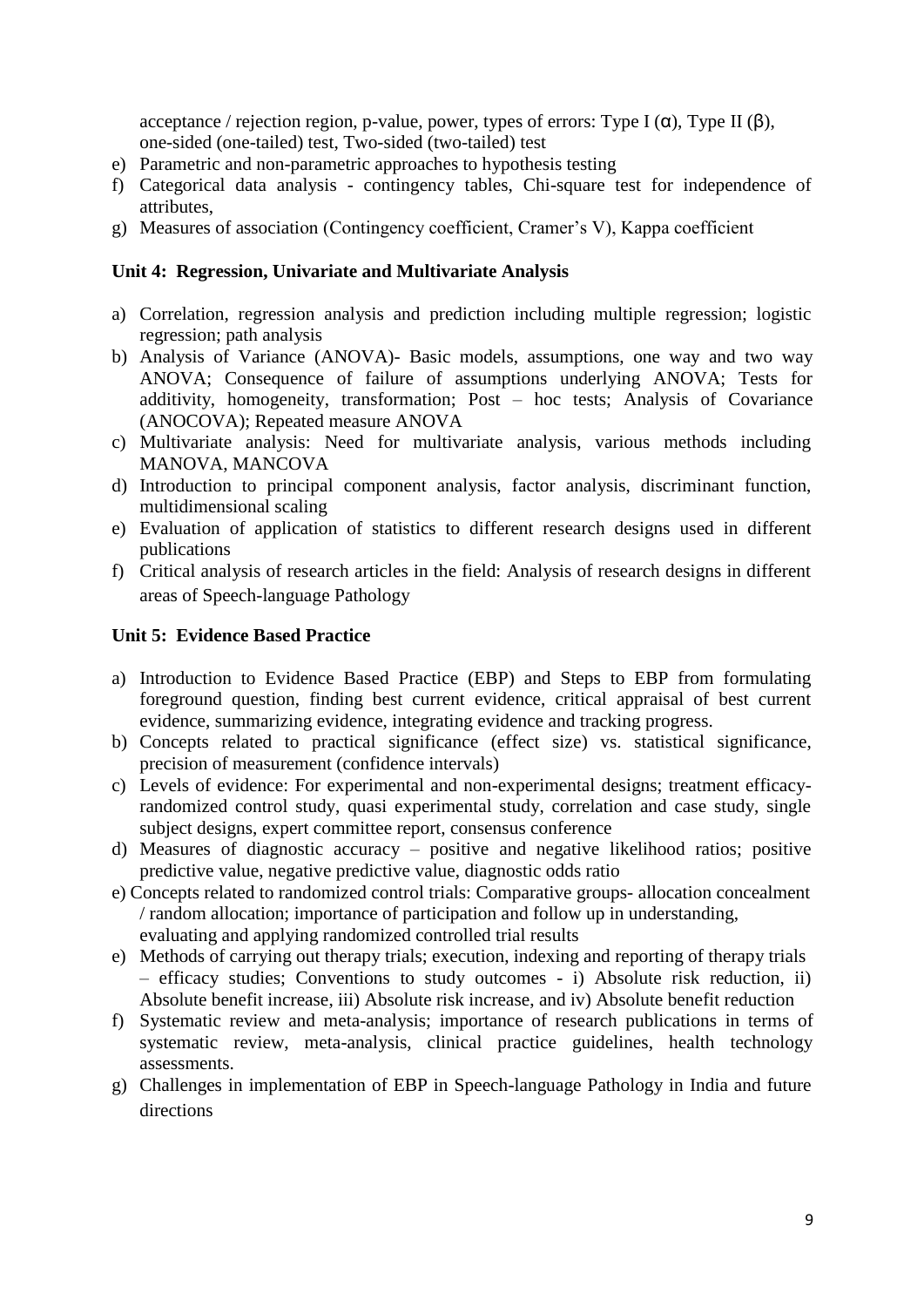- Russell Carter, Jay Lubinsky (2016). Rehabilitation Research: Principles and Applications. Elsevier
- Robert E. Owens Jr., Dale Evan Metz, Kimberly A. Farinella (2014). Introduction to Communication Disorders: A Lifespan Evidence-Based Perspective. Pearson Education
- Laura M. Justice, Erin Redle (2013). Communication Sciences and Disorders: A Clinical Evidence-Based Approach.Pearson Education.
- Robert F. Orlikoff, Nicholas E. Schiavetti, Dale Evan Metz (2014). Evaluating Research in Communication Disorders. Pearson Education
- David L. Irwin, Mary Pannbacker, Norman J. Lass (2013). Clinical Research Methods in Speech-Language Pathology and Audiology.Second Edition. Plural Publishing
- Timothy Meline (2009). A Research Primer for Communication Sciences and Disorders. Pearson Education
- David L. Maxwell, EikiSatake. (2006) Research and Statistical Methods in Communication Sciences and Disorders.Thomson/Delmar Learning.
- John C Reinard (2006). Communication Research Statistics. SAGE Publications
- Nicholas Schiavetti, Dale Evan Metz (2006). Evaluating Research in Communicative Disorders.Allyn& Bacon
- Tim Pring (2005). Research Methods in Communication Disorders. Wiley
- Donald G. Doehring (2002). Research Strategies in Human Communication Disorders. Pro-Ed
- Carole E. Johnson, Jeffrey L. Danhauer (2002). Handbook of Outcomes Measurement in Audiology. Singular
- David L. Maxwell, EikiSatake (1997). Research and Statistical Methods in Communication Disorders. Williams & Wilkins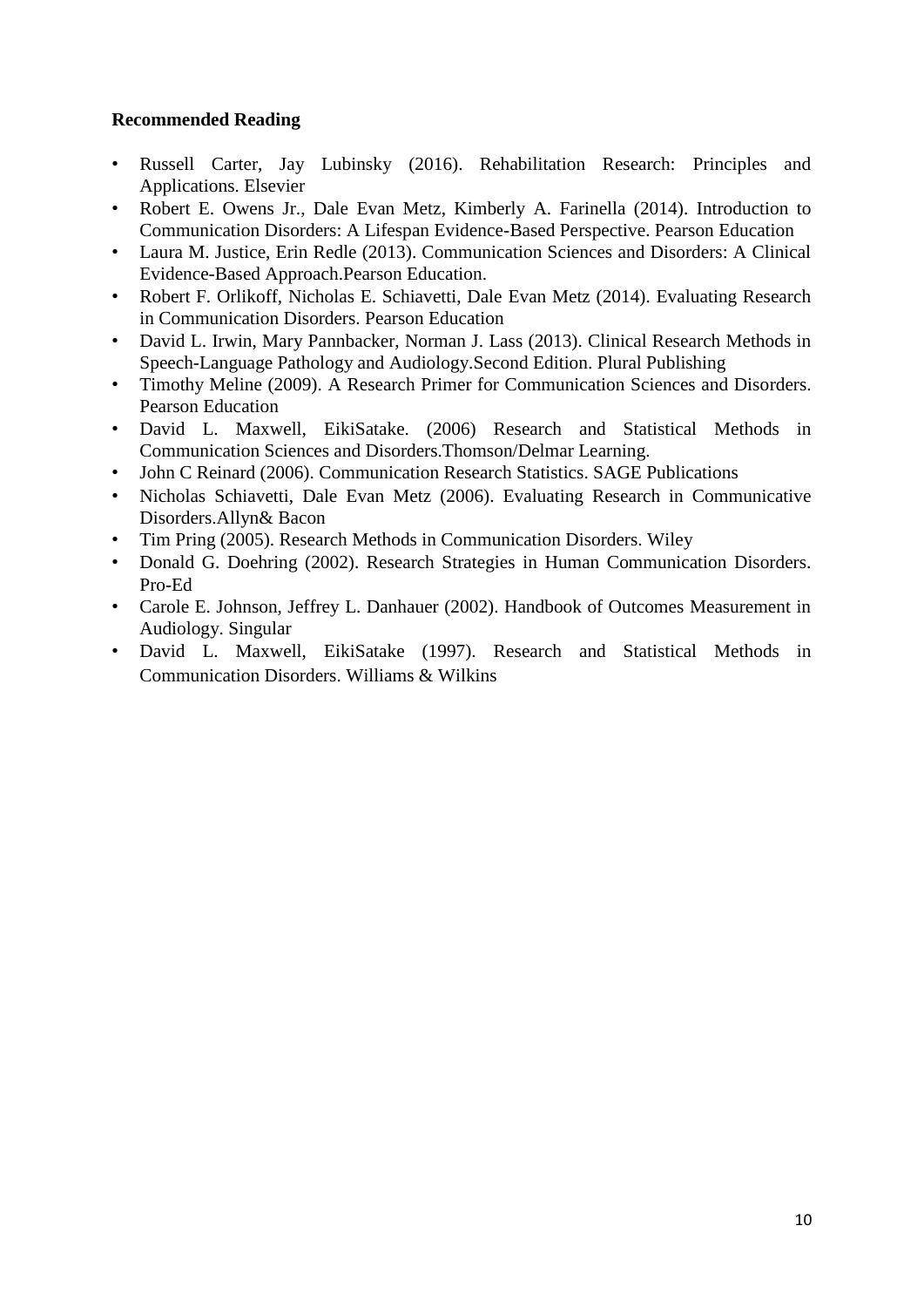# **SLP 102: Speech Science and Speech Production**

Hours - 60 : Marks - 100

**Objectives:** At the end of the course, the students will be able to

- a) describe the physiology of speech production,
- b) discuss acoustic theories of speech production,
- c) describe the acoustic characteristics of speech sounds, and
- d) know the application of acoustic analysis and speech synthesis.

## **Unit 1: Introduction to the Study of Speech Physiology**

- a) Physiological aspects of speech production (respiration, laryngeal and articulatory subsystem)
- b) Aerodynamics of speech: mechanics of airflow laminar, orifice and turbulent flow: maintenance of airway pressure for speech
- c) Speech breathing
- d) Lower air way dynamics: anatomy, laryngeal and lung activity in speech: conversational speech and loud speech; glottal activity in the production of speech sounds and whisper
- e) Upper airway dynamics: constrictors in upper airway; aerodynamics of speech sounds
- f) Measures of respiratory analysis and instrumentation: intraoral and sub glottal pressure; instrumentation

## **Unit 2 : Theories of Speech Production**

- a) Acoustic theory of speech production: source and filter characteristics; output speech and its characteristics
- b) Critical evaluation of acoustic theory of speech production
- c) Aspects of speech acoustics
- d) Aspects of prosody and their realization
- e) Characteristics and production of vocal music: Contrast with speech production

## **Unit 3: Instrumentation for Studying Speech**

- a) Acoustic analysis of speech techniques of digital signal processing, Long Term Average Spectrum
- b) Software for acquisition and acoustic analysis freeware and patented software
- c) Spectrogram: Identification of sounds and their acoustic features through spectrogram
- d) Physiological measurements: Techniques and instrumentation like Electromyography Stroboscope, Electroglottography, Ultrasound, EMMA, evoked potentials, fMRI, PET

#### **Unit 4 : Acoustic and Aerodynamic Characteristics of Speech Sounds**

- a) vowels and diphthongs
- b) plosives
- c) nasal consonants
- d) fricatives
- e) other consonants affricates, glides and liquids
- f) effects of context and speaker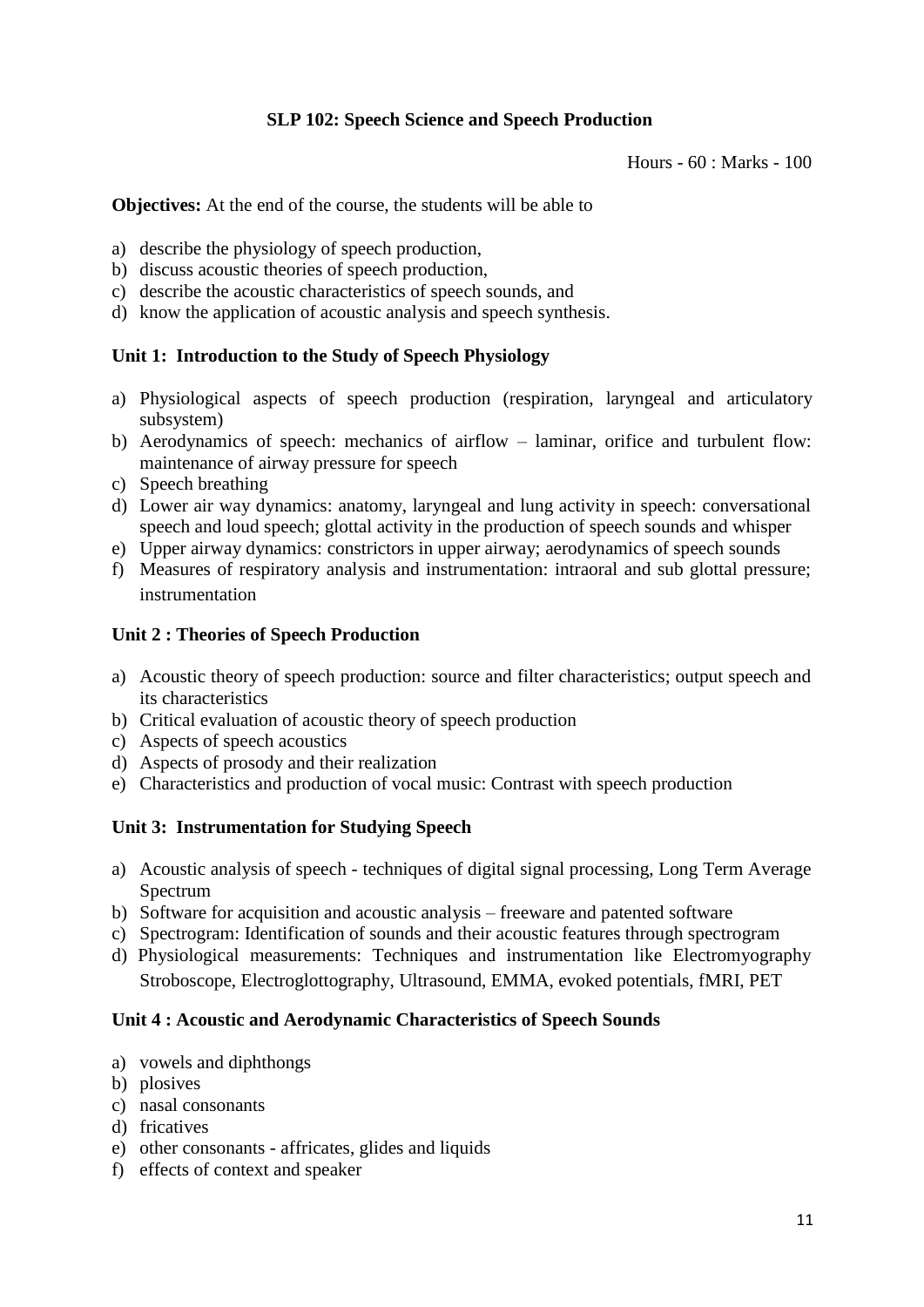# **Unit 5: Application of Acoustic Analysis and Speech Synthesis**

- a) Applications of acoustic analysis in speech disorders
- b) Forensic applications: semiautomatic and automatic methods
- c) Infant cry analysis- characteristics of normal and abnormal cries, models, infant cry as a tool for early identification of high-risk babies
- d) Speech synthesis and its applications: articulatory, parametric synthesis and analysis by synthesis

- Borden, G. J., & Harris, K. S. (2011). Speech Science Primer, Philadelphia. Lippincott, William & Wilkins.
- Ferrand, C. T. (2007). Speech Science An Integrated Approach to Theory and Practice.2nd Edition, Boston, Allyn& Bacon.
- Hixon, T. J., Weismer, G., &Hoit, J. D. (2014).Preclinical Speech Sciences; Anatomy Physiology Acoustics Perception.San Diego, Plural Publishing.
- Hollien, H. (2002). Forensic Voice Identification. NY, Academic Press Inc.
- Kent, R. D., & Read, C. (2002).The Acoustic Analysis of Speech. New York, Delmar Learning.
- Ladefogd, P. (2001). An Introduction to the Sounds of Languages; Vowels and Consonants. Oxford, Black Well
- Raphael, L. J. (2007). Speech Science Primer.Philadelphia, Lippincott Williams & Wilkins.
- CIIL Publications on the production of sounds in different languages of India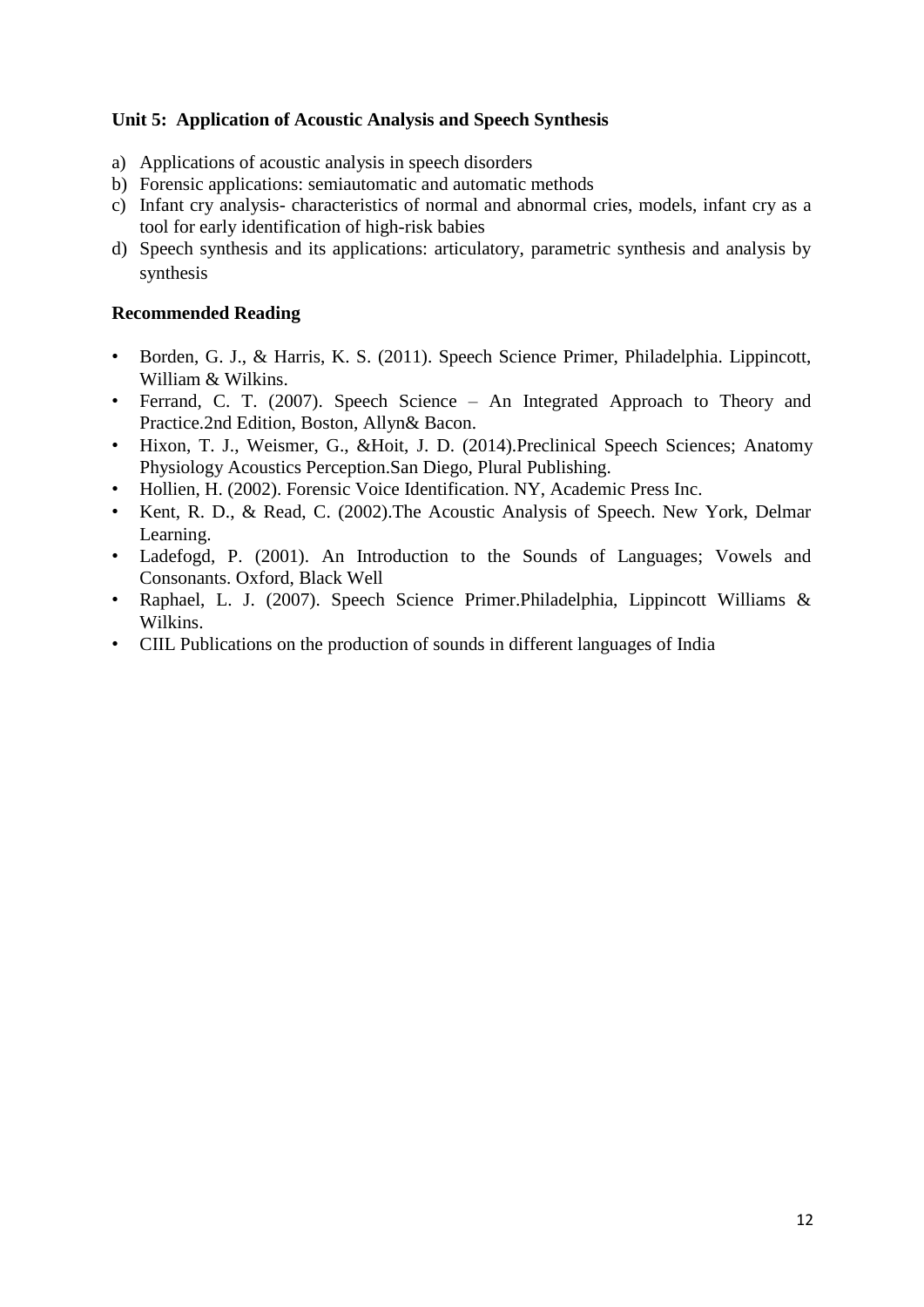# **SLP 103: Augmentative and Alternative Communication**

Hours - 60 : Marks - 100

**Objectives:** At the end of the course, the student will be able to

- a) identify and describe various approaches and methods used in augmentative and alternative communication (AAC),
- b) select appropriate AAC strategies and assessment procedures for individuals with complex communication needs,
- c) describe the treatment plan for implementation of AAC with evidence based rationale,
- d) discuss the current status of the use of technology and practice of AAC for intervention in the Indian context, and
- e) identify issues for research.

#### **Unit 1: Types, Classification and Description of AAC**

- a) Definition, history, need and classification of AAC
- b) Team approach in AAC: Types, team members and their roles
- c) Aided systems and symbols in AAC: different types and their details
- d) Unaided systems and symbols in AAC: Different Types and their details
- e) Technology in AAC:
	- i) Communication Boards: Types
	- ii) Low and high tech aids & devices: Types, Interfaces

#### **Unit 2: Assessment for AAC**

- a) Assessment of AAC Candidates: Models for assessment
- b) Formal and informal assessment: Standard tests and scales
- c) Considerations in other domains physical/ motor and seating requirements, cognition, vision and hearing, speech perception

#### **Unit 3: AAC Intervention: Principles and Procedures**

- a) General Principles and Strategies Aided and unaided AAC
- b) Selection of vocabulary and symbol representation of the vocabulary: types of vocabulary, factors affecting choice of vocabulary
- c) Strategies for selection of symbols in AAC, their types and factors affecting decision making: direct selection, scanning, encoding, word prediction
- d) Selection and decision making with reference to low and high tech aids and devices

#### **Unit 4: Specific Intervention Strategies with Different Populations**

- a) Specific intervention strategies for children with cognitive communication needs: (intellectullychallenged, cerebral palsy, children with language disorders and children with dual and multiple disabilities).
- b) Specific intervention strategies for adults with cognitive communication need:
	- i) Temporary conditions: laryngectomy, voice disorders
	- ii) Neurological conditions: Degenerative and non-degenerative conditions, Aphasia, traumatic brain injury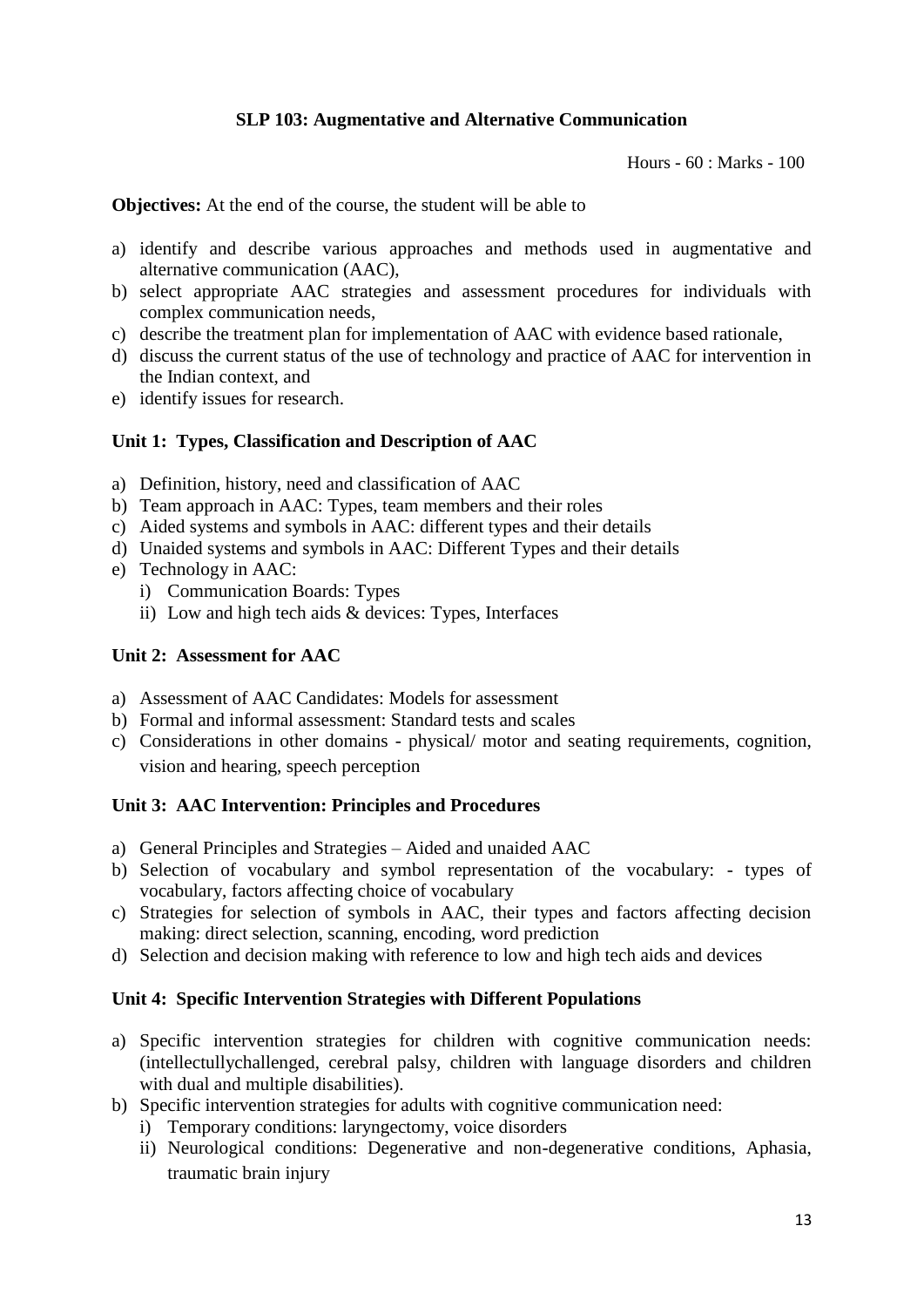iii) Structural disorders and disorders affecting speech intelligibility

c) Measuring outcomes in using AAC and evidence based practices

## **Unit 5: Contemporary Issues in AAC**

- a) Use of technology: Hardware and software (applications) in intervention for children and adults with communication disorders
- b) Current status of AAC in India and scope for research
- c) Adaptation of AAC in different set ups: home, schools, work place, and other social situations
- d) Training in the use and application of AAC for parents and caregivers

- Beukelman, D., &Mirenda, P. (2012). Augmentative and Alternative Communication: Supporting Children and Adults with Complex Communication Needs, Fourth Edition. Baltimore: MD.Paul Brookes Publishing.
- Bryant, D. P., & Bryant, B. R. (2011). Assistive technology for people with disabilities.Pearson Higher Ed.
- Light, J. C., Beukelman, D. R., &Reichle, J. (2003).Communicative Competence for Individuals Who Use AAC – From Research to Effective Practice. Baltimore, H.Brookes Publishing Co.
- Lloyd, L., Fuller, D., &Arvidson, H. (1997).Augmentative and alternative communication: Handbook of principles and practices.Boston, MA: Allyn& Bacon.
- McNaughton, D. &Beukelman, D.R. (2010). Transition strategies for adolescents & young adults who use AAC. Baltimore, MD: Paul H. Brookes Publishing Co.
- Reichle, J., Beukelman, D.R., & Light, J.C. (2002) Exemplary practices for beginning communicators: Implications for AAC. Baltimore, MD: Paul H. Brookes Publishing
- Soto, G., &Zangari, C. (2009).Practically Speaking Language Literacy & Academic Development for Students with AACNeeds.Baltimore: MD.Paul Brookes Publishing.
- Mani, M.N.G., Gopalkrishnan, V., &Amaresh, G. (2001).Indian Sign Language Dictionary. Germany, CBM International.
- Vasishta, M., Woodward, J., &Desantu, S. (1980). An Introduction to Indian Sign Language.New Delhi: All India Federation of the Deaf.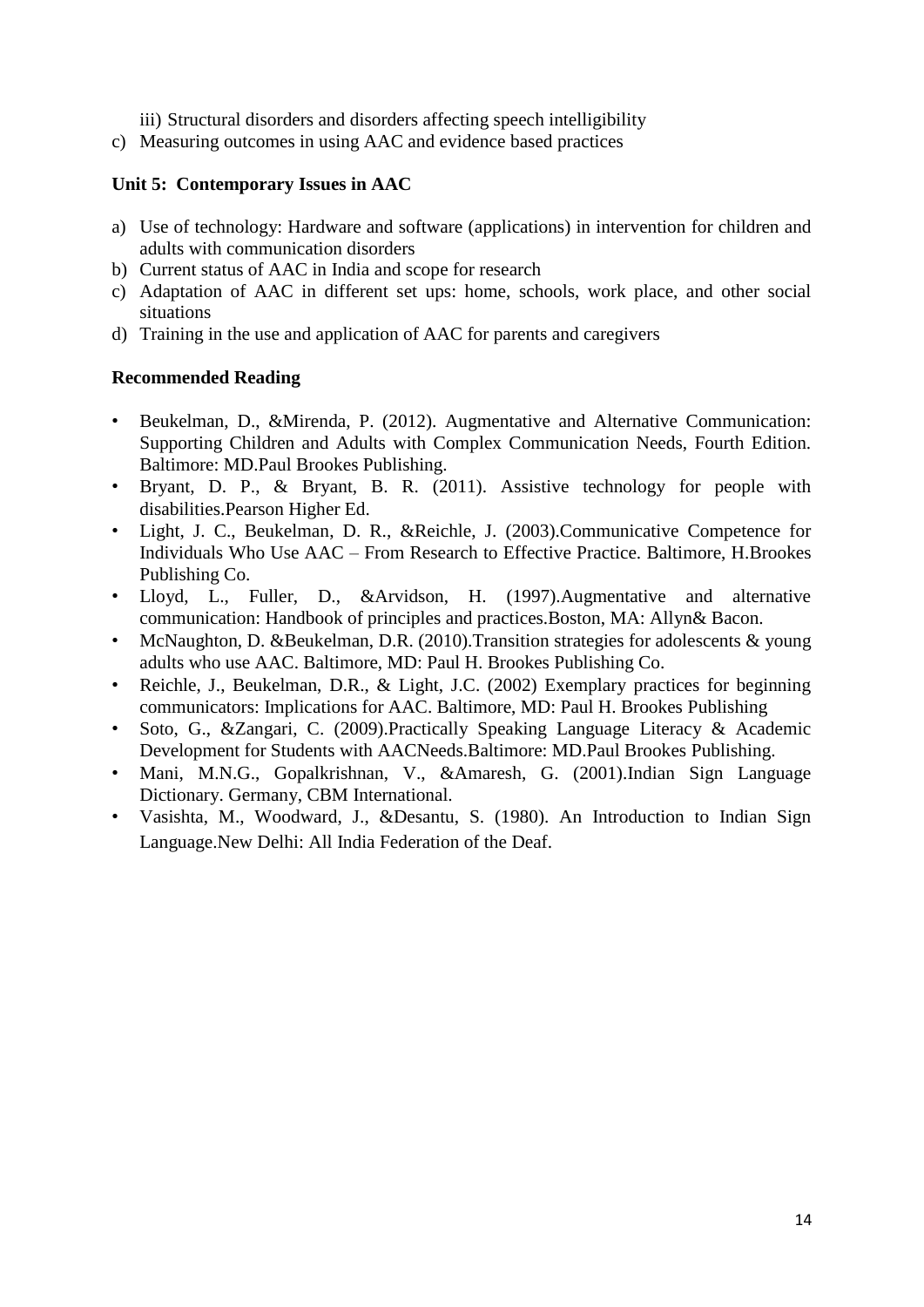# **SLP 104: Neurobiology of Speech-Language and Cognition**

Hours - 60 : Marks - 100

**Objectives:** At the end of the course, the student will be able to

- a) explain the anatomy and physiology of nervous system and role of neurotransmitters in relation to speech-language and its disorders,
- b) know the laboratory based procedures in understanding neural bases of speechlanguage,
- c) discuss and interpret the neuro-diagnostic findings,
- d) describe the neural bases of speech-language,
- e) know the effect of aging on CNS structures, and
- f) discuss research relevant to neuroscience of speech-language.

#### **Unit 1: Anatomy and Physiology of the Nervous System Related to Speech-language**

- a) Review of central nervous system and peripheral nervous system, cortical and subcortical pathways
- b) Blood supply to CNS
- c) Neurotransmitters types and classification, major location, functions and synthesis / chemical composition; signal propagation in the nervous system
- d) Neurotransmitters in neuropathological conditions influencing speech, language and related disorders
- e) Brain plasticity
- f) Functional organization of brain lateralization of functions
- g) Evidence from neuroimaging studies on speech perception, comprehension and production

## **Unit 2 : Methods of Understanding the Neurological Status of Speech-language Mechanisms**

- a) Clinical examination of neurological status history, physical examination, reflexes
- b) Neuro-diagnostic procedures for routine clinical examination cranial nerve examination, sensory & motor examination, examination of mental functions
- c) Neuro-imaging procedures: X-Ray, CT scan, MRI, fMRI, TcMS, PET, SPECT, and others - advantages and disadvantages
- d) Neuro-physiological procedures Evoked potentials (visual, auditory and somatosensory), eye-tracking. eletromyography (EMG), magnetoencephalography (MEG) -Advantages and disadvantages
- **e)** Neuro-behavioral procedures neurolinguistic investigation, priming and its types, reaction time measures and other related procedures

# **Unit 3: Cognitive Process Models and Implications of Information Processing for Speech-language**

- a) Types and Models of Attention Broadbent's Bottleneck Model, Norman and Bobrow's Model, Treisman model, Deutsch and Deutsch model.
- b) Types and Models of memory (Atkinson and Shiffrin'smultistore Model, Craik and Lockhart's Levels of Processing model, Baddley's Working Memory model)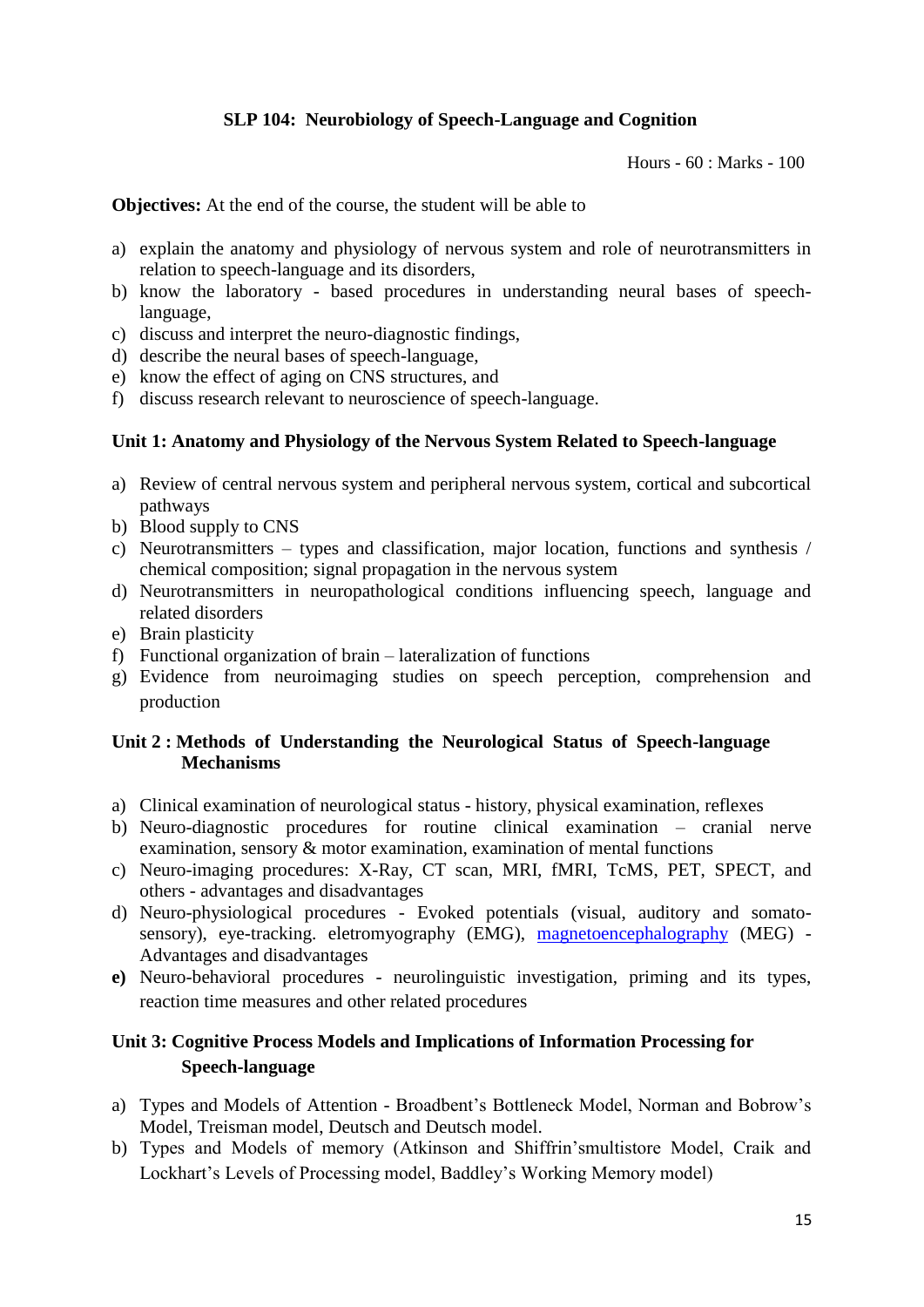c) Role of attention and memory in the development of speech and language - models of cognitive-linguistic process (hierarchical, process, interactive, computational, neural network); bilingual models (simultaneous and sequential processing)

# **Unit 4: Neural basis of Speech-language and Cognition**

- a) Neural network of speech perception, semantic processing and sentence comprehension Spoken word recognition, auditory word recognition, visual word recognition, sentence processing and discourse comprehension
- b) Neural basis of speech production (sound, syllable, word and sentences)
- c) Evidence from research studies behavioral, neuroimaging and evoked potentials studies in normals and persons with neurological disorders
- d) Neural basis for cognitive processes and its relation to language processes
- e) Neural network for reading, writing and spelling
- f) Representation of languages in the brain Monolingual, bilingual and multilingual

## **Unit 5: Neuroscience of Aging and its Effect on Speech-language**

- a) Aging definition, types- (senescence and senility, primary and secondary aging, biological and psychological aging), phenomenon of aging (neurological, cognitive and behavioral correlates, structural changes with age, brain weight, ventricular size, microscopic changes and atrophy).
- b) Theories of aging cellular, genetic, cumulative, random cell damage, programmed cell death, high level control of aging, cellular theories, geriatric theories and other theories
- c) Neurophysiological / functional changes with age: accuracy, speed, range, endurance, coordination, stability and strength; neurobehavioral correlates of aging -lateralization of functions across life span, cerebral asymmetry, electrophysiological and behavioral evidences
- d) Effects of aging on speech and language across life span: in typical and pathological conditions.
- e) Effect of aging on cognitive dimension and speech perception

- Arslan, O. E. (2015). Neuroanatomical Basis of Clinical Neurology.2nd Edition, New York, CRC Press.
- Benarroch, E. E., Daube, R. J., Flemming, D. K. & Westmoreland, F. B. (2008).Mayo Clinic Medical Neurosciences.5th Edition, USA, Mayo Clinic Scientific Press.
- Bhatnagar, S. C. (2008). Neuroscience for the Study of Communicative Disorders.3rd Edition, New York, Wolters Kluwer Publisher.
- Duffy, J. R. (2013). Neurological Bases of Motor Speech and its Pathologies, In Motor Speech Disorders: Substrates, Differential Diagnosis and Management. 3rd Edition, Missouri, Mosby Publisher.
- Handy, T. C. (2005).Event-Related Potentials: A Methods Handbook. MIT press, London
- Kemmerer, D. (2015). Cognitive Neuroscience of Language. New York, Psychology Press.
- Zigmond, M. J., Rowland, L. P. & Coyle J. T. (2015).Neurobiology of Brain Disorders: Biological Basis of Neurological and Psychiatric Disorders. Academic Press, New York.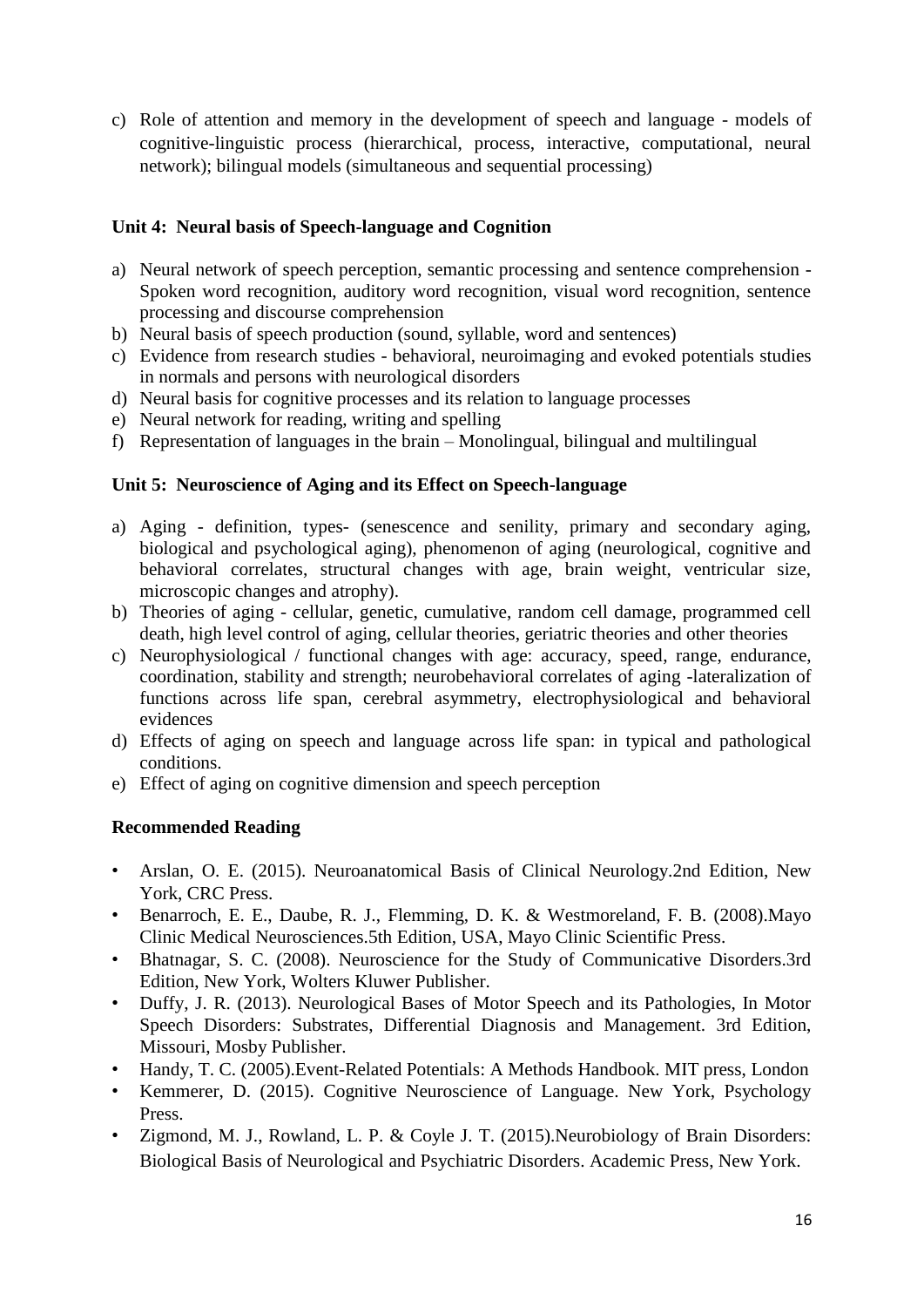# **SLP 105: Clinical Linguistics and Multilingual Issues**

Hours - 60: Marks - 100

**Objectives:** At the end of the course, the student will be able to

- a) understand aspects of clinical linguistics relevant to speech-language pathology,
- b) discuss the acquisition process and related disorders pertaining to various components of language,
- c) discuss general concepts, theoretical background and issues related to socio-linguistics,
- d) discussthe multilingual and multicultural issues in rehabilitation with reference to India, and
- e) undertake research in the area of clinical linguistics related and relevant to speechlanguage pathology.

# **Unit 1: Introduction to clinical linguistics; Phonological, semantic and syntacticacquisition and related disorders**

- a) Introduction to clinical linguistics and scope of linguistics in clinical field.
- b) Principles of general linguistics and their clinical relevance.
- c) Phonological acquisition and disorders
- d) Semantic acquisition and disorders
- e) Grammatical acquisition and disorders

## **Unit 2: Pragmatics and sociolinguistic concepts**

- a) Pragmatics Theoretical background: Discourse, deixis, anaphora, maxims and truth relations
- b) Discourse comprehension
- c) Dicourse analysis/Narrative analysis in neurotypical adults and persons with disorders
- d) Development of pragmatics in children
- e) Pragmatic disorders with respect to some clinical disorders
- f) Sociolinguistic concepts relevant to speech-language pathologists (language and dialects issues, various types and dialects, diglossia, stylistic variation of language-registers, Language contact-Creoles, Pidgins, language maintenance, language shift and language death, language deficiency)

#### **Unit 3: Psycholinguistics and language acquisition**

- a) Issues involved in language acquisition Motherese /child directed speech
- b) Models of second language acquisition
- c) Language acquisition in bi- and multi-lingual environments concepts related to proficiency, dominance etc; issues and implications for assessment and intervention
- d) Psycho linguistic models of language pathology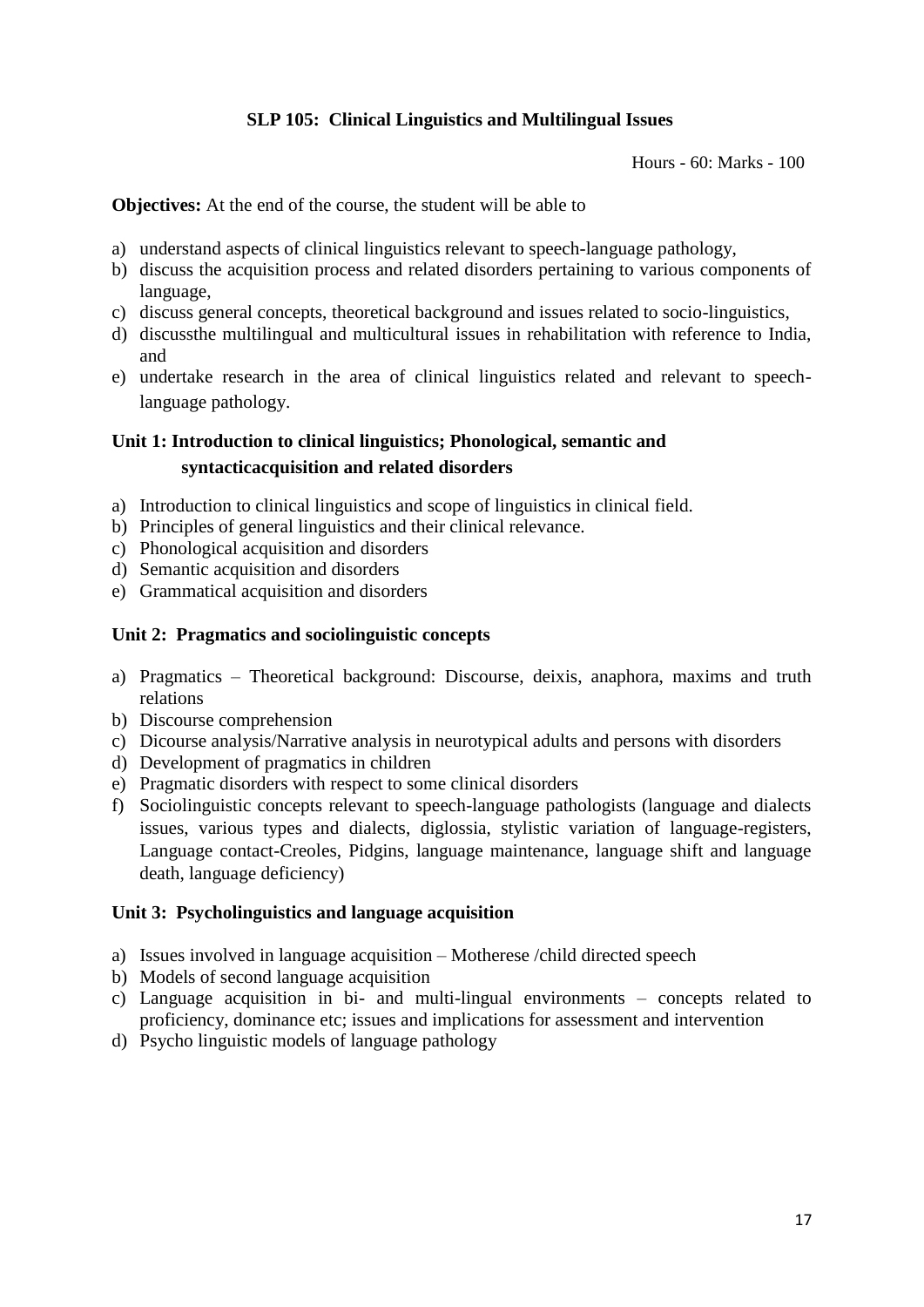# **Unit 4: Neurolinguistics**

- **a)** Introduction to neurolinguistics
- b) Language and lateralization left brain and right brain differences
- c) Coding and decoding
- d) Neuroanatomical and neurophysiological bases of language learning and dysfunction
- e) Mechanism and bases of recognition of spoken and visual word, sentence processing and discourse comprehension.

# **Unit 5: Multilingual and multicultural issues in communication**

- a) India as a multilingual nation– A brief introduction to the major language families of India
- b) Relation between language and culture, language and thought relationship in view of Sapir-Whorf hypothesis: linguistic determinism and linguistic relativity
- c) Cultural issues in verbal and non-verbal communication
- d) Multicultural and multilingual issues in rehabilitation with special reference to India

- Allan, B. (2014). The guidebook to sociolinguistics. UK: Wiley Blackwell.
- Ball, M., J., Perkins, M., R., Müller, N. & Howard, S. (2008). The handbook of clinical linguistics. (Eds). Oxford: Blackwell Publishing.
- Bishop, D. V. M., & Leonard, L. B. (2007).Speech and language impairments in children. USA: Psychology
- Bonvillian, N. (2011). Language, culture and communication.New Jersey: Pearson Education.
- Pressacy, D. P. (2007). The Cambridge handbook of phonology. Cambridge: Cambridge University Press..
- Wei, L. (2014). Applied linguistics.UK: Wiley Blackwell.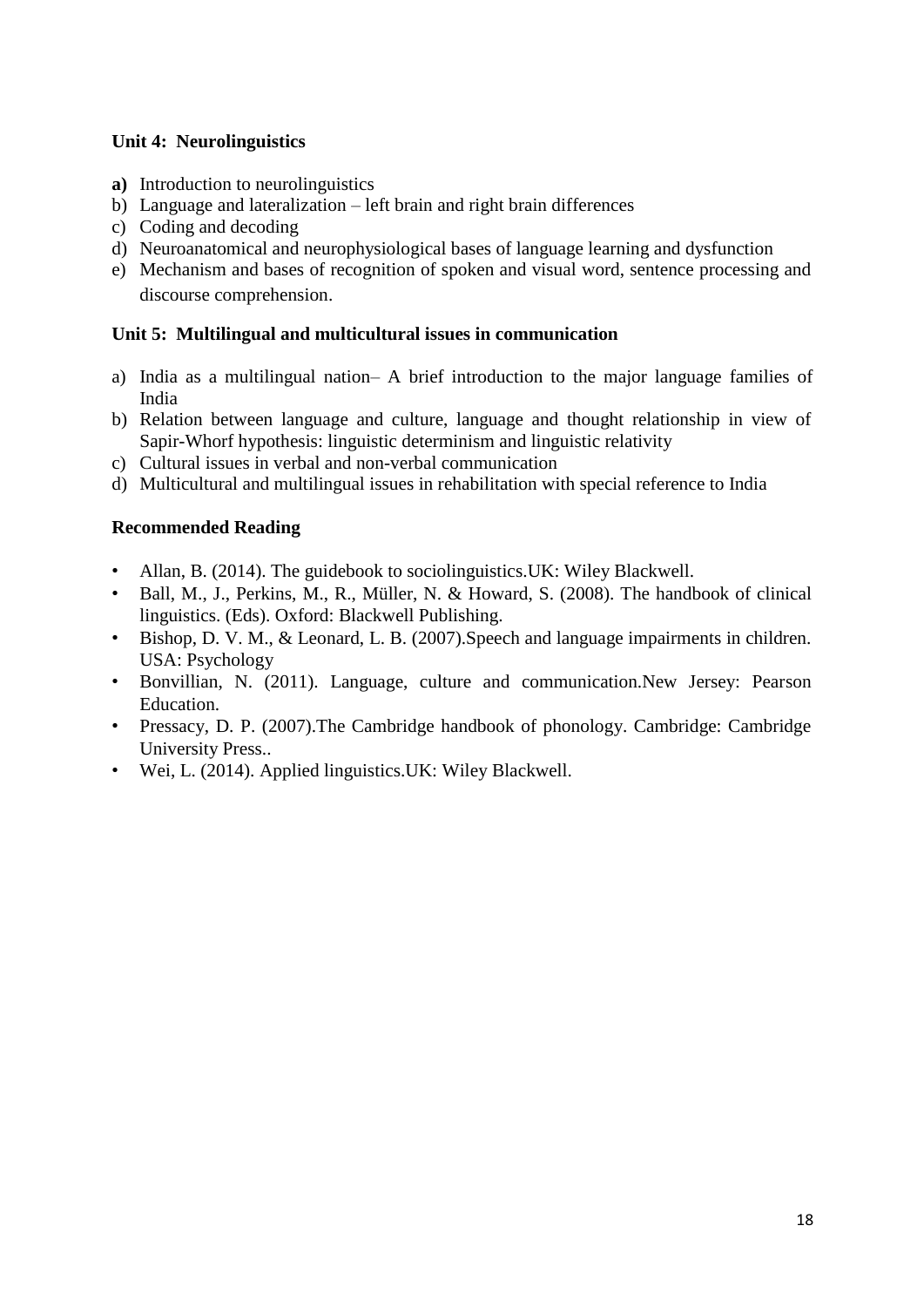## **Semester II**

#### **SLP 201: Advances in Speech Sound Disorders**

Hours - 60 : Marks - 100

**Objectives:** At the end of the course, the students will be able to

- a) describe recent theories and concepts related to phonological development and its disorders,
- b) diagnose and manage children with speech sound disorders,
- c) provide comprehensive care including speech therapy for persons with CLP as a member of the cleft palate team, and
- d) guide and counsel families of children with CLP.

## **Unit 1: Phonological Development and Disorders**

- a) Recent concepts in theories of phonological development: Generative phonology, natural phonology, non-linear phonology, optimality theory
- b) Application of phonological theories in evaluation and management of phonological disorders
- c) Co-articulation Types (anticipatory, carryover); Models of co-articulation feature based, syllabic, allophonic, target, physiological and degree of articulatory constriction models); Physiological / Acoustical / Perceptual studies in co-articulation
- d) Current concepts in taxonomy of speech sound disorders in children

#### **Unit 2: Assessment and Management of Children with Phonological Disorders**

- a) Comprehensive phonological assessment procedures Formal and informal; Independent and relational analyses; dynamic assessment
- b) Assessment of phonological awareness and phonological processing in children with speech sound disorders
- c) Critical appraisal of test material in Indian context Specific issues in phonological assessment in multilingual environments
- d) Determining need for intervention and intervention decisions

#### **Unit 3: Management of Children with Speech Sound Disorders**

- a) Evidence based approaches to intervention Motor based approaches, linguistic based approaches; use of non-speech oro-motor activities
- b) Motor learning principles applications to interventions
- c) Considerations in intervention: methods to measure clinical change and determining progress in therapy and generalization
- d) Specific considerations in intervention within multilingual contexts.
- e) Use of software applications (Apps) in intervention; Use of tele-health for intervention of speech sound disorders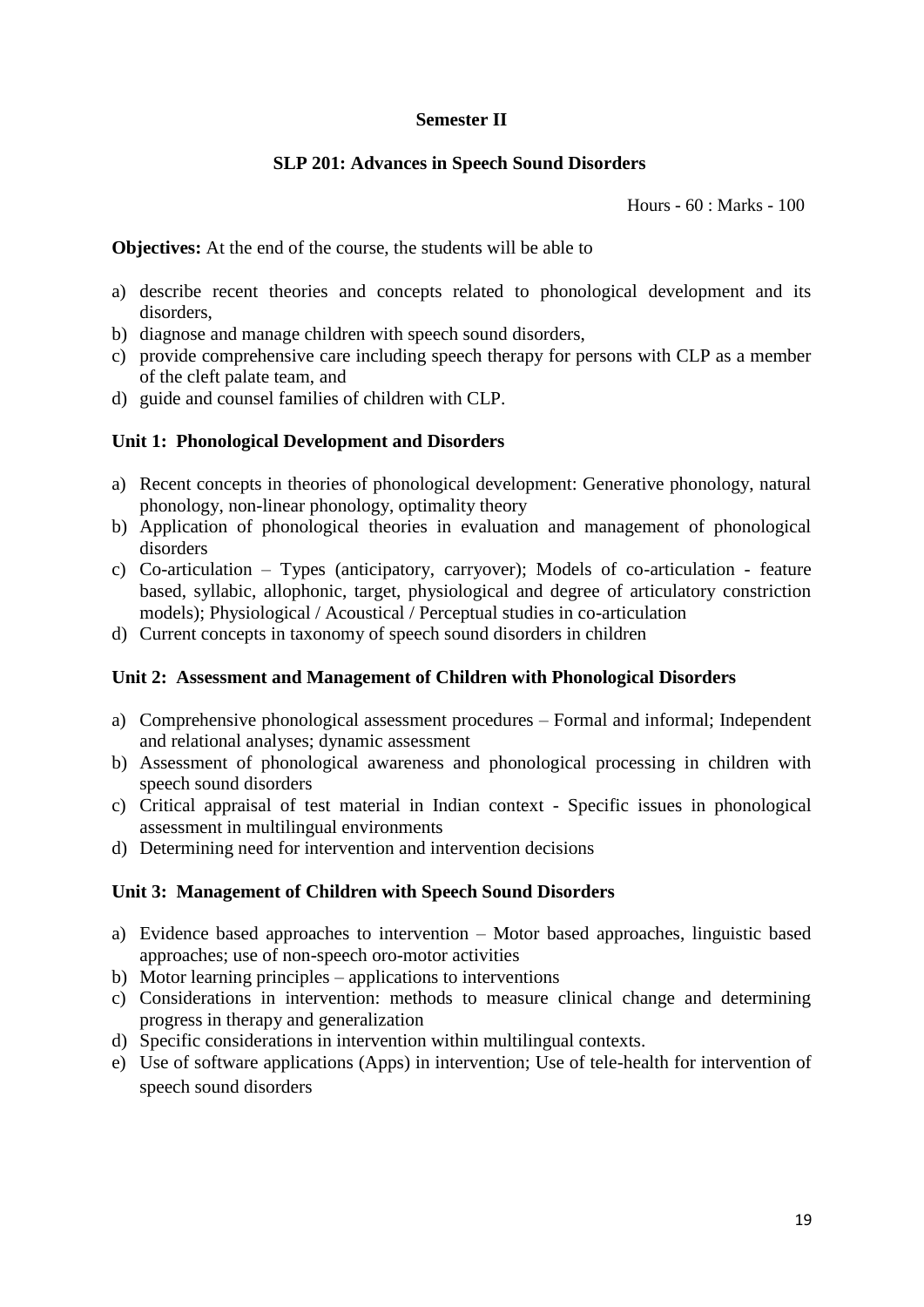# **Unit 4: Cleft Lip and Palate**

- a) Phonological development in children with CLP
- b) Development of other language attributes (morphology, semantics, syntax, pragmatics)
- c) Velopharyngeal Closure- normal physiology, parameters affecting velopharyngeal closure and nature of velopharyngeal dysfunction in persons with CLP
- d) Perceptual assessment protocols for speech characteristics in children with repaired CLP
- e) Instrumental assessment of velopharyngeal closure- Imaging techniques, acoustic measurements, aerodynamic measurements

## **Unit 5: Management of Persons with CLP**

- a) Surgical, orthodontic and prosthodontic management in CLP.
- b) Early intervention for children with CLP Methods and studies related to efficacy
- c) Speech and language therapy for persons with velopharyngeal dysfunction
- d) Current evidence based practices in assessment and management of CLP

- Bernthal, J.E., Bankson, N.W., &Flipsen, P. (2013).Articulation and phonological disorders (7th Ed.).Boston, MA: Pearson.
- Dodd, B. (2013). Differential diagnosis and treatment of children with speech disorder (2nd Ed). NJ: Wiley.
- Vasanta, D. (2014). Clinical applications of phonetics and phonology.ISHAMonograph.Vol 14, No. 1.Indian Speech & Hearing Association.
- Velleman, S. L (2003). Resource guide for Childhood Apraxia of Speech.Delmar/Thomson Learning.
- Williams, A., McLeod, S., & McCauley, R. (2010). Interventions for speech sound disorders in children. Baltimore: Brookes.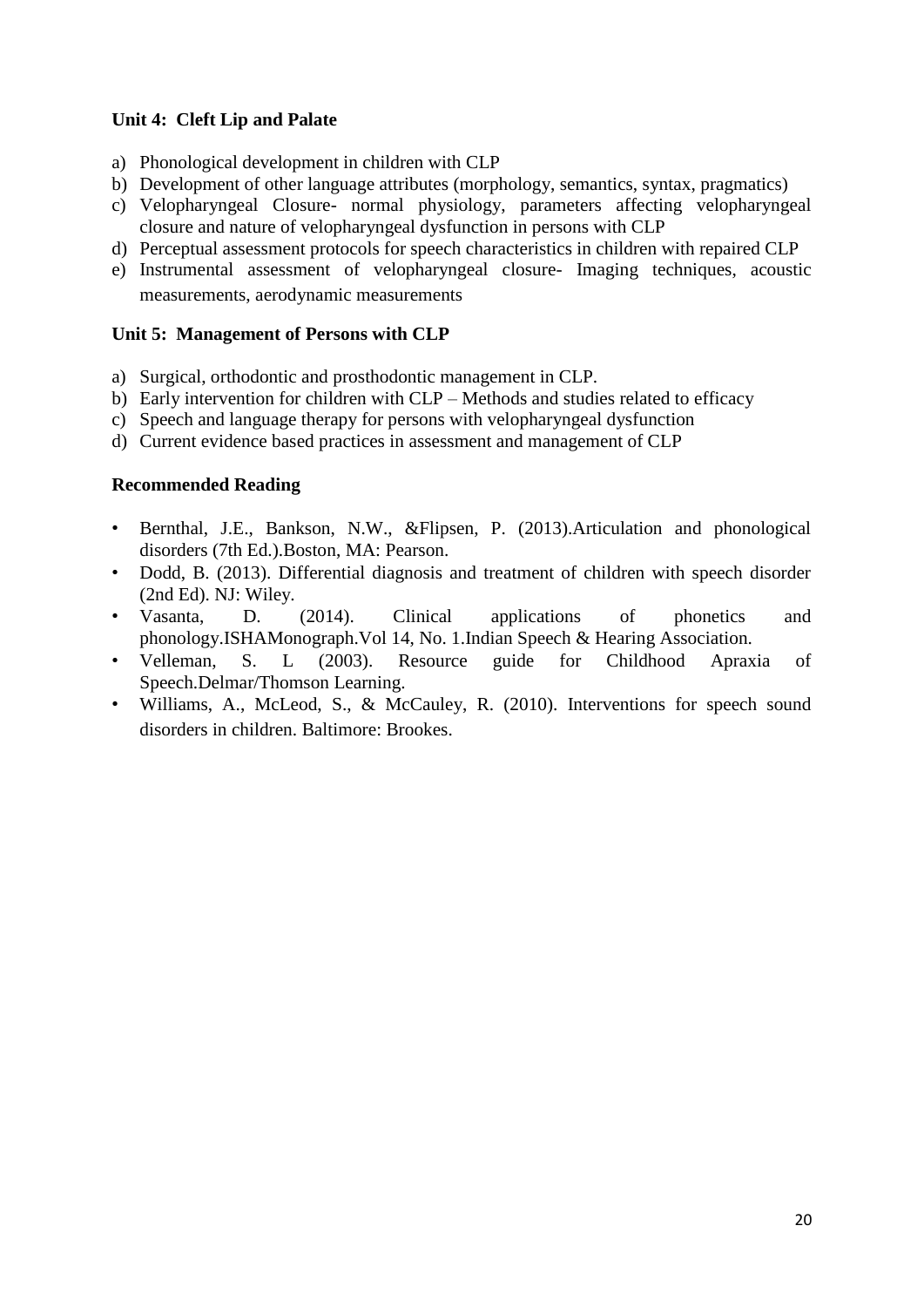## **SLP202: Voice: Science and Disorders**

Hours - 60 : Marks - 100

**Objectives:** At the end of the course, the student will be able to

- a) understand the bio-mechanics of voice production in normal individuals and in those with voice disorders,
- b) explain and assess the roles of breathing mechanism, vocal fold vibration, vocal tract resonance and enunciation in voice production,
- c) delineate the varying roles and responsibilities of a SLP in a trans-disciplinary (medical) team to assess and treat voice disorders in children, adults, geriatrics and specific population including professional voice users, and
- d) appraise different service delivery models and procedures to run a voice clinic

#### **Unit 1: Voice Science**

- a) Vocology scope and objectives
- b) Breathing and voicing: lungs and airways, breathing mechanism as an interactive sound generating system: breathing oscillator &valving oscillator, combining the breathing and valving oscillators with voicing
- c) Vocal folds and voice: Biology of vocal fold tissue and lamina propria, muscular properties and vocal behaviours, biomechanics and voice control/modulation, voice fatigue, vocal injury and recovery, wound healing
- d) Resonance and voice: concepts of acoustic impedance, reactance, inertance, and compliance, acoustic impedance of the vocal tract, the effect of vocal tract reactance on self-sustained vocal fold oscillation, idealized vocal tract shapes and voice quality, modulating phonation with articulation and prosody

#### **Unit 2: Voice Assessment and Voice Disorders**

- a) Vocometry: assessing vocal ability: principles, methods and procedures: General assessment principles, evaluation procedures, tools of measurement, purpose of measurement, measurement scales, auditory perceptual evaluation- speech breathing, voice quality, resonance, and overview of instrumentation for voice assessment: visualization techniques, acoustic analysis, aerodynamic analysis, glottography, nasometry and electromyography
- b) Voice disorders: issues in definition, incidence and prevalence, occupational risks and voice disorders
- c) Classification of voice pathologies, characteristics and pathophysiology: Structural, neuropathologic, idiopathic, functional/behavioral - pathologies related to mechanical stress, tissue elasticity, fluid transport, airway environment and abnormal muscle activation
- d) Voice disorders in specific populations: Laryngectomy, pediatric voice disorders, aging voice, professional voice, vocal cord dysfunction/paradoxical vocal fold motion, transgender and trans-sexual voice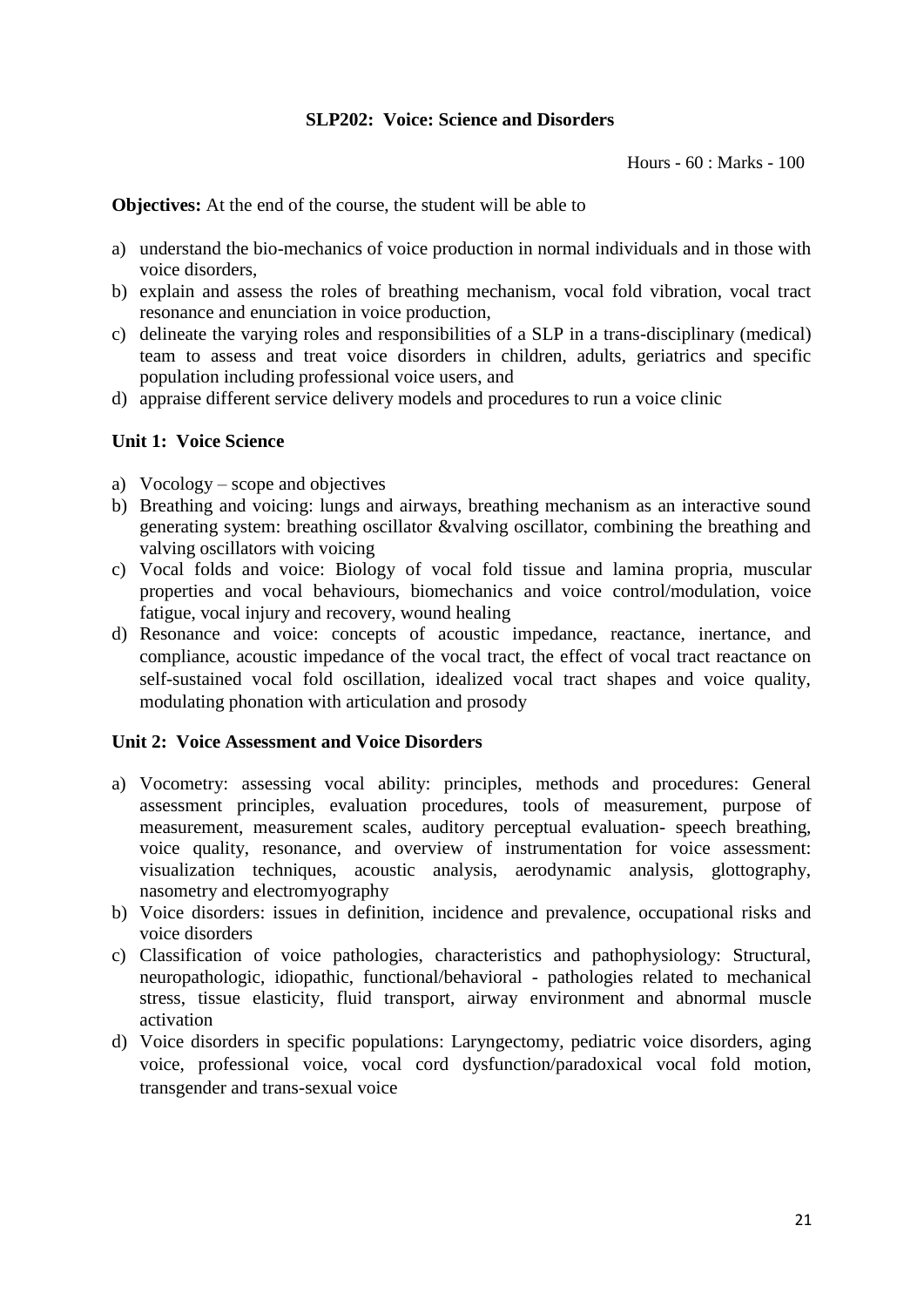## **Unit 3: Voice Habilitation**

- a) Voice management team, roles and functions
- b) Pharmacological and surgical effects on voice: Current trend in medical and surgical management: Medications for bacterial and other infections, allergies, edema, pain, asthma, cough, gastric and laryngopharyngeal reflux, stage fright, spasmodic dysphonia, mood conditions, sleep disturbance, hormone imbalances, etc. Voice surgeries – preoperative and post-operative care and precautions
- c) Voice habilitation: Current views and approaches; EBP for voice and its disorders; Voice therapy methods for children and adults.
- d) Voice exercise principles and procedures: Physiological voice therapy methods Vs. Behavioral voice therapy methods, role of vocal hygiene and voice rest, basics of exercise physiology, general principles, types of exercises, exercise prescription and progress, vocal exercise techniques – vocal function exercises, resonant voice exercise, confidential voice therapy, and other voice exercises including psychological approaches, relapse and restoration
- e) Habilitation of persons with laryngectomy: Speech and medical considerations in laryngectomy, voice restoration in laryngectomees, counseling and quality of life

#### **Unit 4: Voice Needs and Problems in Professional Voice Users**

- a) Vocal professionals and voice disorders: classification, pathologies affecting voice frequency, personal and social impacts, occupational hazards and issues, nature of voice problems: repetitive strain injuries, acute injuries and chronic problems – presentation, assessment and treatment
- b) Laryngeal rest, modified voice rest/conservative voice use, vocal hygiene; laryngeal rest versus exercise: effects on wound healing, general wound healing processes
- c) Voice habilitation for singers and other elite vocal users: Demands on voice, nature of vocal training and use, voice fatigue and assessment, basic principles of motor learning, awareness training, and vocal exercises, concept of professional voice care team – role of medical and non-medical team players
- d) Voice habilitation for teachers: voice problems in teachers: nature and manifestation, use of voice in classroom and factors influencing, vocal loading and assessment, vocal fatigue, techniques to improve the speaking voice and delivery, voice projection techniques, vocal education and counseling

#### **Unit 5: Service Delivery and Other Professional Issues**

- a) Scope of practice in the area of voice training in endoscopy, documentation, telepractice – trends across globe and in India (practice guidelines, technical reports, position statements, knowledge and skills document relevant to voice as per RCI, ASHA, European Laryngologiocal Society, and other relevant professional/statutory body).Issues in adopting and implementing the same in India.
- b) Patient compliance and concordance to voice management: Relevance of voice problems/voice problems as a public health concern, measuring severity of voice condition, measurement of compliance to management options, treatment variables and effects, patient-clinician interactions, socio cultural and economic considerations
- c) Voice clinics: SLP led clinics Vs. SLP in a medical team, space and other infrastructural requirements, specialty clinics considering needs of specific population such as singers, transgenders, transsexuals, non-native speakers, broadcasters, etc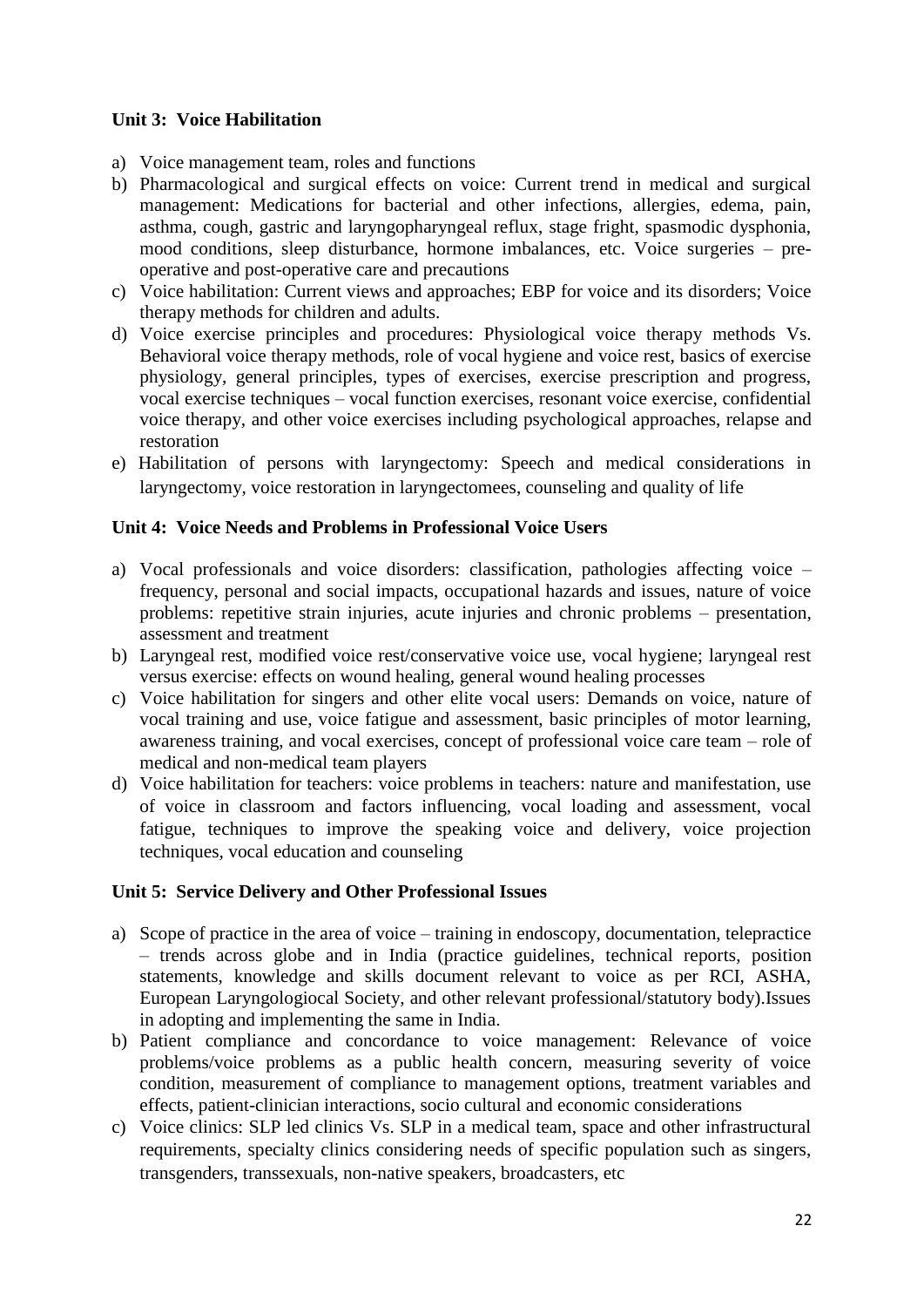d) Research and ethics in clinical practice: overview of basic and applied research in voice, ethics in clinical research, informed consent, clinical trials, methods to popularize services- roles of associations, conferences, working groups, awareness movements/drives like world voice day, camps, public awareness programs, role of media, prevention of voice problems.

- American Speech-Language- Hearing Association. (2004a). Vocal tract visualization and imaging: Position statement. Available from www.asha.org/policy.
- American Speech-Language- Hearing Association. (2004b). Vocal tract visualization and imaging: Technical report. Available from www.asha.org/policy.
- Behrman, A. (2013). Speech & Voice Science (2nd Ed.). San Diego: Plural publishers.
- Hixon, T. J., Weismer, G., &Hoit, J. D. (2014). Preclinical Speech Science: Anatomy, Physiology, Acoustics, Perception (2nd Ed.). San Diego: Plural publishers.
- Sapienza, C.M., & Ruddy, B. H. (2013).Voice Disorders. (2nd Ed.). San Diego: Plural publishers.
- Sataloff, R. T. (2006). Vocal Health & Pedagogy: Advanced Assessment and Treatment. Vol. II. (2nd Ed.). San Diego: Plural publishers.
- Sataloff, R. T. (2006). Vocal Health & Pedagogy: Science and Assessment. Vol. I. (2nd Ed.). San Diego: Plural publishers.
- Sataloff, R. T. (2005). Voice Science.San Diego: Plural publishers.
- Scope of practice document SLPA (2015) Rehabilitation Council of India
- Stemple, J. C., Glaze, L. E., &Gerdeman, B. K. (2014). Clinical Voice Pathology: Theory & Management (5th Ed.). San Diego: Plural publishers.
- Titze, I. R., &Verdolini Abbott, K. (2012).Vocology: The Science and Practice of Voice Habilitation.Salt Lake City: National Center for Voice and Speech.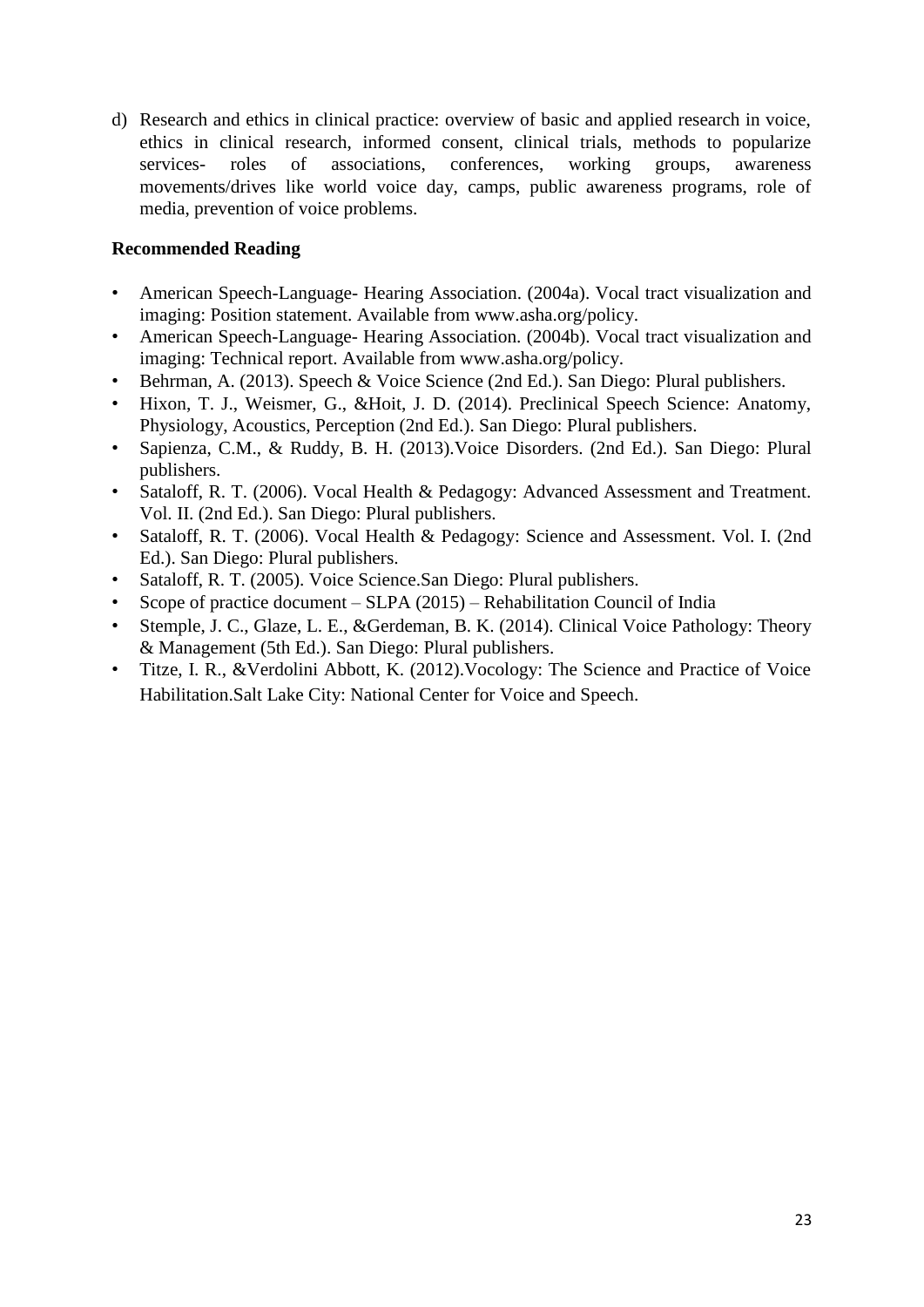## **SLP 203: Disorders of Fluency**

Hours – 60: Marks - 100

**Objectives**: At the end of the course, the students will be able

- a) explain the nature, types and bases of fluency and its disorders,
- b) discuss the theories and models of stuttering,
- c) describe, diagnose and manage persons with different types of fluency disorders,
- d) implement a team of professional for evaluation and management of fluency disorders,
- e) counsel the clinical clientele, their family members and others to manage the problem, and
- f) evaluate research output in the area of fluency and its disorders

#### **Unit 1: Overview of Fluency and its Disorders**

- a) Dimensions of fluency disorders- recent advances; Supra segments
- b) Development of fluent speech: Factors affecting fluency of speech
- c) Theories of stuttering linguistic, articulatory, audiological, laryngeal and genetic predisposition
- d) Neuro anatomical, neuro-physiological bases of fluency disorders
- e) Cortical activation patterns in stuttering aneuromotor problem
- f) Stuttering as a timing disorder
- g) Feedback and feed-forward models of stuttering.

#### **Unit 2: Types of Non-fluencies and Dysfluencies**

- a) Normal non-fluency and developmental stuttering
- b) Cluttering- causes and characteristics
- c) Neurogenic, Psychogenic and other types of fluency disorders
- d) Stuttering in persons with multiple disability

#### **Unit 3: Assessment of Fluency and Dysfluency**

- a) Objective tools for assessment of fluency and its disorders
- b) Subjective and perceptual assessment
- c) Electrophysiology in the evaluation of fluency disorders
- d) Functional radiological studies of stuttering
- e) Cognitive dimension of stuttering
- f) Diagnosis and differential diagnosis

#### **Unit 4: Management of Disorders of Fluency**

- a) Spontaneous recovery and relapse
- b) Principles of therapy; skill training
- c) Approaches to management of fluency disorders in adults and children
- d) Group therapy
- e) Input from allied professionals in the management of fluency disorders
- f) Behavioral and work-place management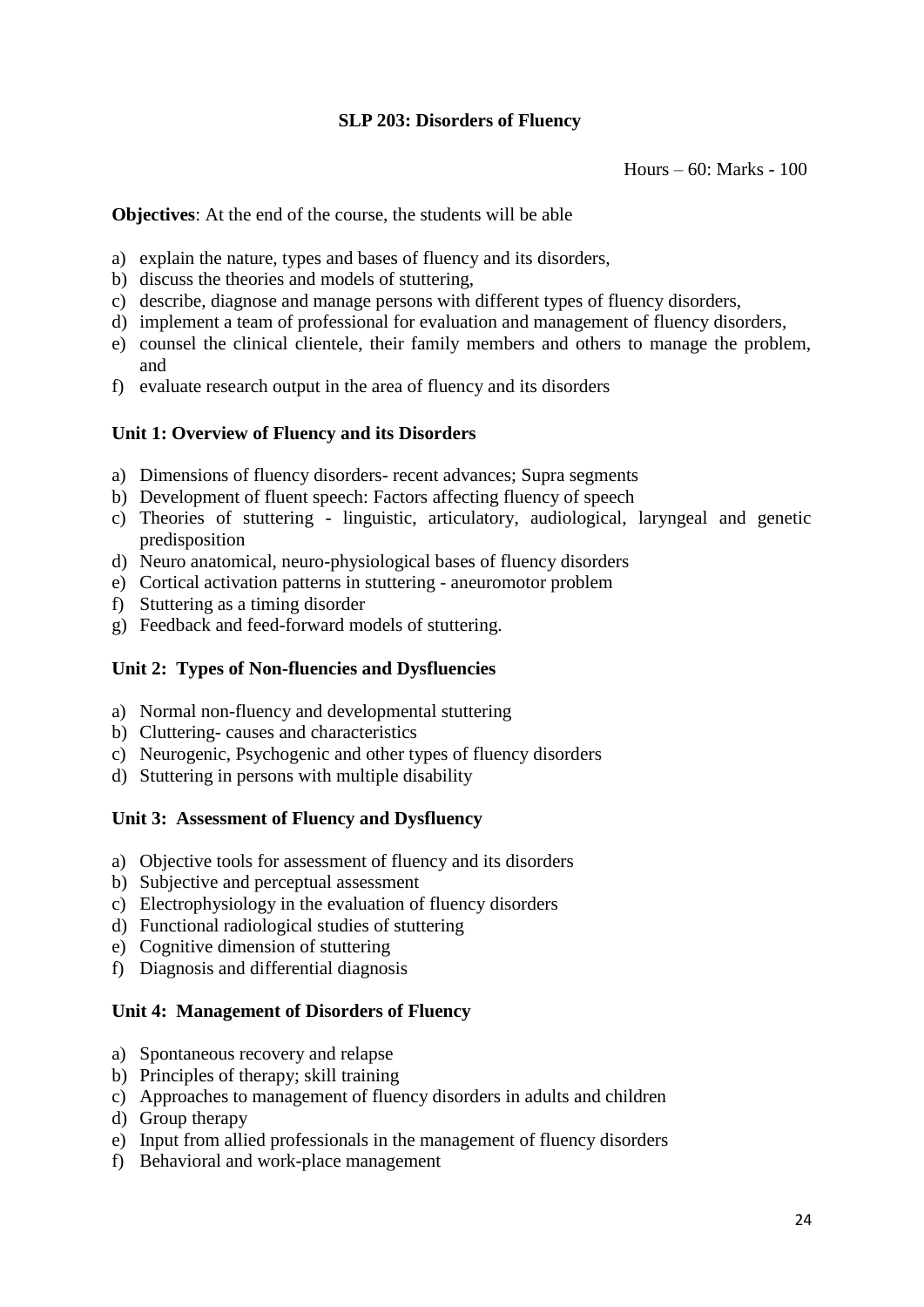- g) Counseling including parents and teachers
- h) Social help and advocacy groups
- i) Apps based and other innovative modes including telemode.

## **Unit 5: Recovery and Related Issues**

- a) Relapse and recovery pattern in fluency disorders
- b) Efficacy and outcome measures of fluency therapy
- c) Evidence based practice
- d) Bilingualism / multilingualism relating to stuttering and cultural sensitivity
- e) Ethics in research and management of stuttering

- Bloodstein, O., & Ratner, N. B. (2008). A Handbook on Stuttering (6th Ed.). Clifton Park, NY, Thomson Demer Learning.
- Conture, E., Curlee, R., &Rrichard F., (2007).Stuttering and Related Disorders of Fluency. 3rd Ed. N Y, Thieme Publishers.
- Corder, Akingham, R.J. (1998): Treatment efficacy for stuttering. Singular Publishing
- Group, San Diego.
- Curlee (1993): Stuttering and related disorders offluency.Thieme Medical Publisher, New York.
- Ham, R.E. (1990): Therapy of stuttering pre-school through adolescence. Prentice Hall, Englewood-Cliffs.
- Manning, W. H. (2010). Clinical Decision Making in Fluency Disorders. 3rd Ed. NY, Delmer Language Learning
- Myers, (1992): Cluttering.Kibworth, Far Communication.
- Onslow, M., & Packman, A. (1999).The Handbook of Early Stuttering Intervention. USA, Singular Publishing Group.
- Peters, H.F.M. and others (Ed.) :(1991). Speech motor control and stuttering.Excerpta medicals, Amsterdam.
- Riley (1986).Stuttering severity instrumentfor children and adults.Pro.Ed. Austin.
- Rustin, L. and others (1996).Assessment and therapy for young dysfluentchildren.Whurr Publishers, London.
- Starkweather, C.W. and others (1990): Stuttering prevention.Inglewood Cliffs, Prentice Hall.
- Webster, R. L. (2014). From Stuttering to Fluent Speech, 6300 Cases Later: Unlocking Muscle Mischief Create Space. South Carolina, Independent Publishing Platform
- Wells (1987).Stuttering treatment. Prentice-Hall, New Jersey.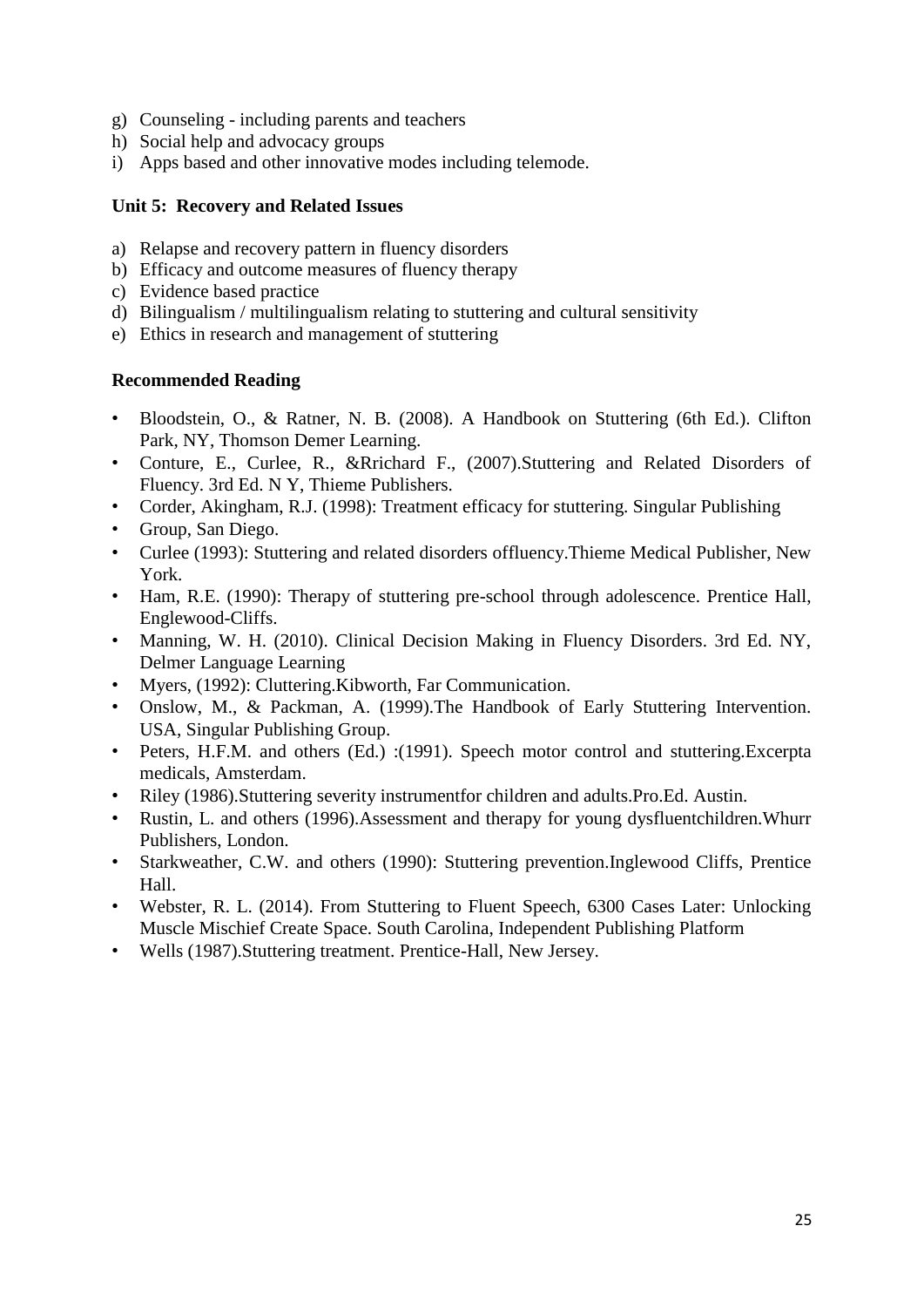# **SLP 204: Language Disorders in Children**

Hours - 60 : Marks - 100

**Objectives:** At the end of the course, the student will be able to

- a) know various theories and models of language acquisition in monolingual /bi/ multilingual children,
- b) describe developmental and acquired language disorders in children,
- c) discuss issues related to differential diagnosis and assessment of child language disorders,
- d) describe various management approaches for child language disorders, and
- e) critically evaluate research articles in the area of child language disorders

#### **Unit 1: Theories of Language Acquisition**

- a) Critically evaluate theories of language acquisition- biological maturation, linguistic, cognitive, information processing and social theory - implications of theories for assessment and intervention)
- b) Types of bi / multilinguals; Nature of bi/multiligualism in India;
- c) Language acquisition in bilingual / multilingual / atypical children
- d) Normal process of second language acquisition
- e) Variables in second language acquisition: cognitive-linguistic and affective

#### **Unit 2: Classification of language abnormalities based on etiology**

- a) Genetic and chromosomal abnormalities
- b) Motor and sensory deficits
- c) Language disorders associated with pre-maturity and or high risky infancy
- d) Prenatal exposure to alcohol and other drugs
- e) Intellectual disabilities
- f) Acquired language disorders: causes, incidence and prevalence of acquired language disorders globally and in India; defining characteristics - cognitive communication deficits
- g) Specific Language Impairment causes, incidence and prevalence of primary language disorders/ specific globally and in India and defining characteristics, differential diagnosis - cognitive communication deficits

## **Unit 3 : Autism Spectrum Disorders / Pervasive Developmental Disorders**

- a) Introduction and classification (ICD10; DSM V)
- b) Etiology, warning signs, defining characteristics, incidence and prevalence of Autism national and international
- c) Symbolic abilities and social aspects of communication
- d) Language outcome in autism management theoretical issues
- e) Theory of mind second order representation
- g) Other diagnosis on the autism spectrum and associated disorders
- h) Assessment and diagnosis of autism spectrum disorders- norm-referenced and criterion referenced tools; checklists and informal assessment tools used in India (ASIA, MISIC, INCELN tool etc.) and globally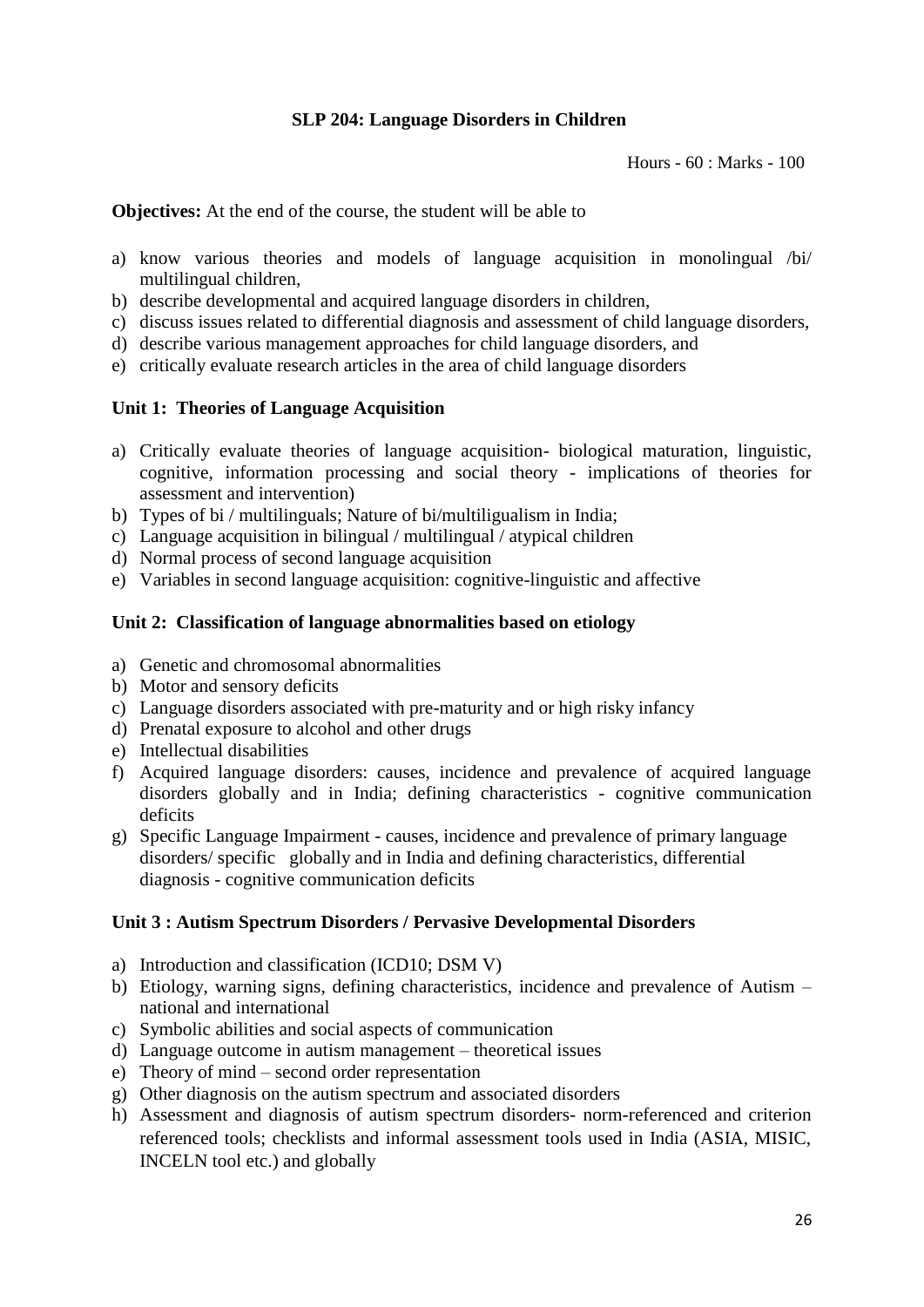i) Prognosis and treatment – applied behavioral analysis, peer mediated interactions, floor time / developmental individual difference relationship based model, socialcommunication, emotional regulations abilities and transactional supports, responsive teaching, relationship development intervention, Hanen approach, Treatment And Education of Autistic and Related Communication Handicapped Children, Picture exchange communication system, Com-DEAL and diet management.

## **Unit-4 Attention Deficit Hyperactivity Disorder**

- a) Introduction and classification (ICD 10, DSM V)
- b) Causes, incidence and prevalence of ADHD globally and in India
- c) Characteristics of different types
- d) Relationship of ADHD to language and or learning disabilities
- e) ADHD and other labels, adolescents with ADHD
- f) Assessment and diagnosis of ADHD norm-referenced and criterion referenced tools; checklists and informal assessment tools used in India and globally
- g) Treatment of ADHD- areas of treatment communication deficits academic issues, memory deficits, behavioral, medical and social issues

# **Unit 5: General Consideration in the Assessment and Management of Child Language Disorders**

- a) Critical review of developmental scales and norm-referenced tools for language development for Indian languages
- b) Differential diagnosis of child language disorders
- c) General principles and approaches to management in child language disorders.
- d) Evidence-Based Practice and Response-to-Intervention in child language disorders
- e) Team approach, guidance and counseling
- f) Presence of comorbid features like swallowing / apraxia etc. and their assessment
- g) Parent empowerment/ Parent implemented intervention for language delay/disorders
- h) Use of AAC in the management of child language disorders
- i) Rights of children with language disability

- Bhatia, T. K. & Ritchie, W. C. (2014).Handbook of Bilingualism and Multilingualism.2nd Ed. East Sussex, Wiley Blackwell.
- Gregg, N. (2009). Adolescence & Adults with Learning Disabilities and ADHD Assessment and Accommodation. New York, Guilford Publications, Inc.
- Hegde, M. N. (1996). A Course Book on Language Disorders in Children. San Diego, Singular Publishing Group.
- Kaderavek, J. N. (2015). Language Disorders in Children: Fundamental Concepts of Assessment and Intervention. 2nd Ed. USA, Pearson Education Inc
- Nelson, N. W. (1998). Childhood Language Disorders in Context: Infancy through Adolescence.2nd Ed.USA: Allyn& Bacon Inc.
- Owens, J. R., Metz, D.E., &Farinella, K.A. (2011). Introduction to Communication Disorders - A Lifespan Evidence Based Perspective. Upper Saddle River; NJ, Pearson Education Inc.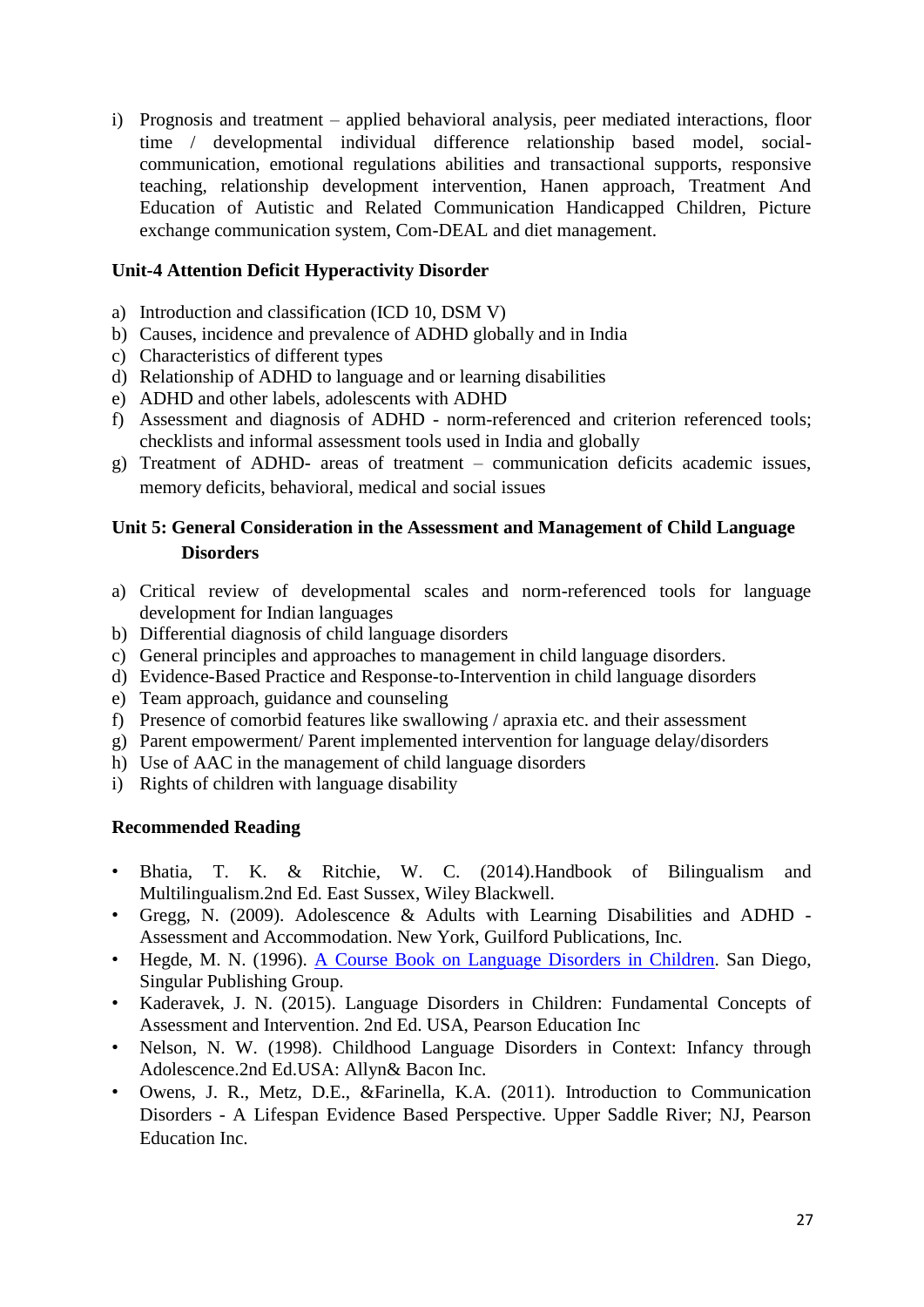- Paul, R. &Norbury, C. (2012).*Language disorders from infancy through adolescence: Listenig, speaking, reading, writing, and communicating* (4th Ed.). St. Louis, MO: Elsevier.
- Vinson, P.B (2012). Language disorders across life span, Delmar, Cengage learning.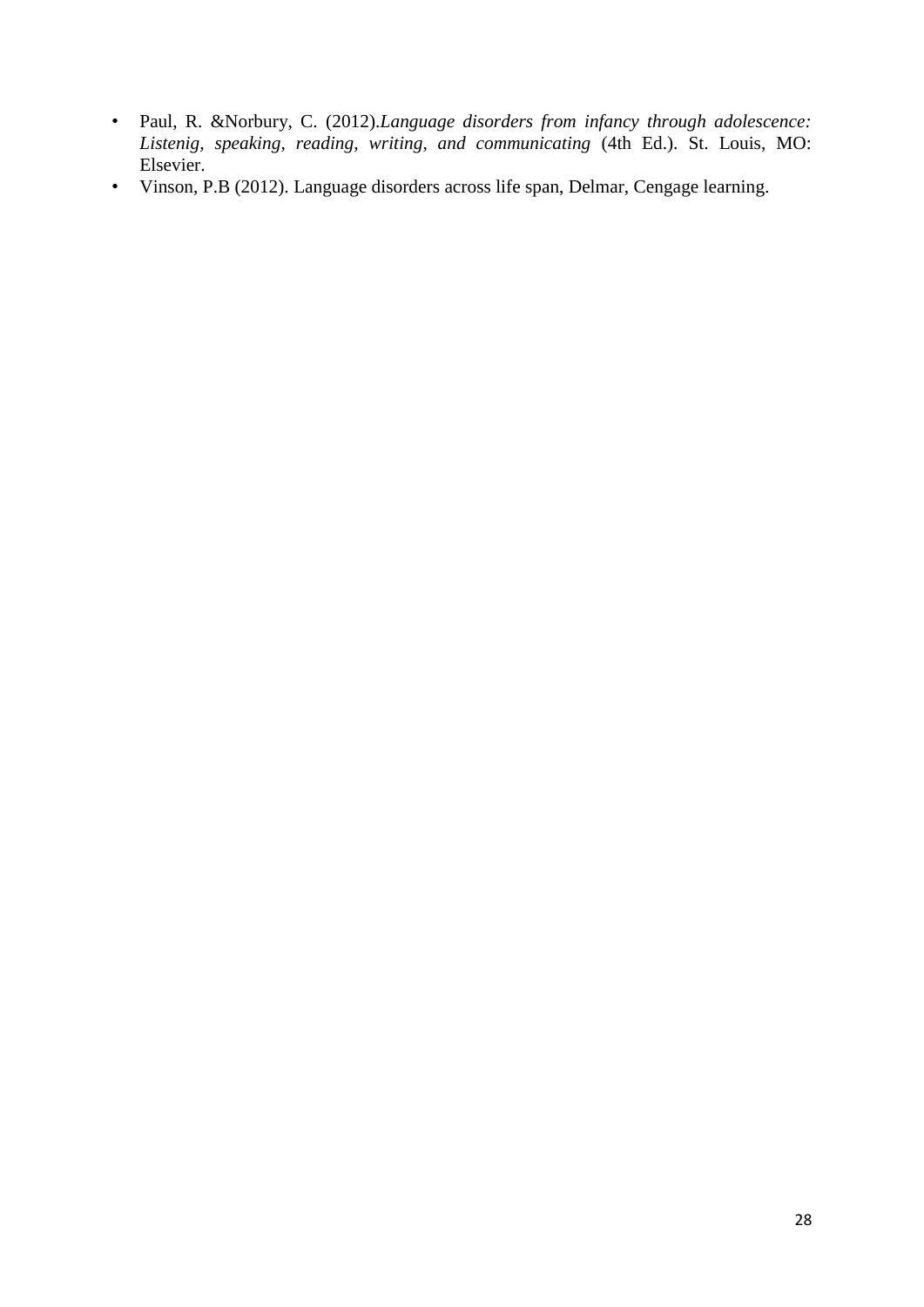## **SLP 106 and SLP 205: Clinical Practicum**

### **Know how**

- a) Perform acoustic analysis of speech including FFT, LPC, cepstrum and inverse filtering; acoustic analysis of vowels, diphthongs, plosives, nasals, fricatives, Affricates and other speech sounds using spectrograms on PRAAT
- b) Vowel synthesis using parametric and analysis by synthesis; demonstration of articulatory synthesis
- c) Observation of stroboscopic evaluation of persons with voice disorders as part of team assessment
- d) Observation of endoscopic examination of persons with cleft lip and palate as part of team assessment
- e) Differential diagnosis of conditions relevant to speech and hearing as per DSM-V and ICD 10 classifications

## **Demonstrate**

- a) Measurement of aerodynamic parameters using spirometer and instrumentation for aerodynamic analysis
- b) Record language samples of 5 typically developing children and 5 children with language disorders, transcribe the samples using International Phonetic Alphabet (IPA) and perform analysis of language in terms of different components of language
- c) Carry out and interpret the acoustic measures of voice on two recorded samples and correlate with the perceptual analysis
- d) Complete perceptual analysis of speech samples of persons with CLP.
- e) Demonstration of therapy techniques for disorders of speech sound, voice, and fluency.
- f) Practice and learn to use the strategies of direct selection, scanning, encoding and word prediction in a communication board/book or aided AAC system in simulated situation
- g) Practice and learn to use finger spelling and signs for functional vocabulary
- h) Learn to operate AAC devices, aids and software

#### **Do**

- a) Complete evaluation, write detailed evaluation report, counsel persons with communication disorder and their families as required for the following:
	- 1) five children with language disorders using appropriate tests/protocols: Autism Spectrum Disorders, Attention Deficit Hyperactivity Disorder (ADHD), cognitive impairment and global developmental delay.
	- 2) five persons with stuttering using standardized tests (SSI, SPI etc.), including assessment of rate of speech, type, percent of dysfluencies, and quality of life measures.
	- 3) five persons with voice disorders including perceptual assessment using different scales, acoustic analysis of voice and patient reported outcome measurement.
	- 4) five children with speech sound disorders record and transcribe speech samples (word and connected speech), carry out error analysis – pattern analysis, calculate percentage consonant correct, mean length of utterance.
- b) Plan and carry out appropriate intervention program for children and adults with voice and fluency disorders, children with language disorders and children with speech sound disorders.
- c) Plan and carry out intervention program for a child with language disorder using AAC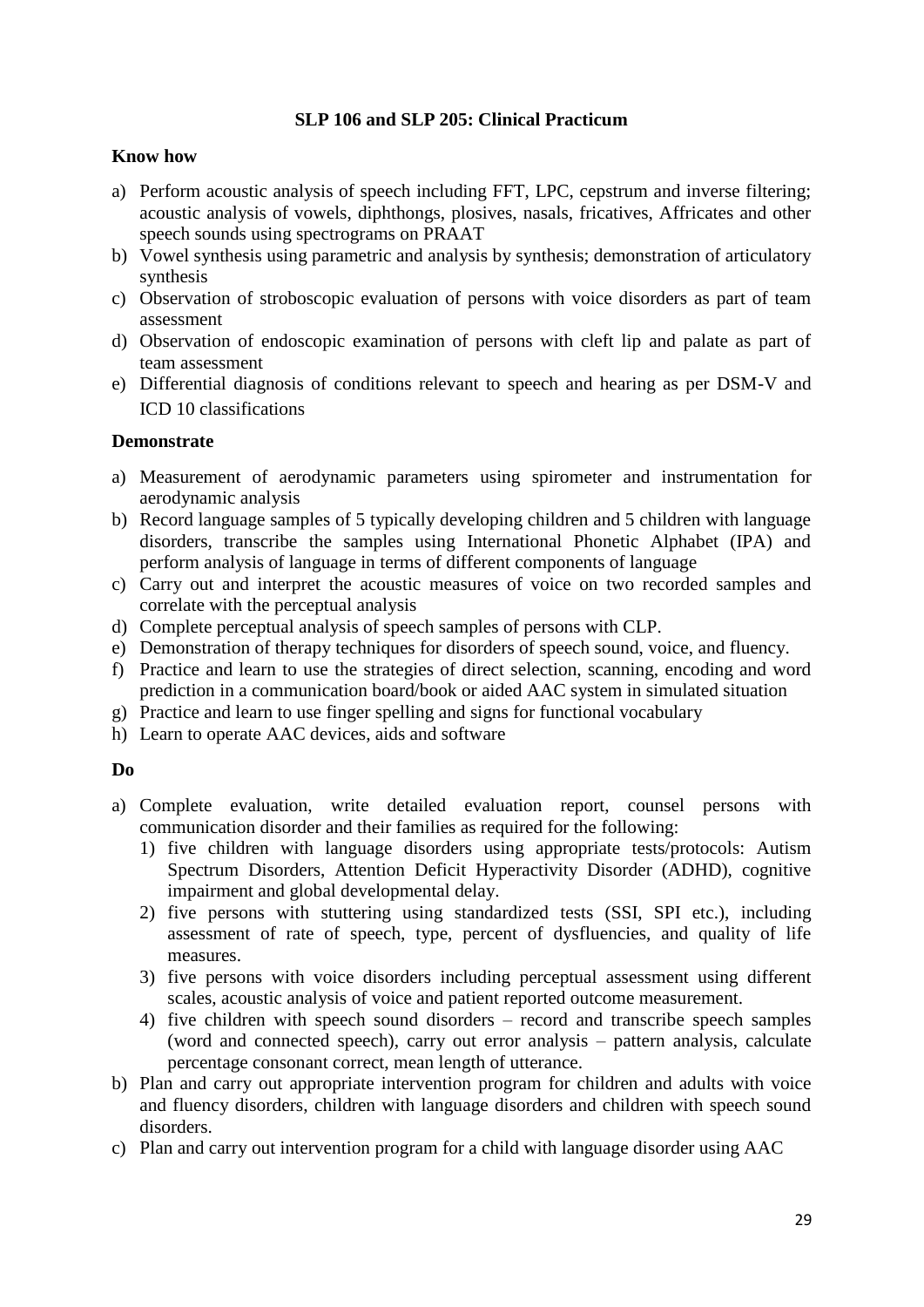# **Semester III**

# **SLP 301 Neurogenic Speech Disorders**

Hours - 60 : Marks - 100

**Objectives:** At the end of the course, the student will be able to

- a) describe the neuroanatomical bases of speech motor control,
- b) explain the models relevant to speech motor control, and
- c) know the methods for assessment and management of neuromotor speech disorders.

## **Unit 1: Neuroanatomical and Physiological Substrates of Speech Motor Control**

- a) Review of neuroanatomical substrates of speech motor control- motor and sensory cortex, subcortical, cerebellar and brain stem structures and their pathways; cranial nerves and peripheral nervous system, types of mechanoreceptors and their topography in speech
- b) Early models of speech motor control: Closed Loop, Open Loop, Associative Chain and Serial Order Model, Schema Theory, Task Dynamic Model, Mackay's Model, Gracco's Model,
- C) Recent Models of Speech Motor Control: DIVA Model
- d) Other speech control models related to development of speech motor control in children
- e) Age related changes in speech motor control

## **Unit 2: Assessment and Management of Dysarthria in Adults**

- a) Perceptual methods: Rating scales and tests for speech parameters, prosody, speech intelligibility, comprehensibility and naturalness.
- b) Recent advances in use of aerodynamic and acoustic analysis of speech among persons with dysarthria
- c) Other physiological analyses of speech subsystems in persons with dysarthria
- d) Behavioural approaches for treatment of speech subsystems affected in persons with dysarthria
- e) Evidence based practice guidelines for management of dysarthria in adults

## **Unit 3: Assessment and Management of Dysarthria in Children**

- a) Behavioral approaches to correct posture, tone, and strength and sensori-motor treatment techniques
- b) Specific behavioral approaches in developmental dysarthria: McDonald's Approach and Hardy's Approach
- c) Application of facilitatory approaches (neurodevelopmental approach and methods for reflex inhibition) in the management of developmental dysarthrias– evidence base for facilitatory approaches

## **Unit 4: Assessment and Management of Apraxia of Speech (AOS) in Adults**

- a) Assessment for suspected apraxia of speech, apraxia of speech and non-speech apraxia: Perceptual assessment protocols; physiological assessment of speech in adults with AOS
- b) Intervention methods for non-verbal apraxias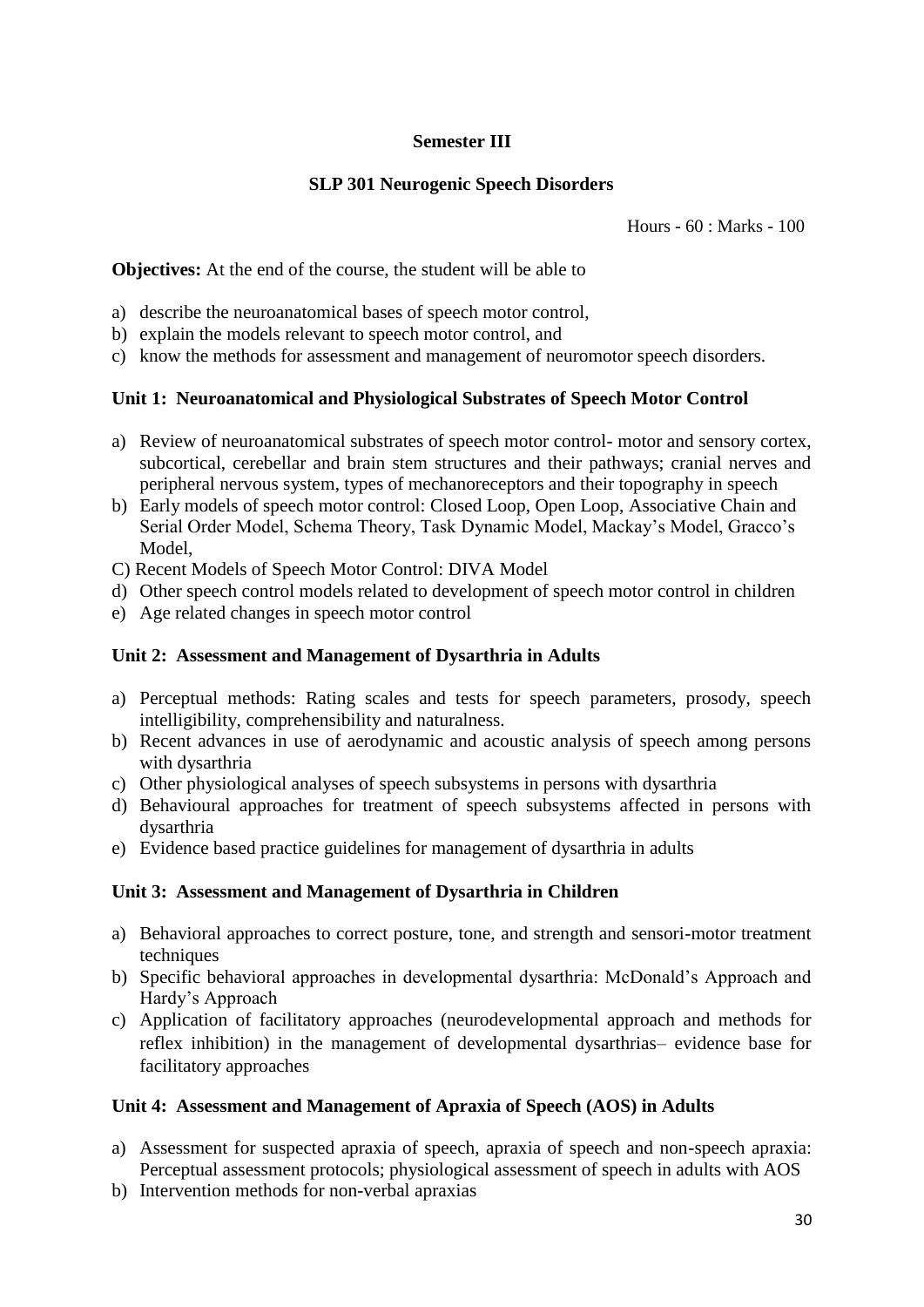- c) Intervention for AOS in adults: specific, programmed and nonspecific approaches Evidence based practice
- d) Motor learning principles applications in intervention of AOS

## **Unit 5: Assessment and Management of Childhood Apraxia of Speech (CAS)**

- a) Current status of nature of CAS as primary disorder and CAS as co-morbid condition in other neurodevelopmental disorders
- b) Assessment protocols for CAS and differential diagnosis from other speech sound disorders
- c) Intervention approaches for CAS Evidence based practice
- d) Motor learning principles applications in intervention of CAS

- Burda, A. N. (2011). Communication and Swallowing Changes in Healthy Aging Adults.Chapter 7 & 8.MA, Jones &Barlett Learning.
- Murdoch, B. E. (2010). Acquired Speech and Language Disorders: A Neuroanatomical and Functional Neurological Approach (2nd Ed.). New Delhi, India: John Wiley
- Guenther F. H., &Perkell, J. S. (2004).A Neural Model of Speech Production and its Application to Studies of the Role of Auditory Feedback in Speech. UK, Oxford University Press.
- Maassen, B., Kent, R., Peters, H., Lieshout, P.V., &Hulstijn, W. (Eds.) (2009).Speech Motor Control in Normal and Disordered Speech. NY, Oxford University Press.
- Maassen, B., &Lieshout, P. V. (Eds.) (2010).Speech Motor Control: New Developments in Basic and Applied Research. NY, Oxford University Press.
- McNeil, M. R. (2008). Clinical Management of Sensorimotor Speech Disorders (2nd Ed.). New York, NY, Thieme.
- Perkell, J. S., & Nelson, W.L. Sensorimotor Control of Speech Production: Models and Data.Cambridge, Massachusetts Institute of Technology.
- Caruso. A. C., & Strand, E. A. (1999).Clinical Management of Motor Speech Disorders in Children. New York. Thieme.
- Crary. M. A. (1993). Developmental Motor Speech Disorders. San Diego, Singular Publishing Group.
- Dodd, B. (2005). Differential Diagnosis and Treatment of Children with Speech Disorders.London, Whurr Publishers.
- Duffy, J. R. (2013). Motor Speech Disorders: Substrates, Differential Diagnosis, and Management (3rd Ed.). University of Michigan, Elsevier Mosby.
- Halpern, H., & Goldfarb, R. (2013). Language and Motor Speech Disorders in Adults (3rd Ed.). Chapters 8 and 9.MA, Jones &Barlett Learning.
- Love. R. J. (2000). Childhood Motor Speech Disability (2nd Ed.). USA, Allyn& Bacon.
- Manasco, M. H. (2014). Introduction to Neurogenic Communication Disorders.MA, Jones &Barlett Learning.
- Weismer, G. (2007). Motor Speech Disorders: Essays for Ray Kent. San Diego, Plural Publishing Inc.
- Yorkston, K. M., Beukelman, D. R., Strand, E. A., &Hakel, M. (2010). Management of Motor Speech Disorders in Children and Adults (3rd Ed.). Austin, Texas; Pro-Ed Inc.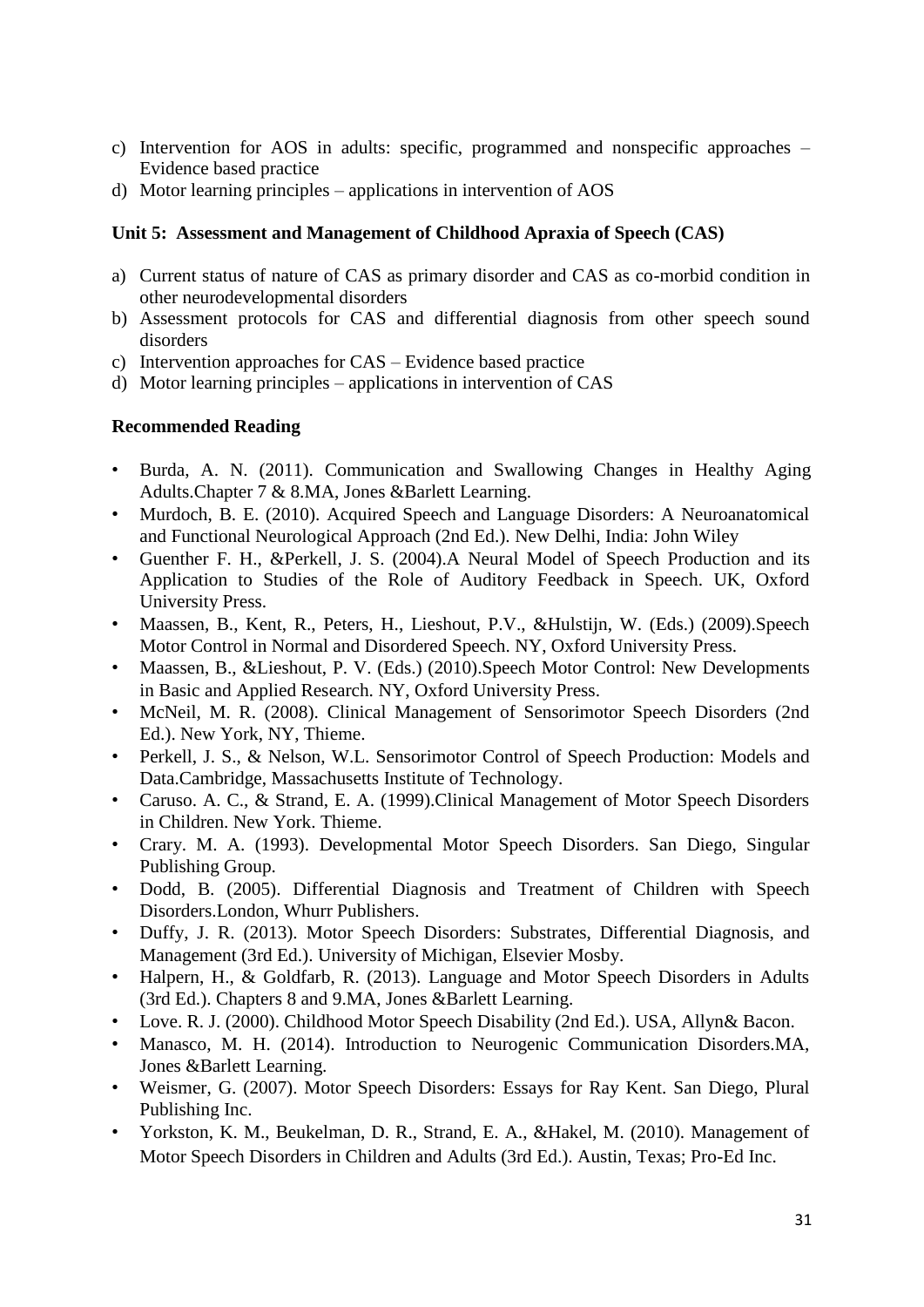# **SLP 302: Dysphagia**

Hours - 60 : Marks - 100

**Objectives:** At the end of the course, students shall be able to

- a) understand the neuroanatomical and neurophysiological bases of normal and abnormal swallowing in children and adults,
- b) appreciatethe varying roles and responsibilities of a SLPinainterdisciplinary team to assess and treat swallowing disorders across the lifespan (neonates, infants, children, adults and geriatrics),
- c) appraise different service delivery models, and
- d) understand ethical, cultural and professional considerations in the management of dysphagia.

## **Unit 1: Neuroanatomical and Neurophysiological Bases of Swallowing**

- a) Structures involved in three phases of swallow and peripheral nervous system control of mastication and swallowing (anatomy & physiology of three phases & cranial nerve innervation)
- b) Central nervous system control for mastication and swallowing
- c) Etiologies for dysphagia in adults (structural anomalies, neurological conditions, mechanical & motility)
- d) Age-related changes in eating & swallowing.

#### **Unit 2: Assessment of Swallowing and its Disorders**

- a) Clinical assessment of swallowing: Clinical bedside evaluation, various published protocols for clinical examination, cervical auscultation for clinical examination
- b) Visual examination of swallowing and its disorders: modified barium swallow/videofluroscopic study of swallow, flexible endoscopic examination of swallowing – team for conducting assessment, procedure and interpretation
- c) Other instrumental evaluation (e.g., X Ray, Scintigraphy, Manometry, Transnasalesophagoscopy, acoustic analysis of swallowing)
- d) Self-report questionnaires and quality of life assessment for dysphagia
- e) Differential diagnosis oral vs. pharyngeal dysphagia, prognostic variables and recommendations for oral/non-oral options for nutritional intake/ management.

## **Unit 3: Management of Dysphagia in Adults**

- a) Behavioral management Compensatory and facilitatory strategies in detail
- b) Other behavioral management strategies (e.g., neuromuscular electrical stimulation)
- c) Pharmacological and surgical management of dysphagia
- d) Specific management strategies for mechanical causes of dysphagia (tracheostomy, glossectomy, mandibulectomy, oral/ pharyngeal cancer, trismus etc.)
- e) Evidence Based Practice (EBP) levels of evidence, strengths and weaknesses, evidence base for various management approaches, evaluation of patient progress and treatment efficacy - when to continue treatment, when to terminate and when referrals are appropriate)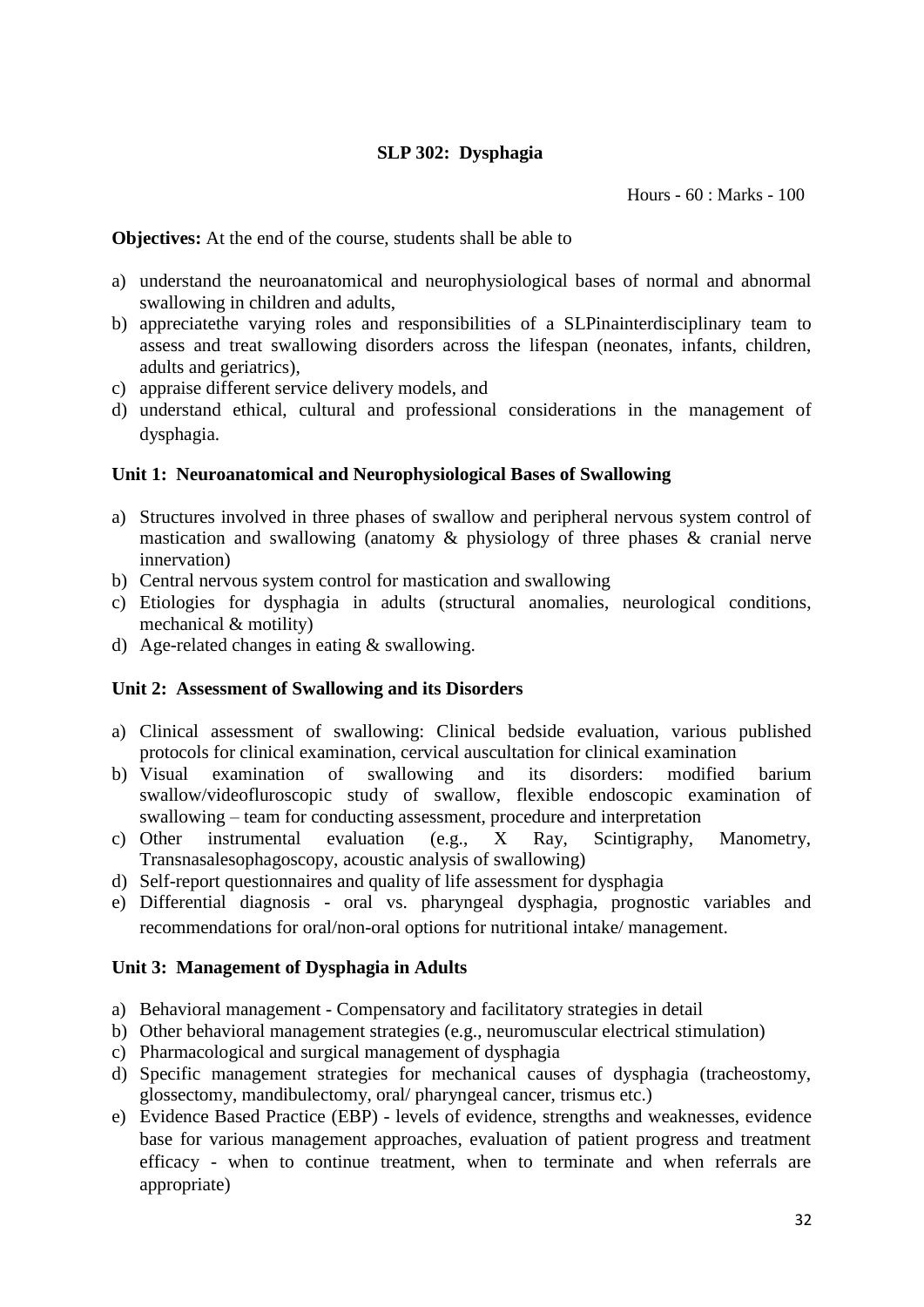## **Unit 4: Pediatric Dysphagia**

- a) Anatomical differences in neonatal and pediatric upper aero digestive tract with reference to adults, Oral-motor and swallow development of infants and children
- b) Clinical manifestations of feeding and swallowing difficulties in children
- c) Motor and sensory issues in feeding/ swallowing among developmental conditions-Sensory based feeding disorders and special populations
- d) Specific considerations for clinical and instrumental evaluation of swallowing in children
- e) Direct and indirect strategies to facilitate safe swallow in children (including motor and sensory issues)
- f) SLP in Neonatal Intensive Care Unit: Etiology of feeding delay/disorders in neonates; assessment of primitive reflexes, suck-swallow coordination among neonates, management of feeding delay/disorders in neonates

## **Unit 5: Service Delivery and Other Issues Related to Management**

- a) Scope of practice in the area of dysphagia: training in endoscopy, documentation, telepractice
- b) Trends across the world and in India: Review of practice guidelines, technical reports, position statements, knowledge & skills document relevant to dysphagia in India and other countries - issues in adopting and implementing the same in India.
- c) Dysphagia clinics: SLP led clinics vs. SLP in a medical team, space and other infrastructural requirements within hospital setup, private clinics, schools and other centers.
- d) Esophageal dysphagia etiologies, symptoms, differential diagnosis and role of SLP in management.
- e) Ethical and cultural considerations in dysphagia management

- Groher, M. E., &Crary, M. A. (2015).Dysphagia: clinical management in adults and children.Elsevier Health Sciences.
- Logemann, J.A. (1998). Evaluation and treatment of swallowing disorders.Second Edition. Pro-Ed. Austin, Tx.
- Fraker, C., &Walbert, L. (2003).Evaluation and treatment of pediatric feeding disorders: From NICU to childhood.Speech Dynamics.
- Cichero, J. A., & Murdoch, B. E. (Eds.). (2006). Dysphagia: foundation, theory and practice. John Wiley & Sons.
- Arvedson, J. C., & Brodsky, L. (2002).Pediatric Swallowing and Feeding: Assessment and Management. (2nd Edition). Canada, Cengage Learning.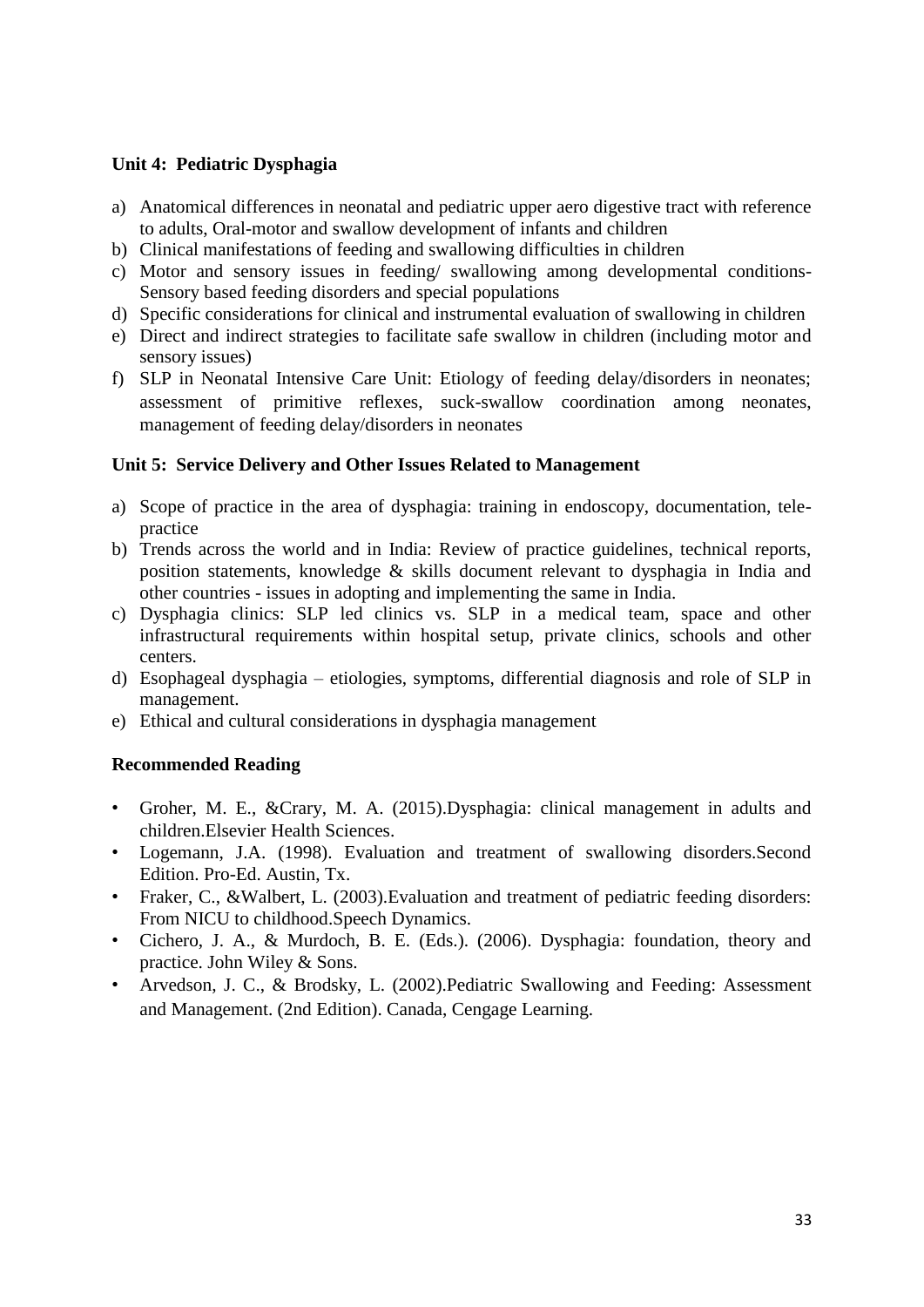## **SLP 303: Aphasia**

Hours - 60 : Marks - 100

**Objectives:** At the end of the course, the student will be able to

- a) describe the history and classification systems in aphasias,
- b) acquire skills in understanding the linguistic and non-linguistic impairments in aphasias,
- c) acquire skills in differential diagnosis and assessment of different types of aphasias,
- d) acquire skills in management of persons with aphasia, and
- e) critically analyze scientific articles related to aphasia.

## **Unit 1: Aphasia: Neuroanatomical Basis and Impairments**

- a) Neuroanatomical basis of major types of aphasias, key brain regions, aphasia case studies - lesion-deficit relationships, different types of agnosias.
- b) Classification of aphasic syndromes
- b) Phonological aspects of aphasia: sound structure of language: A theoretical framework; speech production; speech perception
- c) Lexical deficits in aphasia: functional architecture of the lexical system; aspects of the internal structure of the functional components
- d) Syntactic deficits in aphasia: sentence production; conceptions of normal production; models to understand syntactic deficits in aphasia; sentence comprehension: a framework for normal comprehension, sentence comprehension Impairment in Aphasia

#### **Unit 2: Assessment in Apha**sia

- a) Formal and informal assessment tools both Indian and western their logic, purpose, test constructs, rationale, scoring, procedures and interpretation. Do's and don'ts in assessment procedures
- b) Methods for studying language and the brain- neuroimaging and cortical potentials electroencephalography, magnetoencephalography, positron emission tomography, functional magnetic resonance imaging, N400 and T-complex
- d) Differential diagnosis of different types of aphasia

## **Unit-3 Sponteneous recovery in Aphasia**

- a) Anagraphical, neurological and Speech Language therapy and recovery
- b) Plasticity and recovery in aphasia: concepts of plasticity and recovery
- c) Prognostic factors; bio-chemical and physiologic mechanisms of recovery
- d) Structural mechanisms; behavioral mechanisms and language recovery in brain
- e) Link between plasticity, behavior and therapy; re-conceptualizing aphasia and aphasia therapy
- f) Recovery pattern in monolingual, bi/multilingual aphasia

# **Unit 4 : Disorders of Reading and Writing in Aphasia and Aphasia in Varied Population**

- a) Introduction to acquired disorders of reading: dual route models; connectionist models
- b) Acquired alexia; assessment and intervention of acquired reading disorders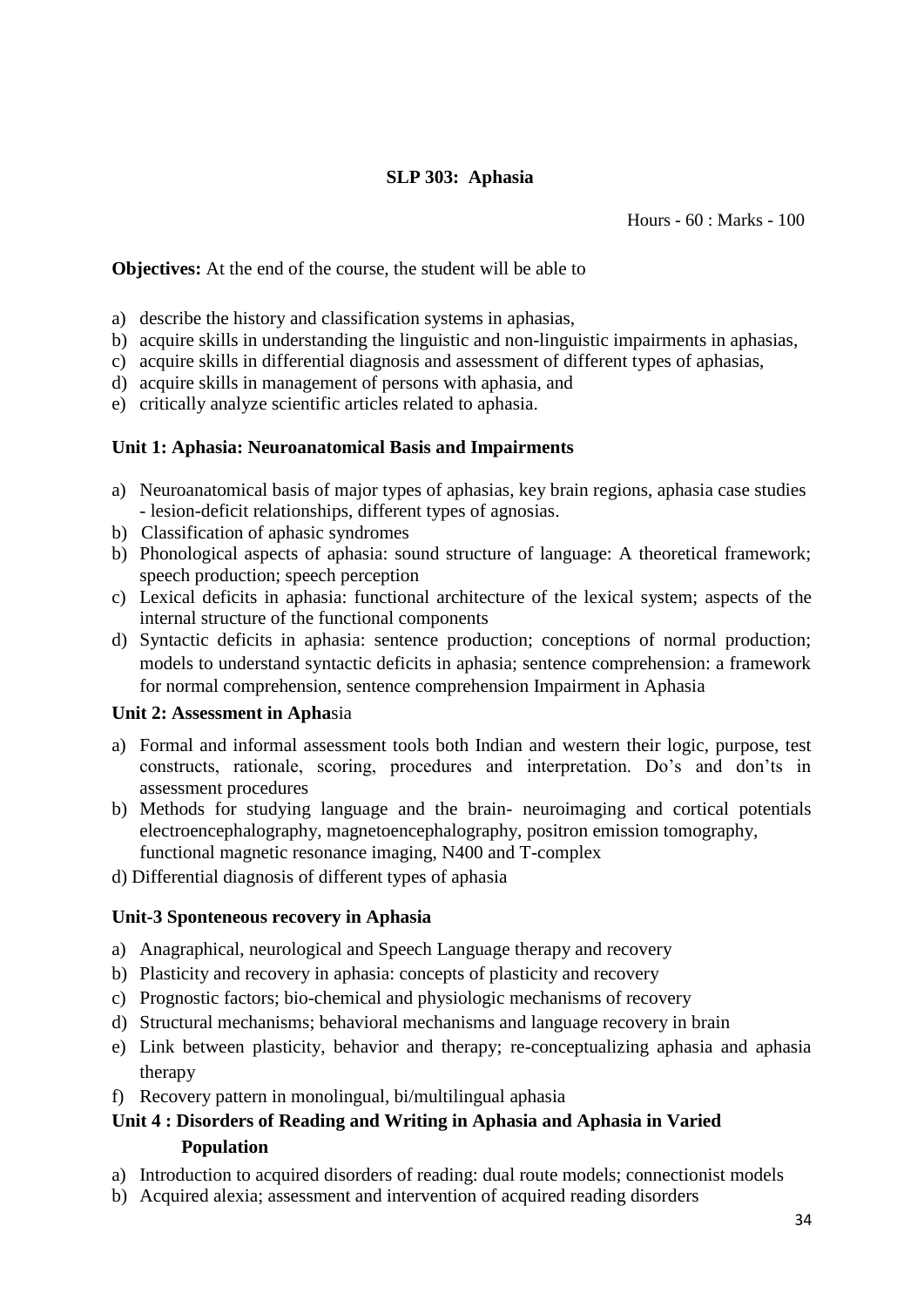- c) Written language and its impairments: classification of written language disorders
- d) Neuroanatomical substrates of writing
- e) Assessment of writing disorders and intervention approaches to writing disorders
- f) Aphasia in bilinguals/multilingual population- definition and features
- g) Aphasia in illiterates, left handers and sign language users- definition and features

## **Unit 5: Management of Persons with Aphasia**

- a) Introduction to language intervention strategies in adult aphasia
- b) Psychosocial/functional, traditional, specialized, life participation approach to aphasia, social approaches to aphasia, quality of life approach to aphasia, team and partnerships in aphasia intervention, treatment manuals in Indian context.
- c) Computer applications in the treatment of aphasia, tele-rehabilitation and constant therapy
- d) Treatment of swallowing, use of AAC in aphasia
- f) Medical aspects of rehabilitation and rights of persons with aphasia

- Ardila, A. (2010). A Proposed Reinterpretation and Reclassification of Aphasic Syndromes.Aphasiology, 24 (3), 363–394.
- Chapey, R. (2008).Language Intervention Strategies in Aphasia and Related Neurogenic Communication Disorders.Philadelphia, Lippincott Williams & Wilkins.
- Davis, G.A. (2007). Aphasiology Disorders and Clinical Practice. Boston. Pearson &Allyn& Bacon.
- Goswami, S. P., Shanbal, J. C., Samasthitha S., Navitha U., Chaitra S. &Ranjini M. (2011). Manual for Adult Aphasia Therapy in Kannada (MAAT-K).The publication of All India Institute of Speech and Hearing, Mysore. ISBN No. 978-93-81-854-17-0
- Goswami, S. P. & George A. (2006).ISHAmonograph.Adult Aphasia: Language Intervention. A publication of Indian Speech and Hearing Association
- Goswami, S. P. (2012). Disability Act and Dementias: Sociological issues.Proceeding of the pre-conference continuing Education programme.A publication of the 44<sup>th</sup>ISHACON, Hyderabad.
- Papathanasiou, I. Coppens, P., &Potagas, C. (2013.). Aphasia and Related Neurogenic Communication Disorders.Burlington: Jones & Bartlett.
- Sarno, T.M (1998). Acquired Aphasia. San Diego: Academic Press.
- Ward, J. (2010). The Student's Guide to Cognitive Neuroscience. New York: Psychology Pres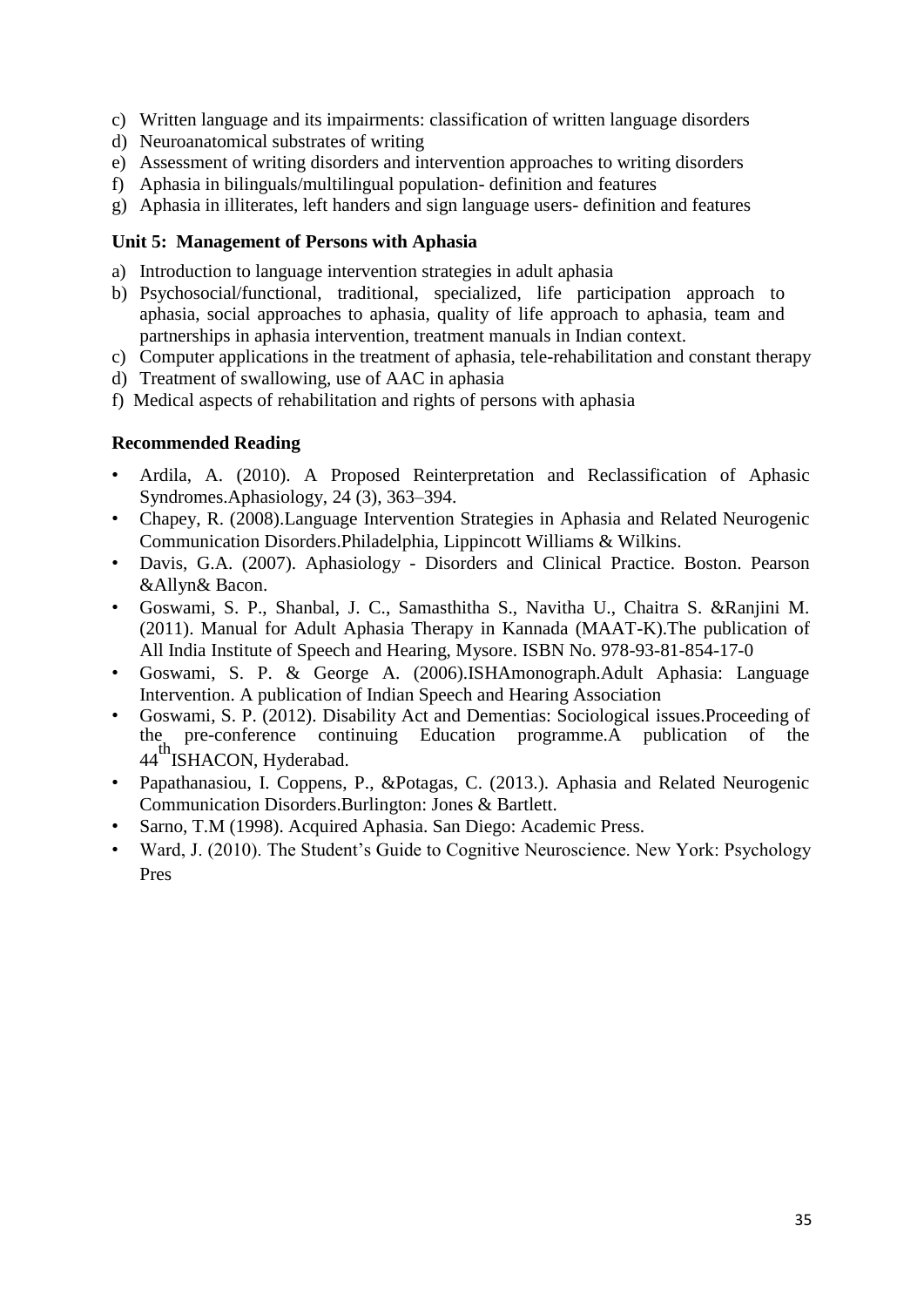#### **SLP 304: Language and Literacy Disorders**

Hours - 60 : Marks - 100

**Objectives**: At the end of the course, the student will be able to

- a) explain the relationships among language, literacy, and cognition and specifically the role of oral language in acquisition of literacy skills,
- b) discuss the development and related disorders pertaining to language and literacy among children,
- c) discuss evidence based assessments of language and literacy skills, and
- d) plan evidence based intervention for children with a focus on oral language based interventions

#### **Unit 1: Reading: Development and Relationship with Language**

- a) Concepts related to reading and its acquisition Decoding, reading accuracy, reading fluency, reading comprehension;
- b) Differences among writing systems for languages; Importance of phoneme-grapheme correspondence for reading
- c) Foundations for development of reading in languages with different writing systems (Phonological processing, phonological awareness, orthographic skills, visual processing skills, oral language skills);
- a) Role of oral language in the acquisition of literacy Aspects of oral language contributing to decoding (e.g., vocabulary and morphosyntax) and reading comprehension (e.g., syntax, syntactic awareness etc.) and spelling (e.g., morphological awareness)
- b) Stages of reading and writing development emergent literacy to proficient reading comprehension; Models of reading development in English /alphabetic script and other writing systems.

#### **Unit 2: Disorders Related Language and Literacy**

- a) Definition and differences among underachievement in school, learning disability, reading disability, dyslexia, dysgraphia, dyscalculalia, language learning disability, language impairment/ specific language impairment; DSM V and ICD 10 classifications; challenges in use of classifications.
- b) Linguistic characteristics of students with reading/language/learning disabilities
- c) Issues related to co-morbidity and overlap among phonological disorders, specific language disorders, reading disability and auditory processing disorders with relation to development of reading
- d) Genetics of literacy disorders (family risk, molecular genetics etc.).

#### **Unit 3: Assessment**

- a) Screening of children for language disorders in schools; Standardized tests to assess language and (English and other languages) in children 5-18 years
- b) Other forms of assessments to identify children with language/learning disabilities Criterion referenced assessments, language sampling, portfolio, dynamic assessment, curriculum-based assessment etc.
- c) Specific assessment tools for learning disability in India (e.g., NIMHANS battery, Dyslexia Assessment for Languages in India and other published tests)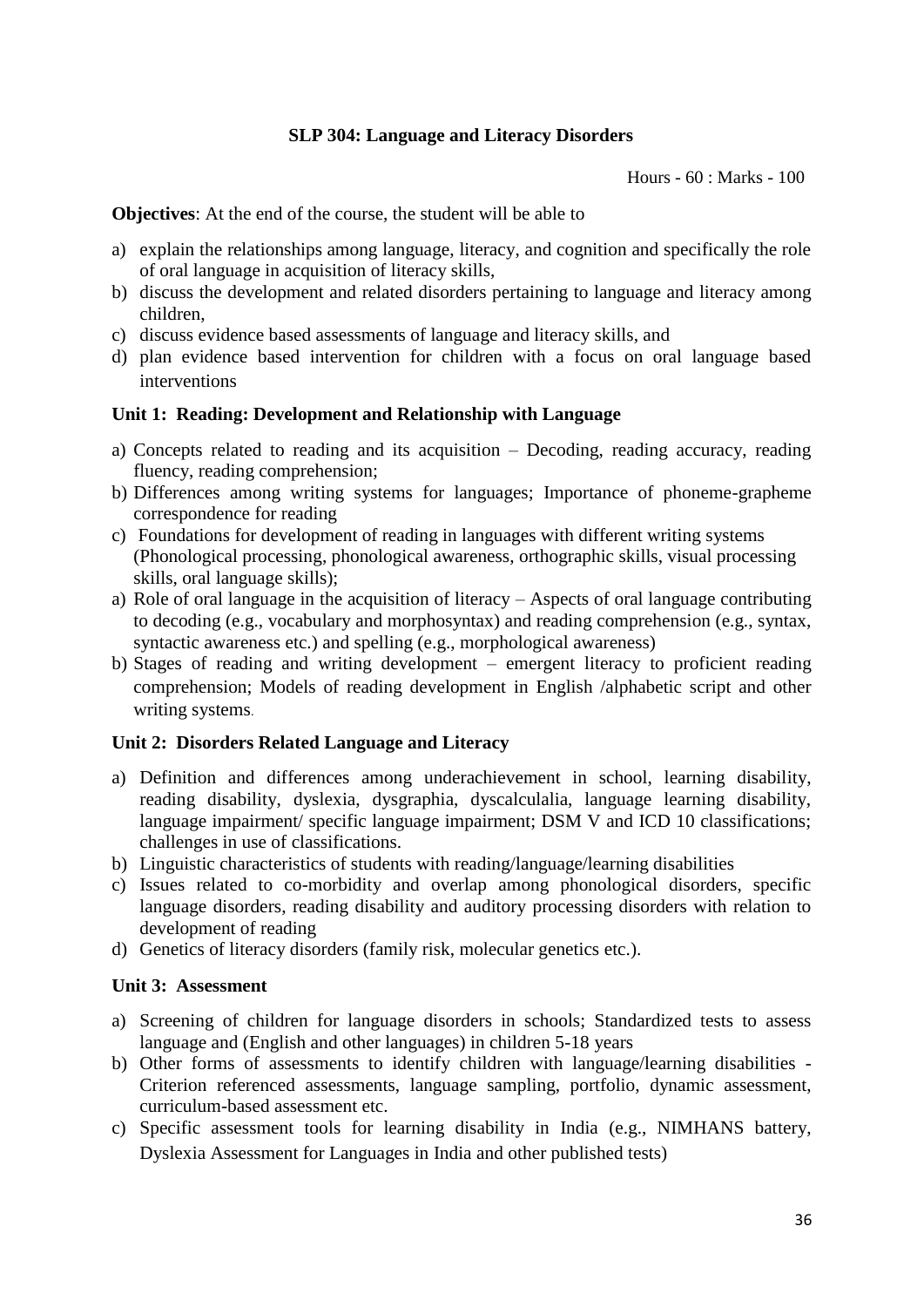- d) nformal assessment of different domains Tasks and stimuli in specific languages for phonological awareness, orthographic skills, phonological processing, oral language skills etc.
- e) Brief overview of assessment of associated areas (auditory processing, visual processing, memory etc.)

## **Unit 4: Evidence based Intervention for Literacy Development**

- a) Intervention approaches to promote emergent literacy
- b) Intervention approaches to promote decoding and early reading skills
- c) Intervention approaches to promote development of reading comprehension
- d) Intervention approaches to promote spelling and written language output
- e) Research on cross-linguistics issues in intervention; intervention for children with Bilingual / multilingual background and reading intervention

## **Unit 5: Issues related to Service Delivery and Related Laws/Policies**

- a) Modes of service delivery for school-aged children (clinical, consultative, collaborative, language-based classroom, peer-mediated)
- b) Team members working children with literacy disorders; Response to Intervention– tiers and their role in instruction for poor readers; role of SLP in Response to Intervention
- c) Acts, regulations and policies relevant to education and children with special needs in India (e.g., Right to Education Act, Sarva Siksha Abhiyan, regulations related to language exemption in examination, National Open School system).
- d) Dyslexia associations/groups in India

- C. A. Stone, E. R. Silliman, B. J. Ehren, & G. P. Wallach (Eds.), (2016). *Handbook of language and literacy: Development and disorders* (2nd ed.), pp. 339-357. New York, NY: Guilford Press.
- Clarke, P. J., Truelove, E., Hulme, C., &Snowling, M. J. (2013). *Developing reading comprehension*.John Wiley & Sons.
- Nag, S., &Snowling, M. J. (2012). School underachievement and specific learning difficulties. *IACAPAP e-Textbook of Child and Adolescent Mental Health.Geneva: International Association for Children and Adolescent Psychiatry and Allied Professions*.
- Paul, R. &Norbury, C. (2012).*Language disorders from infancy through adolescence: Listenig, speaking, reading, writing, and communicating* (4th Ed.). St. Louis, MO: Elsevier.
- Carroll, J. M., Bowyer-Crane, C., Duff, F. J., Hulme, C., &Snowling, M. J. (2011). *Developing language and literacy: Effective intervention in the early years*.John Wiley & Sons.
- Turnbull, K. L. P., & Justice, L. M. (2011). *Language development from theory to practice*.Pearson Higher Ed.
- Hulme, C., &Snowling, M. J. (2009). *Developmental disorders of language learning and cognition*.John Wiley & Sons.
- Cabell, S. Q., Justice, L. M., Kaderavek, J., Pence, K. L., &Breit-Smith, A. (2008). *Emergent literacy: Lessons for success*.Plural Publishing.
- Justice, L. M. (2006). *Clinical approaches to emergent literacy intervention*. Plural Publishing.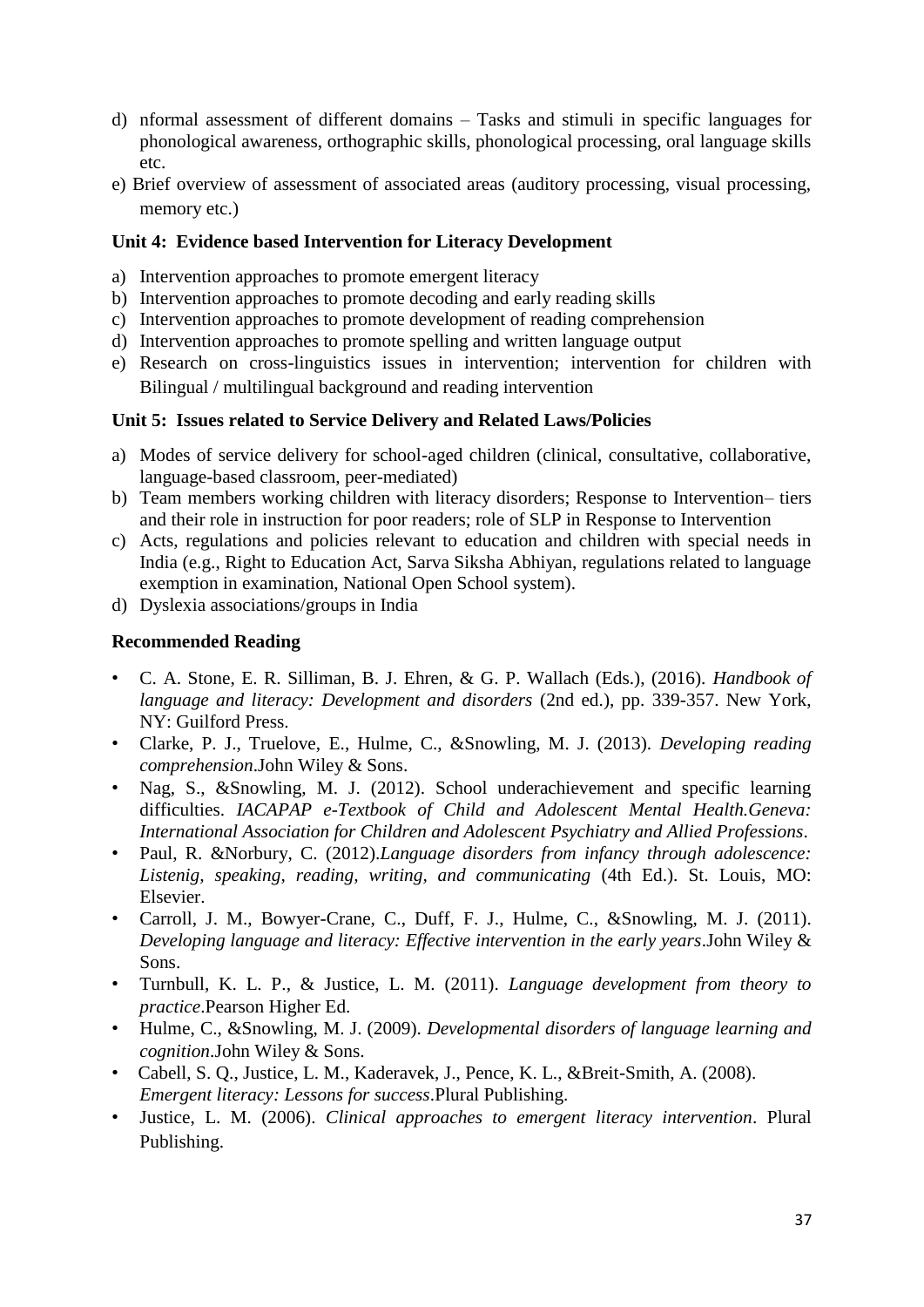## **SLP 305: Cognitive-Communication Disorders**

Marks - 100: Hours - 60

**Objectives**: At the end of the course, the student will be able to

- a) describe various conditions in adults leading to cognitive communication disorders,
- b) acquire skills in issues related to assessment of cognitive communication disorders,
- c) acquire skills in management of cognitive communication disorders, and
- d) critically evaluate research articles related to cognitive communication disorders.

# **Unit 1: An Overview of Cognitive Communication Disorders - Aphasia Related, Traumatic Brain Injury (TBI) and Right Hemisphere Damage (RHD)**

- a) Cognition- description of cognitive processes, mapping, mechanisms, concept, schema and properties
- b) Models of memory, cognitive-linguistics processes
- c) Cognitive communication disorders associated with TBI, disability following TBI- WHO-ICF classification, assessment and principles of cognitive rehabilitation of TBI
- e) Nature, assessment and management of various cognitive communication deficits in RHD

## **Unit 2: Dementia and Related Cognitive Disorders**

- a) Neuropathology in Alzheimer's Disease (AD, evaluation and intervention of cognitive communication disorders in AD and other dementias
- b) Cognitive communicative aspects in primary progressive aphasia (PPA), evaluation and management of PPA
- c) Role of speech-language pathologist working with persons with dementia

#### **Unit 3: Alcohol Induced Language Disorders and Metabolic Disorders of Language**

a) Cognitive communication deficits in alcohol induced and metabolic language disorders

- c) Assessment and management of body structure and function: quantifying and qualifying cognitive communication disorders of alcohol induced and metabolic disorders
- d) Assessment of swallowing in persons with cognitive communication disorders
- e) Differential diagnosis of cognitive communication disorders in adults

# **Unit 4: Physiology, Pathology and Cognitive Communication Changes in young ageing with Aging**

- a) Theories aging, and age related changes of the organ system, and cognition
- b) Psychological- death and bereavement, personality development and quality of life
- c) Physical changes and performance- range of motion, strength, endurance praxis, performance work
- d) Aging speech- voice, resonance and articulation and swallowing
- e) Language and cognitive aging: primary, secondary and tertiary aging factors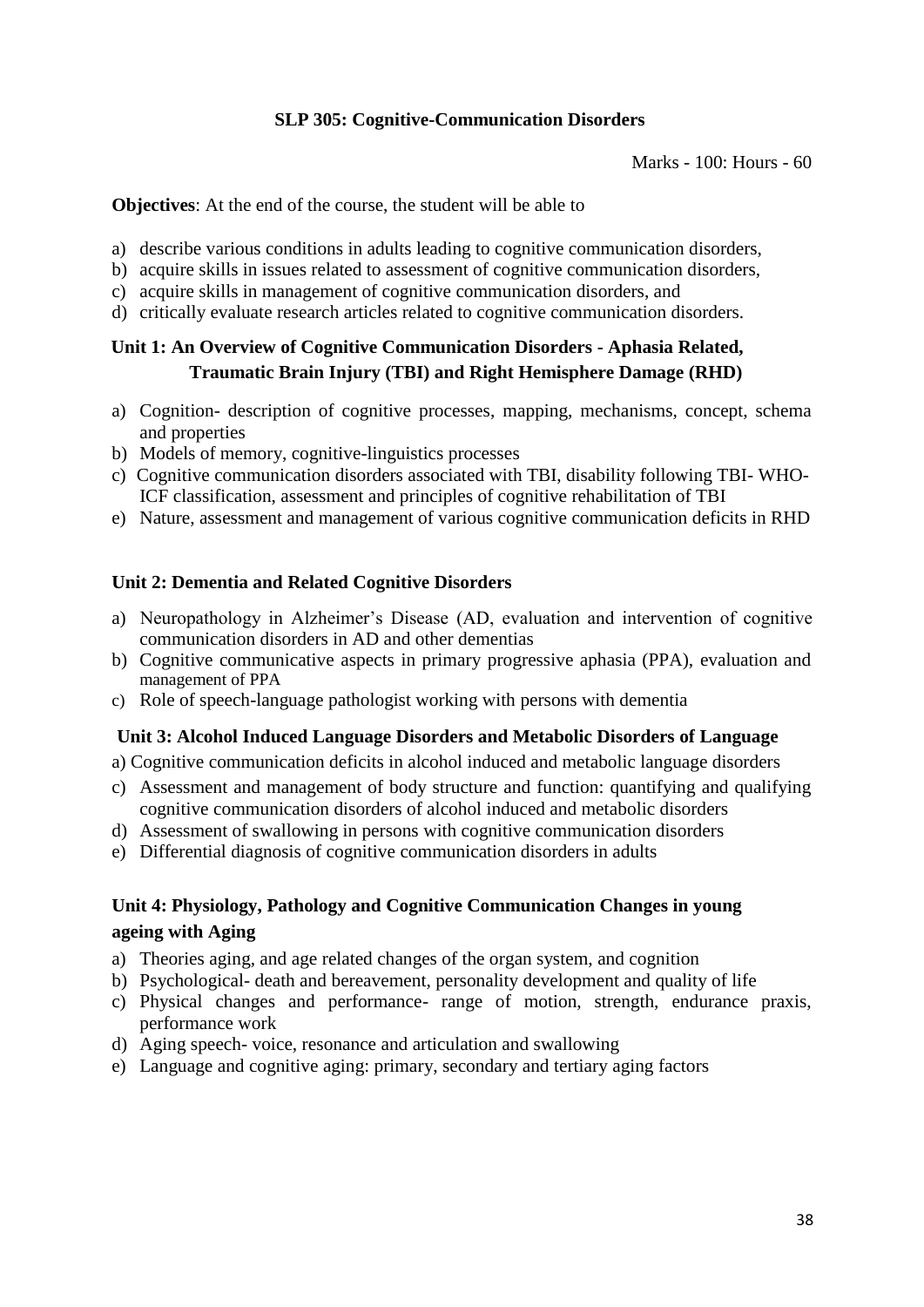# **Unit 5: Ethno-Cultural Dynamics in Cognitive Communication Disorders and Cognitive Communication Approaches.**

- a) Language as socio-cultural phenomena in aging
- b) Role of supportive relationships in cognitive communication disorders
- c) Cognitive communication approaches in rehabilitation
- d) Role of AAC in the intervention of cognitive communication disorders
- e) Team and partnerships in cognitive communication disorders
- f) Rights of persons with cognitive communication disorders

- Chapey, R. (2008).Language Intervention Strategies in Aphasia and Related Neurogenic Communication Disorders. Philadelphia, Lippincott Williams & Wilkins.
- Chop, C. W &Robnett, H. R (2015.). Gerontology for health care professional.MA: Jones and Bartlett Learning Burlington.
- Gazzaniga, S., Ivry, M. S., Mangun, R. B., & George, R. (2014).Cognitive Neuroscience: The Biology of the Mind. New York, W. W. Norton & Company Inc.
- Laura, L. M., & Heather, M. C. (2006).Neurogenic Disorders of Language: Theory Driven Clinical Practice. New York, Thomson Delmar Learning.
- Sarno, T.M (1998). Acquired Aphasia. San Diego, Academic Press.
- Papathanasiou, P. Coppens, & C. Potagas (2013), Aphasia and Related Neurogenic Communication Disorders.Burlington, Jones & Bartlett.
- Morris, J. C. (1994). Handbook of Dementic Illnesses. NY, Marcel Dekker Inc.
- Murray, L.L. & Clark, M.H (2015).Neuro-genic Disorders of Language and cognition. Austin, Texas, Pro-Ed Inc.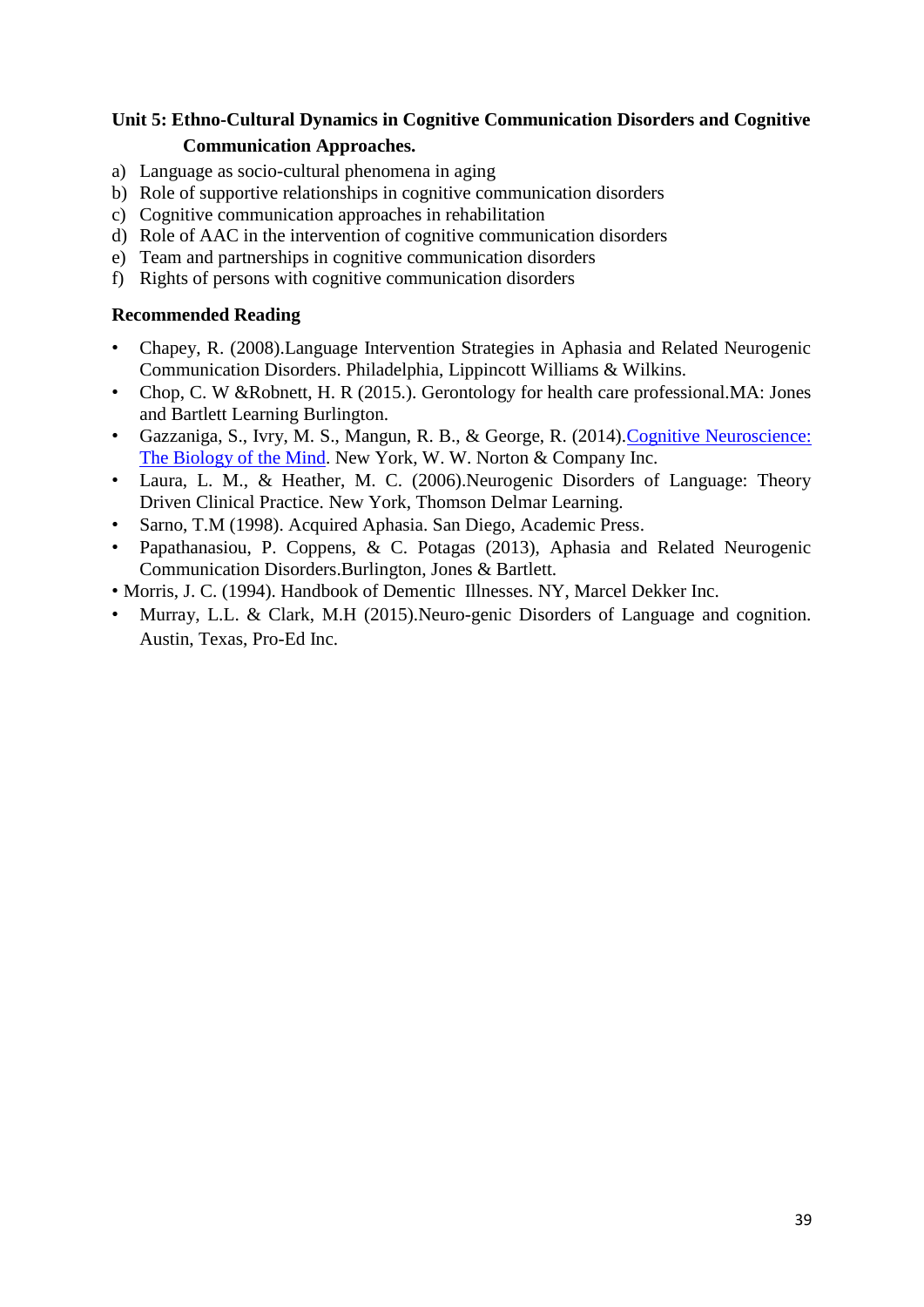# **Semester IV**

# **SLP 401: Speech-Language Pathology in Practice**

Marks - 100 : Hours - 60

**Objectives**: At the end of the course, the students should be able

- a) know the role of an speech-language pathologist in different set-ups.
- b) liaise with other professionals in setting-up an speech-language clinic.
- c) audit speech-language practices in existing set-ups.
- d) implement acts and legislations relating to persons with speech-language impairment,
- e) advise Governments and other agencies on the formulation of policies and legislative acts relating to speech-language disability
- f) understand the legal implications of practice in speech-language pathology.

## **Unit 1: Scope of Practice, Laws, Regulations and Professional Ethics**

- a) Scope of practice in global and Indian scenario
- b) Professional ethics -
- c) Existing acts, legislations, policies related to persons with communication impairment
- d) Role of speech-language pathologists in the formulation of acts, regulations and policies
- e) Implementation of acts, legislations, policies and welfare measures relating to persons with speech-language impairment
- f) Advocacy groups, NGOs
- g) Rights of citizens
- h) National and international standards related to Speech-language pathology

## **Unit 2: Specialized Programs in Speech-language Pathology**

- a) Need for specialized programs in Speech-language pathology: Geriatric and persons with multiple handicaps
- b) Other specializations (medical speech language pathology, forensic speech science)
- b) Health, wellness, and health care Health promotion and disease prevention, quality of life and healthcare finances
- c) Disability-friendly environment including public education
- e) Culture and religion sensitive practice in speech-language practice
- e) Multilingual and multicultural sensitivity in therapeutics and management
- f) Prevention and early identification programs including societal participation

## **Unit 3: Service Delivery Models in Speech-language Pathology**

- a) Services in different medical / rehabilitation/ research /educational set ups
- b) School based services pertaining to regular and special schools
- c) Community based practice in rural and urban areas
- d) Family empowerment programs
- e) Home based delivery of services
- f) Autonomous practice in speech-language pathology
- g) Services for other groups of professionals (professional voice users)

## **Unit 4: Tele-practice in Speech-language Pathology**

a) Information and communication technology in speech-language pathology practice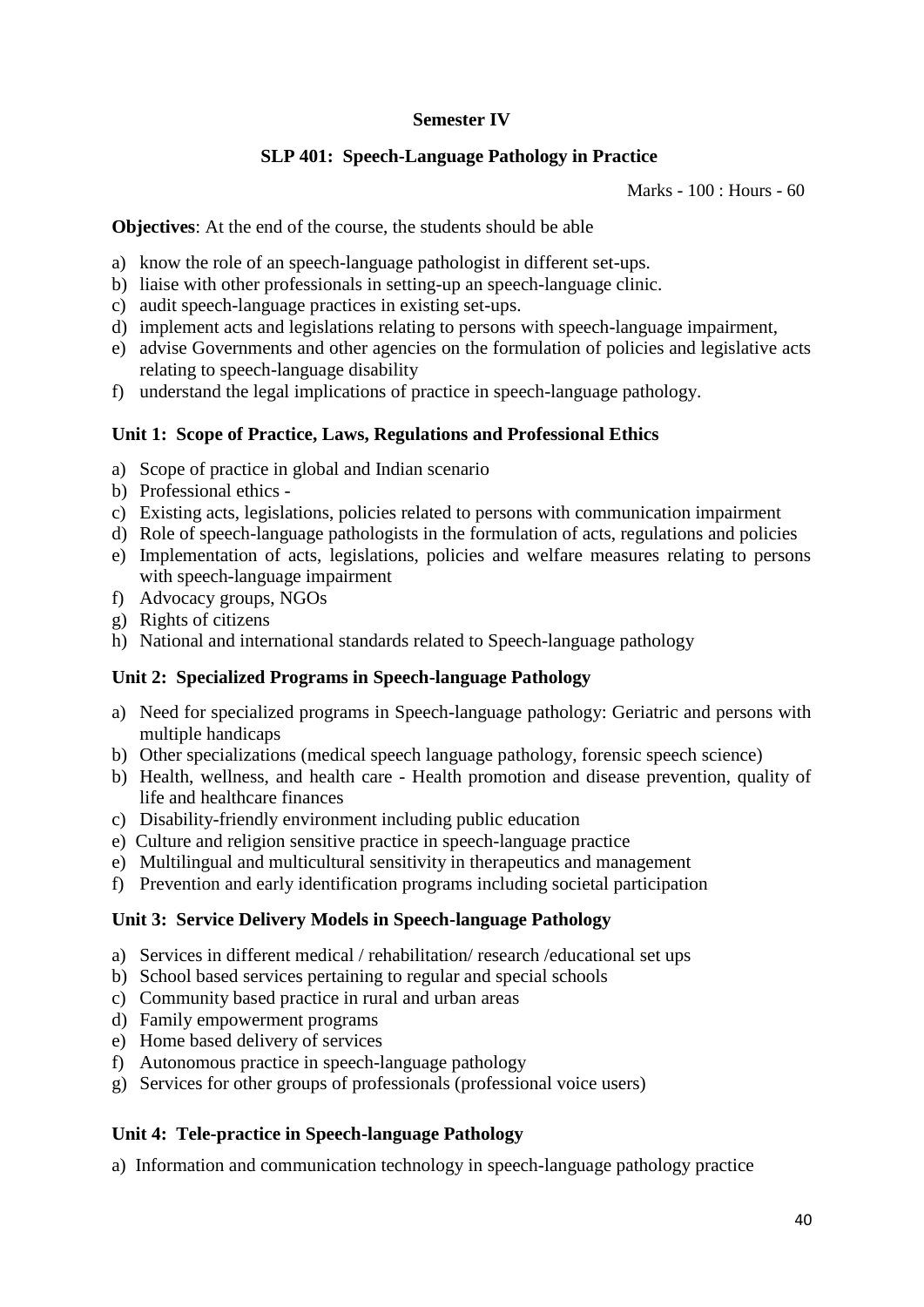- b) Infrastructure for video-conferencing and tele-practice in Speech-language Pathology
- c) Techniques/principles of remote testing for screening and diagnostic assessment for speech-language, intervention and counseling
- d) Challenges and limitations of tele-practice in Speech-language Pathology in screening, assessment and evaluation, selection of aids and appliances, therapeutics and counseling.

## **Unit 5: Issues in Speech-Language Pathology Practice**

- a) Entrepreneurship and planning to set up private practice/clinic for speech-language pathology practice: Clinical ethics
- b) Documentation in speech-language pathology practice: clinical / demographic data, database management and storage
- c) ICF framework for documentation / reports
- d) Quality control and auditing in speech-language pathology practice
- e) Documenting and implementing evidence based practice in speech-language pathology
- f) Understanding team approach: Work in cohesion with other professionals
- g) Information resources in speech-language pathology including books and journals, both electronic and print - Databases - Evidence based practice: Changed scenario

- Acts relating to disability, particularly hearing, enacted by the Indian Parliament.
- ASHA.2007. Scope of Practice in Speech-Language Pathology [Scope of Practice].Available at: http://www.asha.org/policy.
- ASHA. 2009a. Audiology and Speech-Language Pathology Outside the United States. Available at: http://www.aasha.org/members/international/intl\_assoc.
- ASHA.2009b. Telepractices for SLPs and Audiologists. Available at: http://www.asha.org/practice/telepractice
- Cari M. Tellis, Orlando R. Baron (2015). Counseling and Interviewing in Speech-Language Pathology and Audiology
- College of Audiologists and Speech-Language Pathologists of Ontario.(2004). Use of Telepractice Approaches in Providing Services to Patients/Clients.
- David L. Irwin (2007). Ethics for speech-language pathologists and audiologists : an illustrative casebook
- Position paper Speech and language therapy in adult critical care.Royal college of Speech-language therapists. (2014), London
- Rizzo, S.R., &Trudean, M.D. (1994).Clinical administration in audiology and speech language pathology. San Diego: Singular Publishing Group Inc.
- Rosemary Lubinski and Melanie W. Hudson. (2013), Professional Issues in Speech-Language Pathology and Audiology 4th Edition
- Sarah Ginsberg; Jennifer Friberg; Collenn F. Visconti (2011). Scholarship of Teaching and Learning in Speech-Language Pathology and Audiology
- Speech-Language Pathology Medical Review Guidelines (2015). American Speech-Language-Hearing Association
- Stephen, R.R., Jr., Trudeau, D.M. (Eds.) (1994). Clinical administration in audiology & speech language pathology. San Diego: Singular Publishing Group Inc.
- Todd K Houston (2013). Telepractice in Speech-Language Pathology
- TriciSchraeder (2013). A Guide to School Services in Speech-Language Pathology 2nd Edition
- www.disabilityaffairs.gov.in (website of Department of Empowerment with Disabilities
- www.rehabcouncil.nic.in (website of Rehabilitation Council of India)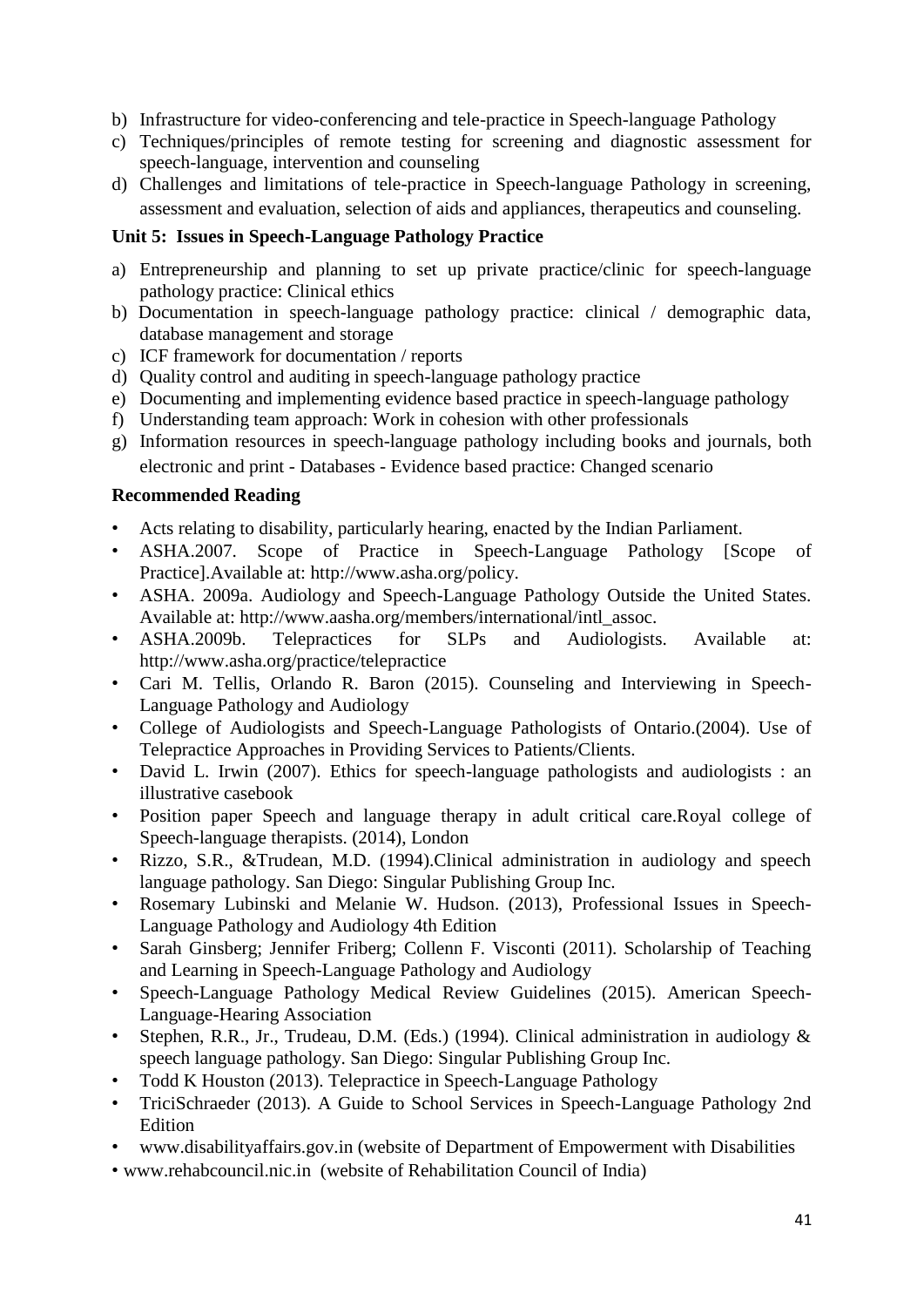## **SLP306 and SLP 403: Clinical Practicum**

#### **Knowhow**

- a) Observation of modified barium swallow and/or flexible endoscopic examination of swallowing as part of team assessment
- b) Observe and identify reports of persons with neurogenic communication disorders in tests such as EEG, CT Scan, MRI etc.
- c) Reversible and irreversible conditions that cause neurogenic communication disorders.
- d) Certification procedures
- e) Rights and privileges of persons with communication disorder
- f) Ethics in clinical practices

#### **Demonstrate**

- a) Perform assessment oo typically developing child using assessment protocols for learning disability
- b) Demonstrate process of differential diagnosis for persons with adult language and cognitive communication disorders.
- c) Use of AAC for adults with communication disorders (e.g., alphabet supplementation board, software applications)
- d) Perform assessment of phonological awareness, visuospatial skills, orthographic skills on typically developing children.

## **Do**

- a) Complete evaluation, write detailed evaluation report, counsel persons with communication disorder and their families as required for the following:
	- 1) Three persons with aphasia using appropriate screening, diagnostic (WAB/ BDAE etc.) and performance tool
	- 2) Bed side screening for five adults with communication disorders.
	- 3) Three persons with adult cognition communication disorders using appropriate screening (ACE/MMSE/CLQT etc.), diagnostic (ABCD/CLAP etc.) and performance tool
	- 4) Three persons with motor speech disorders including perceptual evaluation of speech subsystems, speech intelligibility assessment, instrumental assessments for respiration or phonology and quality of life assessment
	- 5) Clinical swallow examination for five persons with concerns in swallowing
	- 6) Three children at risk for language learning disability
- b) Plan and carry out intervention program for adults with neurogenic speech disorders, aphasia, cognitive communication disorders and dysphagia
- c) Prepare a report for persons with communication disorders for medico-legal purposes.